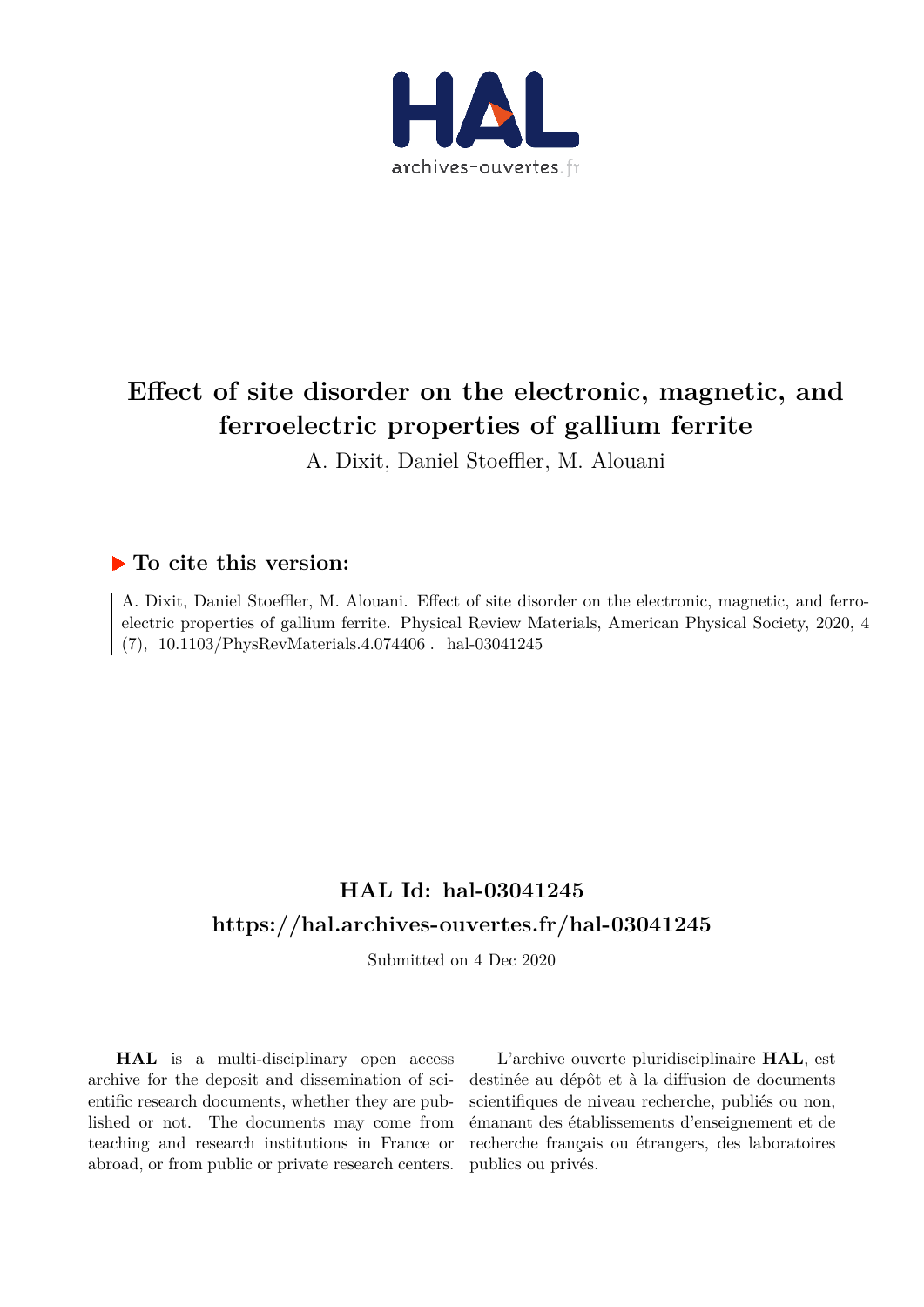# Effect of site disorder on the Electronic, Magnetic and ferroelectric Properties of Gallium Ferrite

A. Dixit, D. Stoeffler, and M. Alouani

Université de Strasbourg, Institut de Physique et de Chimie des Matériaux, CNRS-Unistra UMR 7504, BP 43, F-67034 Strasbourg, France

(Dated: June 15, 2020)

### Abstract

The electronic, and magnetic properties of the magnetoelectric solid  $GaFeO<sub>3</sub>$  are investigated within the generalized gradient approximation including the Hubbard interaction (U) on the localized d orbitals of iron. It was found that using an on-site  $U=8$  eV describes consistently the experimental results. The origin of ferrimagnetism was attributed to the cationic site disorders. The density of states at the iron sites, in a octahedral geometry, show that the occupied  $e_g$  states are below the  $t_{2g}$  states in contradiction with the crystal-field splitting obtained by a point charge model. However for the unoccupied states the *ab initio* data agree qualitatively with the model, showing the complexity of the electron-electron interaction in GaFeO<sub>3</sub>. The computed electric polarization of the system as a function of the temperature in the linear regime shows a monotonic decreasing trend. To determine the nature of the magnetoelectric coupling, the computed electric polarization as a function of the rotation of the magnetization axis indicate that the magnetoelectric effect observed experimentally could not have been due to a direct coupling between the electric and magnetic order parameters. Finally the calculated x-ray absorption and x-ray magnetic circular dichroism spectra for the disordered system is shown to be in good agreement with experiment.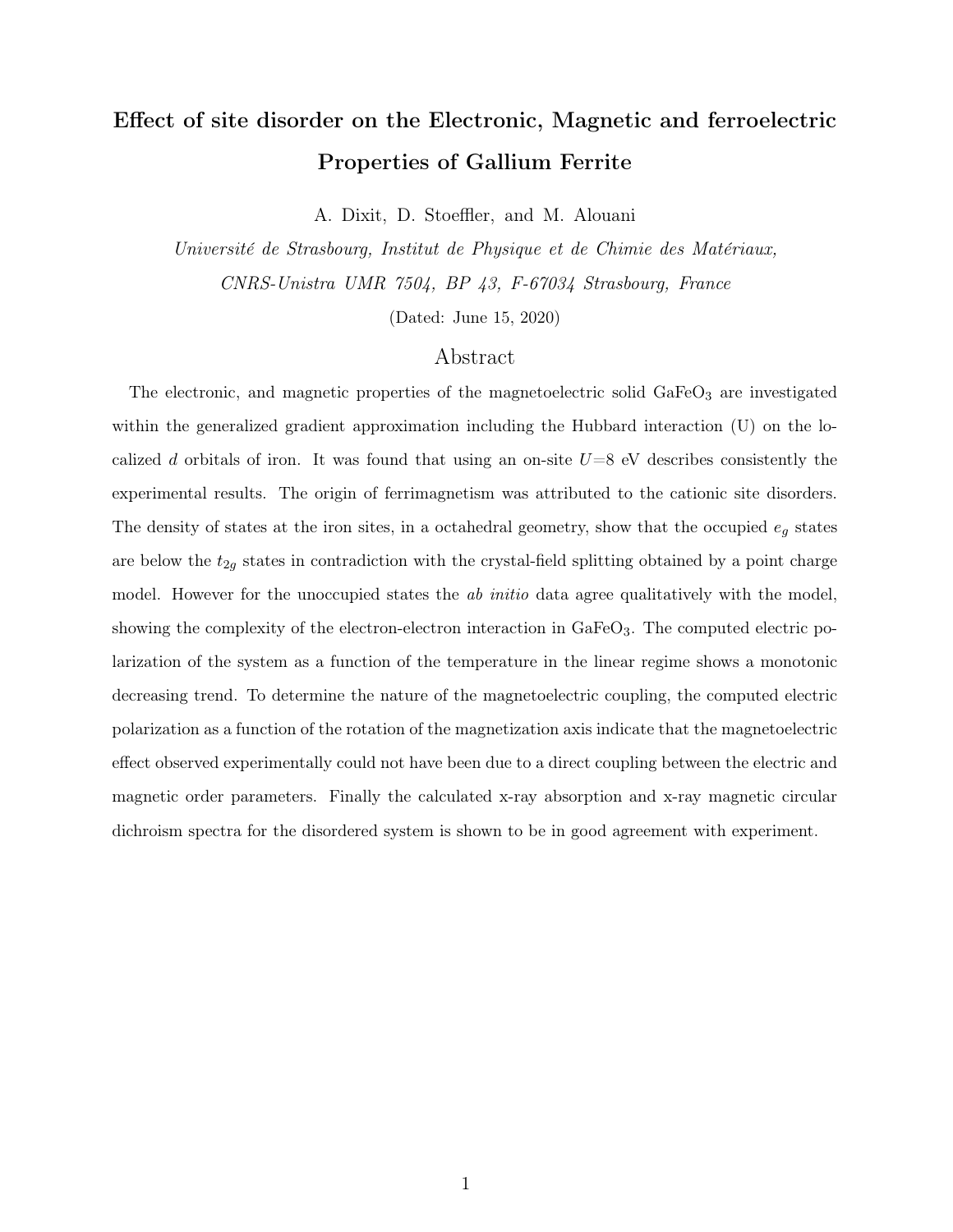#### I. INTRODUCTION

Magnetoelectric materials are multiferroic materials, which have coupled magnetic and electric ferroic order parameters. This type of coupling in materials was speculated by Curie [1, 3] as early as in 1894. However, due to the difficulty of combining magnetic and electric ferroic orders in materials, this field was not pursued further. The first theoretical prediction of the magnetoelectric coupling was done by Dzyaloshinskii [4] in 1959 for chromium oxide, and was soon observed by Astrov [5] in 1960.

The cross-play of the ferroic properties has motivated further research into potential technological applications, especially those where the electric properties are controlled with magnetic fields or *vice versa*  $|6|$ . Few materials have been reported to show a sizeable magnetoelectric effect, among which gallium ferrite  $(Ga_{2-x}Fe_xO_3)$  or GFO) appears to be of considerable significance due to the coexistence and coupling of a magnetization and electric polarization at room temperature [7].

The first gallium ferrite crystals,  $Ga_{2-x}Fe_xO_3$  with  $0.7 \leq x \leq 1.4$ , were synthesized by Remeika in 1959, and were described as a ferromagnetic-piezoelectric material [8]. The structural characterization of GFO was determined by Wood, who found the crystallographic space group to be  $Pc2_1n$  [9]. This was confirmed by Abrahams *et al.* in 1965, with the lattice constants  $a = 8.7512 \pm 0.00008$  Å,  $b = 9.3993 \pm 0.00003$  Å and  $c = 5.0806 \pm 0.0002$ Å [10]. There are four different cationic sites occupied by Fe and Ga cations: three irregular (distorted) octahedral sites (Fe1, Fe2 and Ga2) and a regular tetrahedral site (Ga1) oriented along the b-axis. The oxygen anions are positioned in six different sites in a double hexagonal compact arrangement (Fig. 1).

Other studies [11–13] were carried out to probe the magnetic structure and magnetoelectric characteristics of GFO. However, it was in 1965 that Frankel et al. using Mössbauer spectroscopy, showed a ferrimagnetic order with magnetic moments aligned almost along the c-axis, instead of a canted antiferromagnetic order [14]. Both cationic sites Ga1 and Fe1 are antiferromagnetically coupled to the Ga2 and Fe2 sites, which should result in a net antiferromagnetic configuration for Fe composition  $x = 1$ . The presence of ferrimagnetism without the presence of a canted antiferromagnetic configuration hints at a possible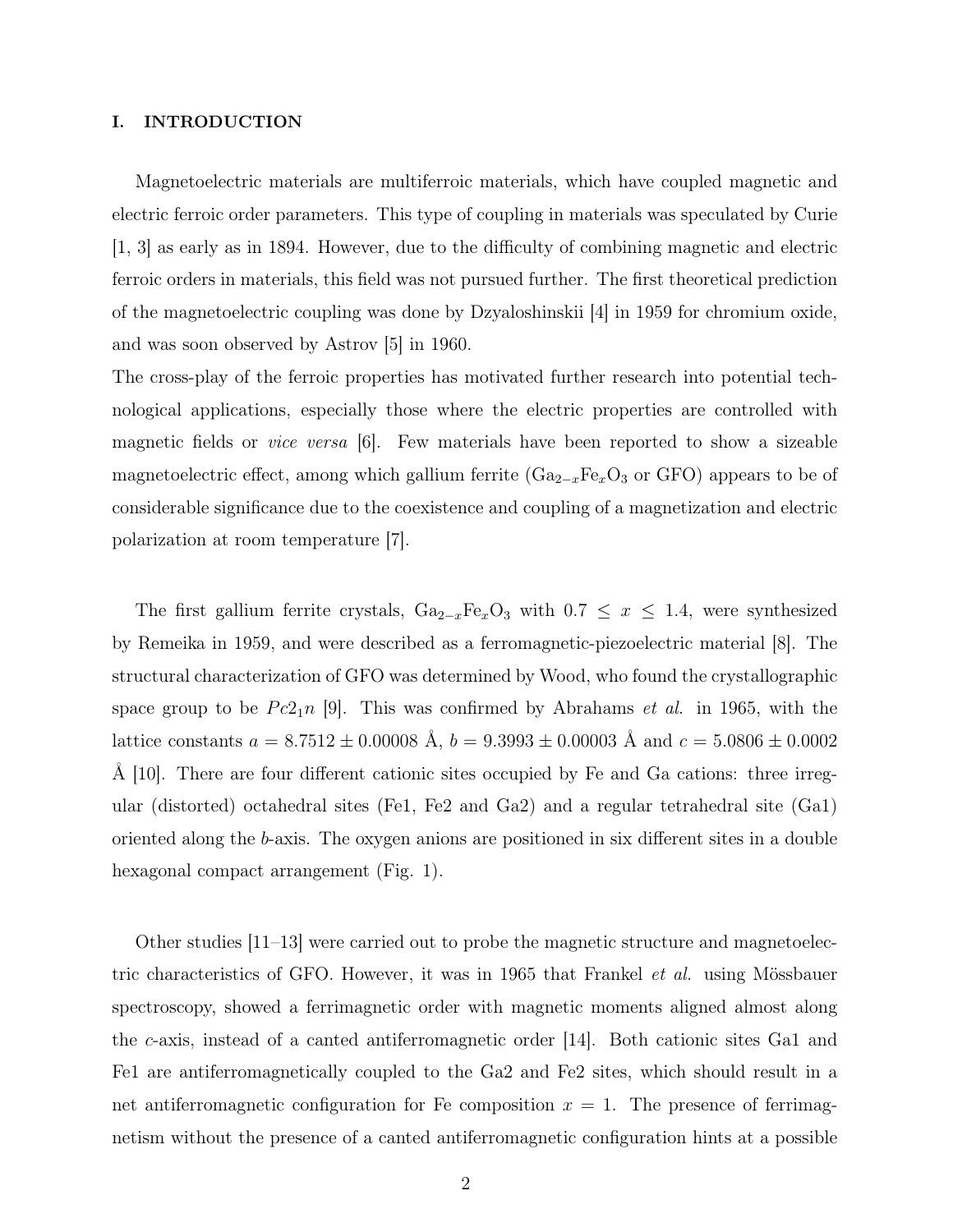

FIG. 1. (Color online) GaFeO<sub>3</sub> unit cell with Fe, Ga and O atoms in yellow, red and blue respectively.

existence of site disorder. In 2004, Arima *et al.* found that the GFO preparation method influenced the magnetic transition temperature, which were likely caused by the change in the Ga/Fe occupations at the four cationic sites [15]. The origin of ferrimagnetism was interpreted as follows – the magnetic Fe cations at the Ga1 and Fe1 sites adopt a magnetic orientation antiparallel to the magnetic cations at the Ga2 and Fe2 sites through a superexchange mechanism mediated through the oxygen anions as described in Ref. [16]. Since, the amount of Fe at the Fe2 and Ga2 sites is larger than that at the Fe1 and Ga1 sites, there is a net non-zero magnetic moment along the  $c$ -axis (parallel to the magnetic moment on Fe2). They also demonstrated experimentally that the magnetic transition temperature could be tuned with the Fe/Ga ratio and it increased with Fe content to room temperature for  $x \geq 1.1$ . In addition, a large linear magnetoelectric effect was measured for GFO single crystals, which was one order of magnitude larger than the value reported for  $Cr_2O_3$ . In 2006, Kim *et al.* reported a large orbital moment in GFO [17]. This was unusual because Fe in GaFeO<sub>3</sub> has a formal valence of  $+3$  (half-filled  $d^5$  configuration), for which the orbital moment is expected to be zero. The mechanism behind the orbital moment could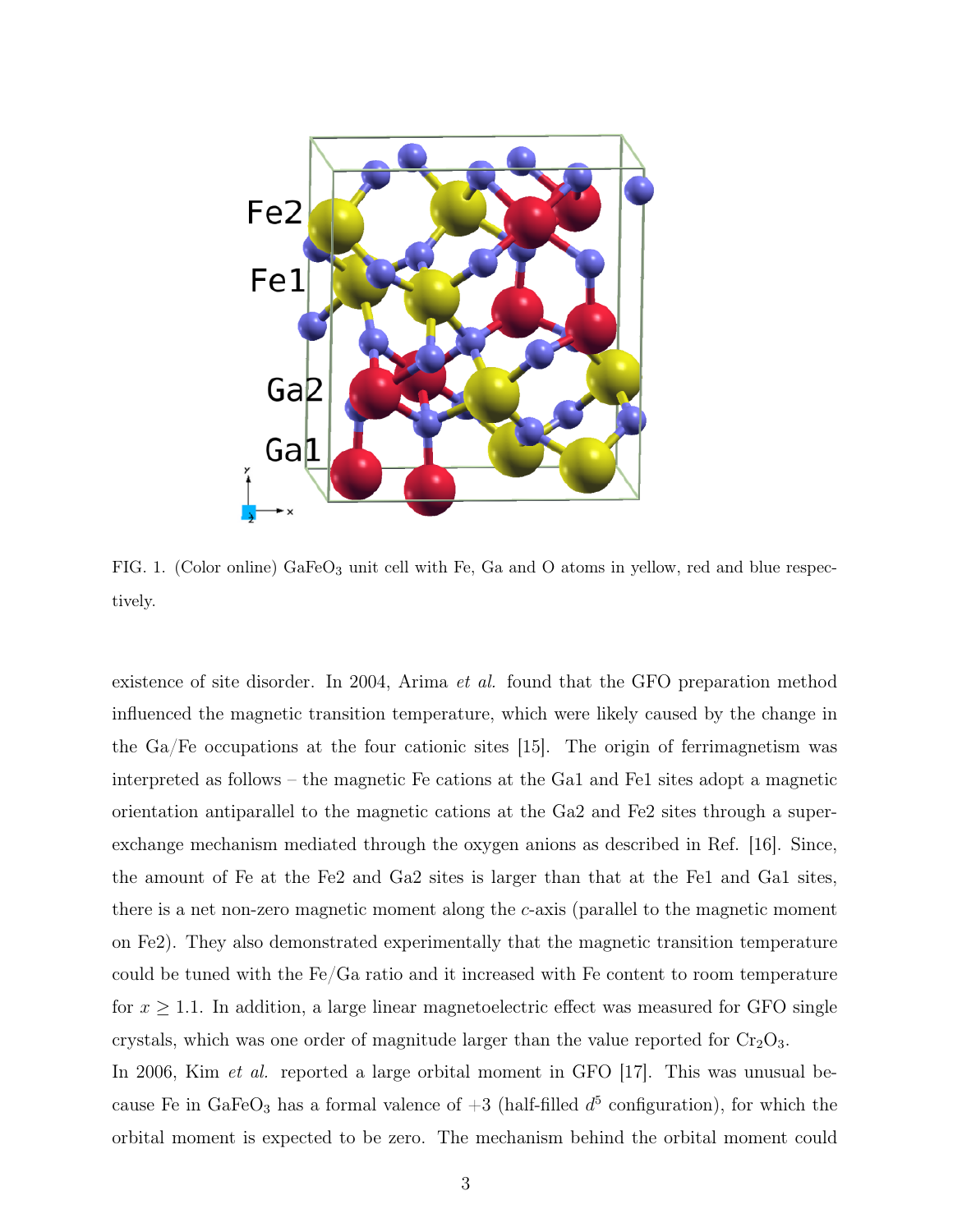help provide a better understanding of the magnetoelectric coupling in this material.

Despite several experimental studies [11–15, 17], very few theoretical reports investigating the properties of GFO are present in literature [16, 18–21]. It is therefore important to ask what is the most appropriate method for the determination of the electronic structure of a large band-gap magnetic insulator? There are of course many accurate methods, such as the dynamical meanfield theory(DMFT) [22], or DMFT starting form a GW calculation, the socalled DMFT+GW [23], but those methods are computationally prohibitive for materials with many atoms per unit cell. One of the most interesting method, which provides quantitative results, without the high CPU cost, is the so called LDA+U method [24]. Indeed, it has been shown that this method is capable of providing accurately the electronic properties of materials with localized orbitals, such as transition-metal oxides, without high computational costs [24–26]. The only issue with this method, is how to choose the Hubbard U parameter for a material? Anisomov and coworkers [24–26] have shown that the U parameter can be determined for each material by constrained DFT calculation. In general, for oxides the values of  $U$  are shown to be large, but nevertheless can reproduce photoemission, BIS [25], valence bands of oxygen K $\alpha$  x-ray emission, and X-ray photoemission [26]. Other calculations have shown that for CoO not only the band gap and the spin and orbital moments are reproduced , but also the magnetic-anisotropy energy and the orientation of the magnetic moment of CoO under strain caused by silver or MnO substrates [27]. However, Rödl and coworkers  $[28]$  claim that may be smaller values of U should be used for oxides. They showed that for a smaller value of  $U$ , the LDA+U is in agreement with a GW calculation when starting from hybrid HSE functional  $(GW+HSE)$ , provided that the LDA+U band gap is increased by hand (the so-called scissor operator) to achieve agreement with GW+HSE results. However, the latter results are not in better agreement with experiment compared with the LDA+U results for higher values of U in the literature. One can indeed check that the results of photoemission of NiO of Refs. 25 and 26 are in much better agreement with experiment than those of Ref. 28. Since we don't want to adjust the band gap of GFO by hand, we have chosen in this paper to follow the prescription of Anisimov et coworkers and use a higher value of  $U$  to describe the band gap and the magnetic properties of GFO. In addition, our previous LDA+U results [18] with higher value of U described correctly the band gaps and the magnetic properties of GFO with excess iron up to 40%. Nevertheless, the results of Rödl and coworkers are interesting, and might suggest to combine the GW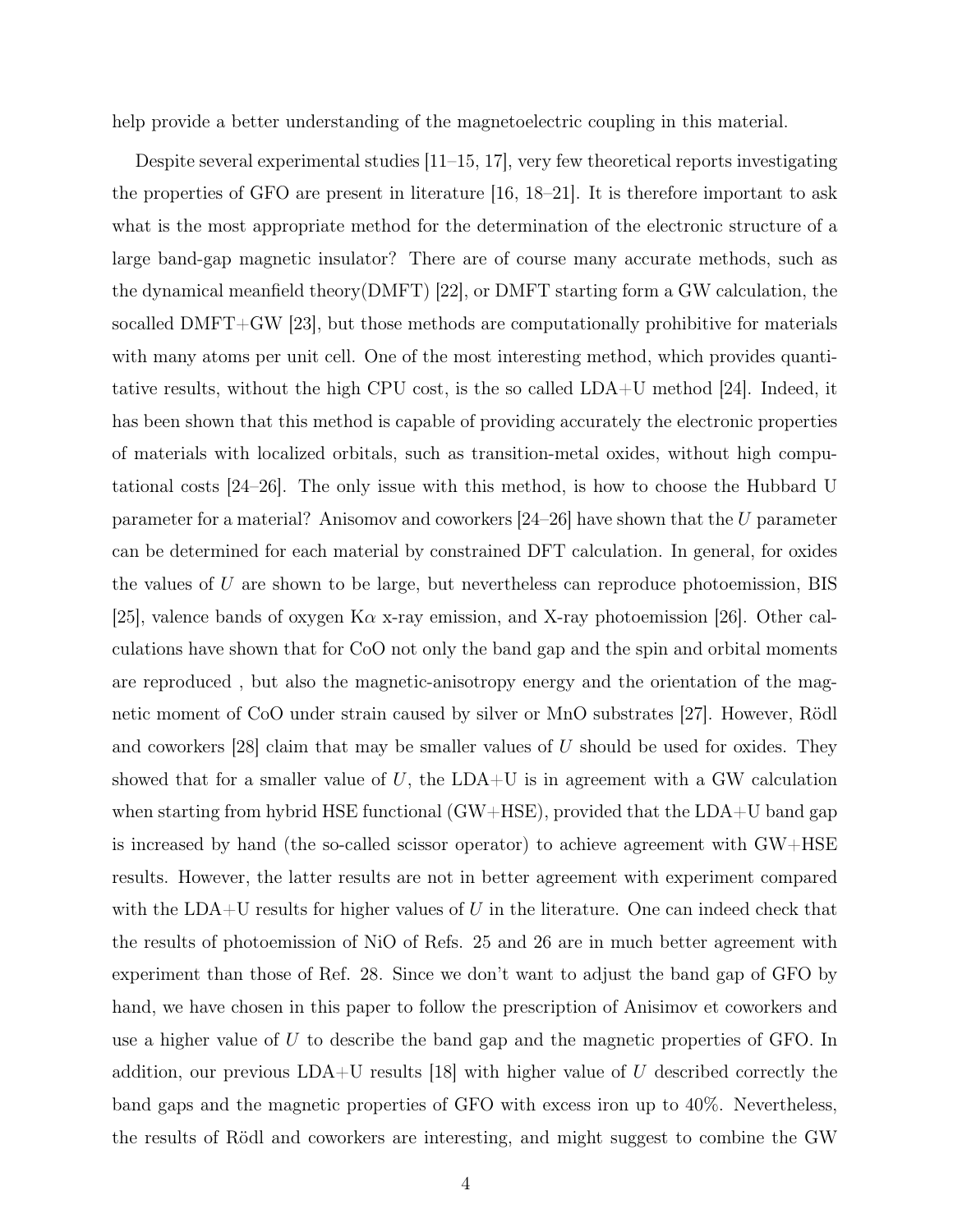method and LDA+U to describe better the short and long range exchange and correlation potential as already performed in the GW+DMFT method [23].

Early density-functional theory (DFT) calculations carried out on the ideal structure revealed a stable antiferromagnetic state with zero net spin and orbital moments [29]. Han et al. also showed that the energy difference between an ideal GFO structure and a structure with an Fe interchanged with the Ga2 site can be as small as 1 meV per unit cell, thereby implying that this kind of site disorder is highly probable and in accord with the presence of Fe at the Ga2 sites reported in experiments [29]. With the help of first-principle calculations, Roy et al. showed that the site disorders are not favored in the ground state and that available thermal energy at room temperature  $(kT \sim 25 \text{ meV})$  is of the order of the energy difference for the Fe2-Ga2 site disorder, hinting towards the role of thermally induced defects [30]. The same group calculated the electronic structure and the Born effective charges, which showed a largely ionic character of the Ga/Fe-O bonds and a lack of significant anomaly in the Born effective charges [31]. In 2012, Stoeffler calculated the electric polarization of the system to be  $-25\mu$ C/cm<sup>2</sup>, an order of magnitude larger than the value estimated by Arima *et al.* [15, 32] along the b-axis. In the same year, Hatnean *et* al. reported a weak dependence of the Ga/Fe disorder and the magnetic transition temperature on the growth conditions, in contrast to a strong dependence reported by Arima et al. [15, 33]. They also reported that the disorder affected magnetic excitations, evidenced through the damped spin waves.

To elucidate the above magnetoelectric properties of bulk GFO, we performed ab initio studies, under different approximations, including spin-orbit coupling, to probe the electronic, magnetic and magnetoelectric properties for the iron concentration,  $x = 1$ . Our analyze of the electronic properties for the structure with cationic site disorders provided the origin of ferrimagnetism and a good comparison with the experimental results by Hatnean et al. [33]. Our investigation of the magnetoelectric effects in the ideal structure by changing the direction of the magnetic field shows that the coupling between magnetization and the electric polarization is weak contrary to the experimental results. Finally the crystal-field splitting is understood and analyzed in terms of our ab initio calculations and a point charge model. Our calculations for the x-ray absorption spectra (XAS) and x-ray magnetic circular dichroism (XMCD) spectra for a disordered system for comparison with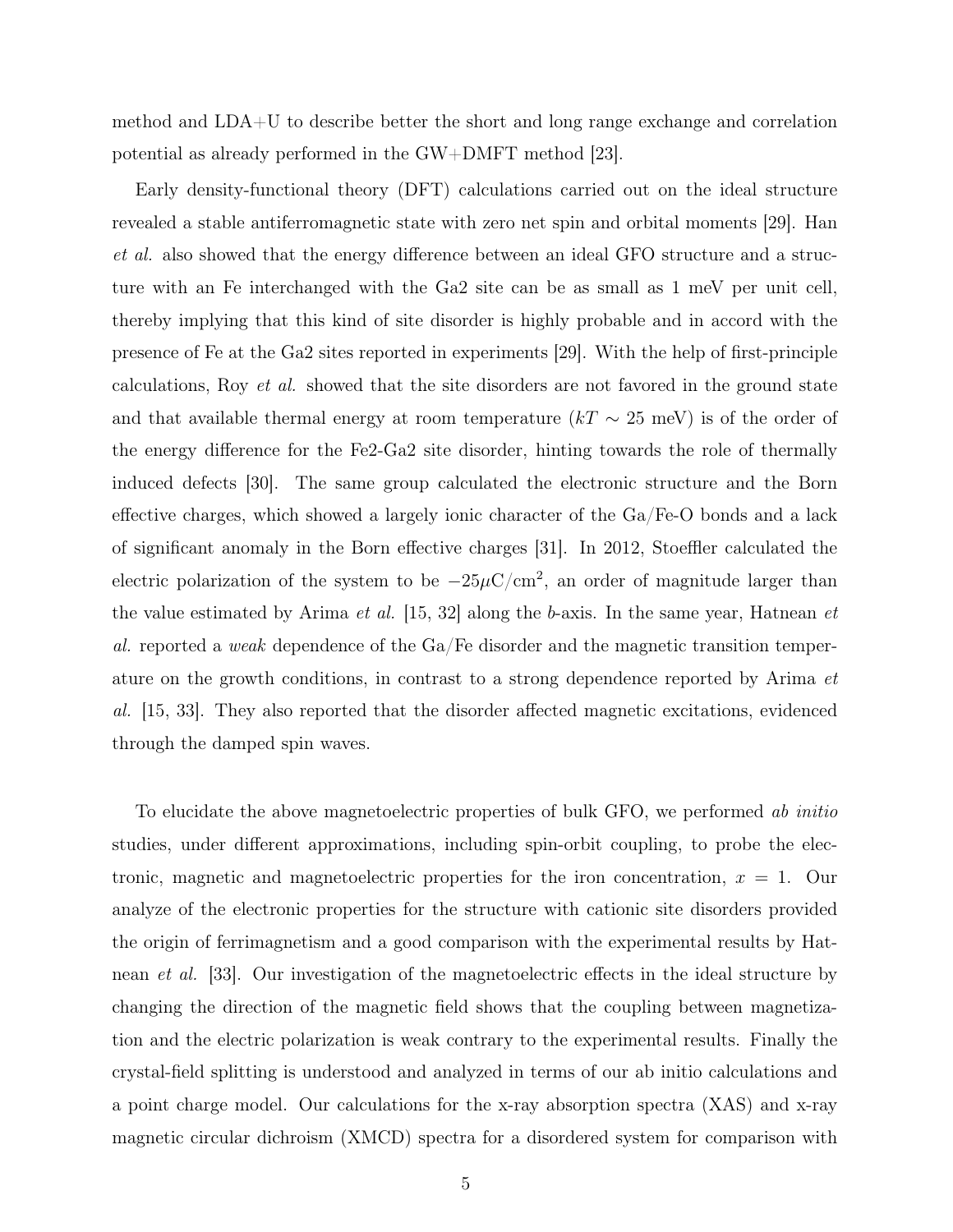the spectra obtained by Kim *et al.* [17] showing that the disordered structure used is correct.

Our paper is organized as follows, in the second section we briefly describe the details of our DFT calculations used to obtain the electronic and magnetic properties of GFO. In the third section we give first the electronic and magnetic properties of ideal GFO and then the same properties with site disorder to determine the origin of the ferrimagnetism and at the end of this section we address the crystal-field splitting and compare our ab initio results to a point charge model. In the fourth section we analyze the magnetoelectric properties of GFO and their temperature dependence in the ideal structure by changing the direction of the magnetic field. In the fifth section we present our calculations for the XAS and XMCD spectra for a disordered system and compare them to the experimental spectra of Kim *et* al. [17].

#### II. METHOD OF CALCULATIONS

Our DFT calculations were carried out using the VASP package [34, 35]. We used the projector augmented wave basis set [36, 37] and the exchange-correlation functional was described using the local density approximation (LDA) as parameterized by Perdew and Zunger [38], and the generalized gradient approximation (GGA) as parameterized by Perdew, Becke and Ernzerhof [39, 40]. We used **k**-point mesh of  $7 \times 7 \times 9$  in the Brillouin zone, which is required to converge the ground state energy and the magnetocrystalline anisotropy energy to within 10  $\mu$ eV [18]. For the plane wave cut-off, a value of 550 eV was used and the convergence criterion for the electronic self-consistent loop for the total energy was set to 10  $\mu$ eV. Both LDA and GGA underestimate the energy band gap and magnetic moments of GFO as compared to the experimental values. This failure of LDA and GGA is known in correlated systems like transition metal oxides [41–43]. To accurately account for the strong on-site Coulomb interaction among the localized Fe 3d electrons, we used the rotationally invariant approach introduced by Lichtenstein *et al.*, represented by the Hubbard-like term U and the exchange term  $J$  [44]. This led to an improvement of the ground state properties of GFO. Based on an earlier theoretical study, the value of J was set to 0.9 eV [18]. In this work, two specific values of U were used,  $U = 4$  and 8 eV, chosen so as to probe the ground state properties as well as the hybridization of the localized orbitals with the remaining delocalized states. The spin-orbit coupling (SOC) was included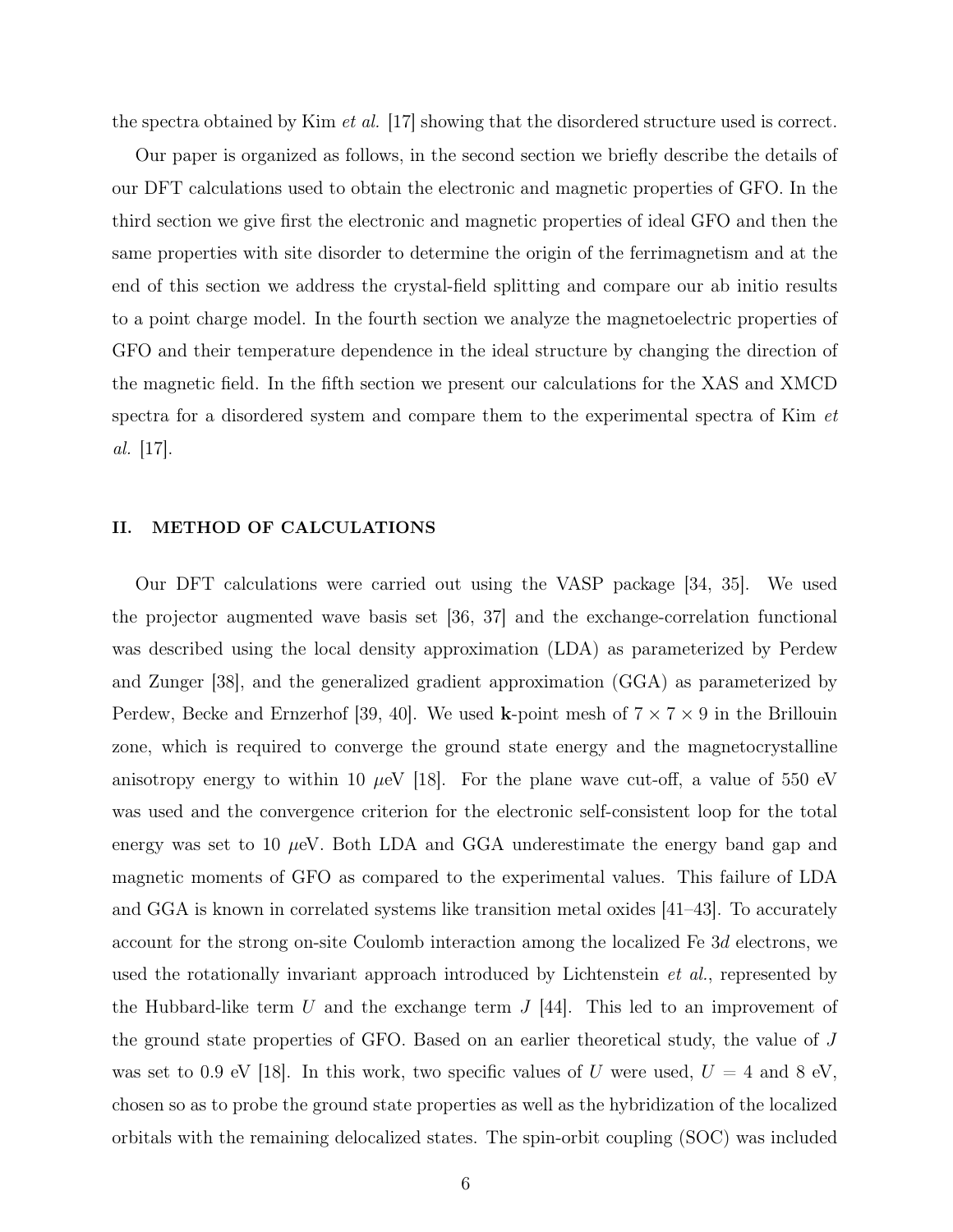in some of our calculations as implemented in VASP to improve the magnetic properties of the system [45] and to calculate the x-ray magnetic circular dichroism.

To study the origin of ferrimagnetism in GFO, the ionic occupancies provided by Hatnean et al. were used [33]. In addition, a simple predictive model was developed that allowed us to compute the net spin and orbital magnetic moments in a disordered structure with the help of the cationic occupancies. The predictions of this model were then compared with the values obtained by the ab initio calculations and experiment.

For the crystal-field analysis, the global frame  $\ell, m$ -site-projected basis set were rotated to the local octahedral or tetrahedral frame of reference to better understand the symmetries of the  $e_g$  and  $t_{2g}$  sub-orbitals. The rotation was first defined directly using the Euler angles and the real spherical harmonics (also known as the cubic harmonics) and then implemented in the VASP code. To study the effect of crystal-field and hybridization on the  $e_g-t_{2g}$  splitting on the octahedral Fe sites, both values of U were used. The  $e_g-t_{2g}$  splitting was modeled using a point-charge model, where the potential of the oxygen ligands was expanded in terms of spherical harmonics in the octahedral center. Such a model allowed us to determine the effect of the ligand on the splitting of iron 3d states. The diagonalization of this matrix, using the cubic harmonics basis set, gave us the  $e_g-t_{2g}$  splitting which we discussed and compared to our *ab initio* calculations.

The electric polarization of GFO was computed as implemented in the VASP code [46–51]. The preliminary calculations were done with the aim to study the temperature dependent electric polarization on a path between the experimental positions at 4 K and 230 K provided by Arima et al. [15], and to recover the polarization calculations done previously [32]. This initial calculations were extended to probe the magnetoelectric effect, where the magnetization axis was rotated for different angles along the c-b plane.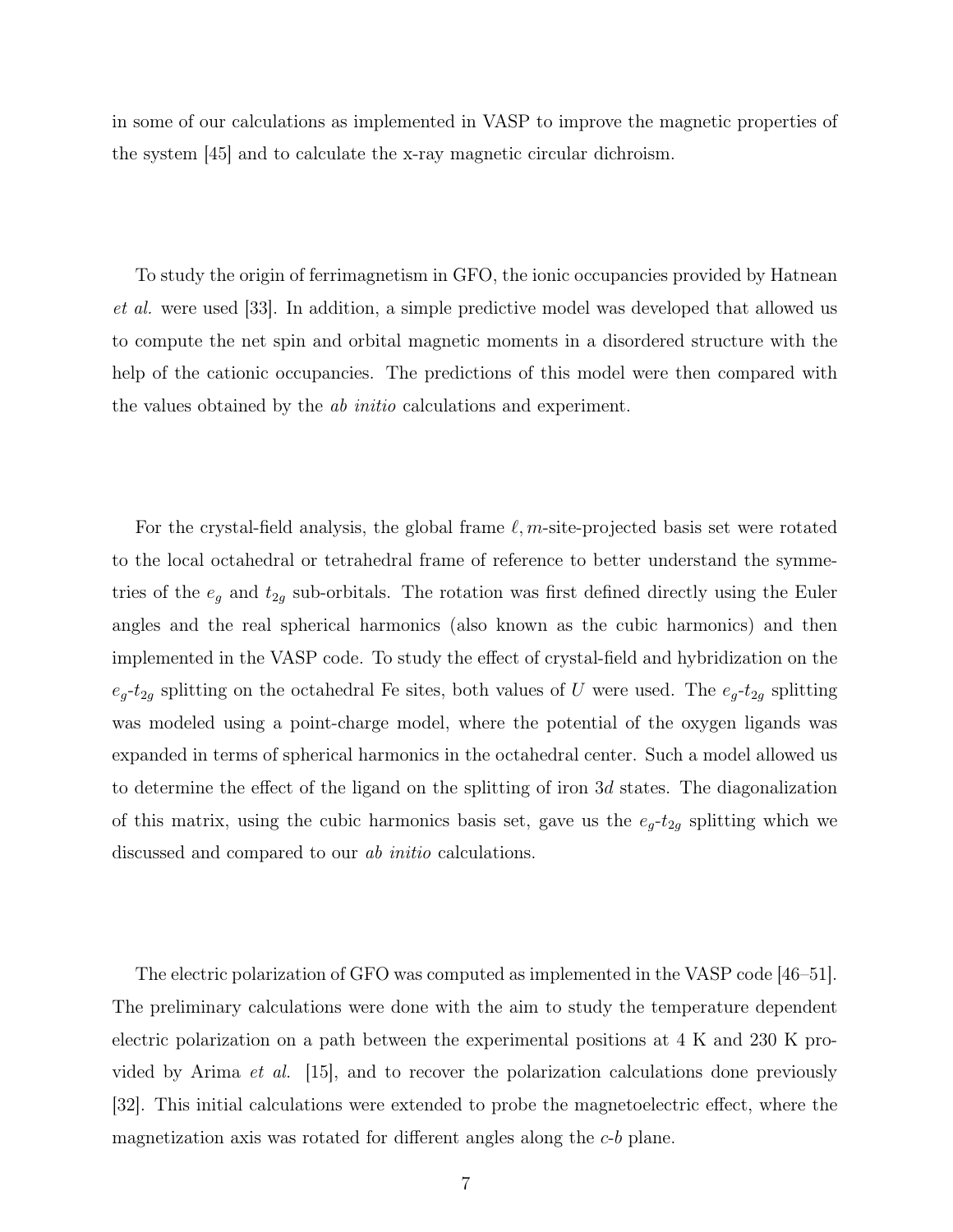#### III. ELECTRONIC AND MAGNETIC PROPERTIES OF GFO

#### A. Ideal bulk GFO

In this section, we present the electronic and magnetic properties of ideal GFO. The lattice parameters and the atomic positions were based on the values reported by Arima et al. [15], which were obtained with neutron diffraction studies at 4 K. The values obtained at 230 K were used in the later magnetoelectric studies. The lattice parameters are  $a = 8.719$ Å,  $b = 9.368$  Å and  $c = 5.067$  Å. The atoms were not relaxed since the parameters were obtained from experiment. Previous calculations have shown that atomic relaxations do not change significantly the experimental positions [18]. Two values of  $U$  were used for the Fe 3d orbitals: 4 eV and 8 eV, for both LDA and GGA, to improve the ground state properties like the energy band gap and magnetic moments. The calculations including the SOC does not significantly affect the physical properties of interest, but allows us to compute the orbital magnetic moments and XMCD and are of importance for the magnetoelectric effects.

To understand the electronic structure, we plot the total electronic density of states (DOS) in Fig. 2. When the value of U under both LDA and GGA is increased, the Fe  $3d$ orbitals become more localized and the upper and lower Hubbard bands are split further. This is in accordance with the Hubbard model, where higher values of U tend to localize the  $d$  orbitals. Increasing the  $U$  value beyond  $8$  eV will eventually produce the electronic structure of an isolated Fe atom. Also, it should be noted that under both LDA and GGA, though the value of  $U = 8$  eV gives good values of the energy band gap and the spin magnetic moments, the hybridization of the Fe 3d orbitals with the 2p orbitals of the neighboring O atoms is drastically reduced and may not be physical. Since no photoemission data are available to compare with our DOS, we used the value of U that best describes the observed properties like the energy band gap and the magnetic moments, i.e.  $U = 8$  eV. The values for these properties are tabulated in Table I.

It can be seen that value of  $U = 8$  eV for LDA+U and GGA+U yields an energy band gap in good agreement with experiment and an improvement in the prediction of the magnetic moment for the Fe2 site. However, the magnetic moment at the Fe1 site does not agree with experiment. As is shown in the subsequent section, this discrepancy arises due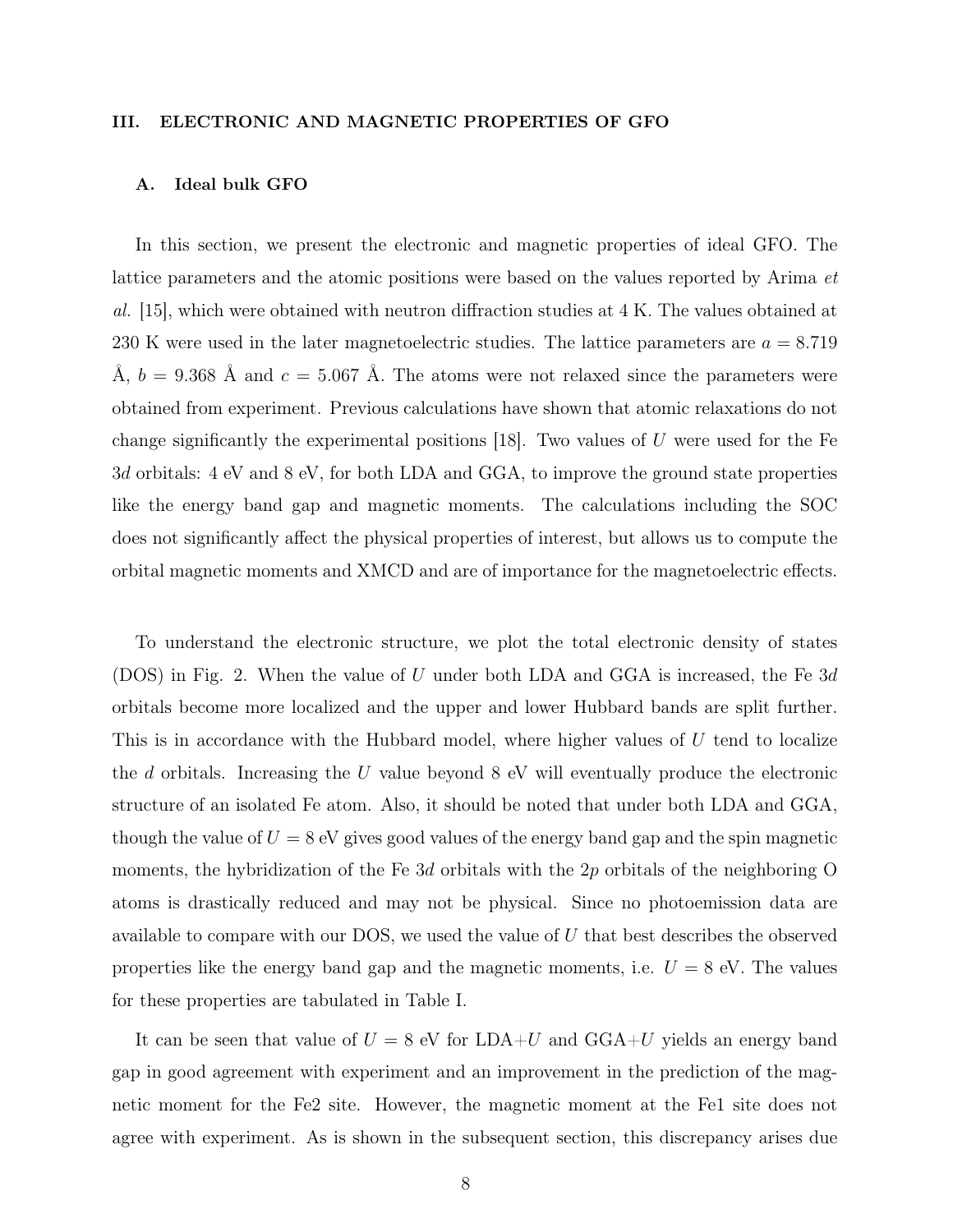

FIG. 2. (Color online) GGA+U and LDA+U calculated total DOS for GFO for  $U = 4$  and 8 eV.

| Property                                           | Expt.                  | LDA                                       |      | GGA     |
|----------------------------------------------------|------------------------|-------------------------------------------|------|---------|
| Hubbard $U$ (eV)                                   |                        | 8                                         |      | 8       |
| Energy band gap $(eV)$                             | $3.2$ [52] $1.5$ $3.0$ |                                           | 2.0  | 3.2     |
| Spin magnetic moment Fe1 $(\mu_B)$ -3.9 [15] -4.02 |                        | $-4.41 - 4.10$                            |      | $-4.44$ |
| Spin magnetic moment Fe2 $(\mu_B)$ 4.5 [15] 4.02   |                        | 4.41                                      | 4.10 | 4.44    |
| Orbital magnetic moment $(\mu_B)$ -                |                        | $\pm 0.027 \pm 0.020 \pm 0.022 \pm 0.017$ |      |         |

TABLE I. Energy band gap (in eV) and spin and orbital moments of the Fe cations in GFO for different  $U$  in  $LDA+U$  and  $GGA+U$ , compared to experiment.

to the partial iron occupancy at the Fe1 site, which was estimated experimentally to be 84%. Assuming a spin moment at 84% of  $-4.44 \mu_B$  gives us a value of  $-3.73 \mu_B$ , which is closer to experiment. In addition, we notice that the orbital moments decrease with an increase in the value of U. This is not surprising as the higher values of U localize the Fe  $3d$ electrons more, thereby reducing their hybridization and thus, their orbital moments. Kim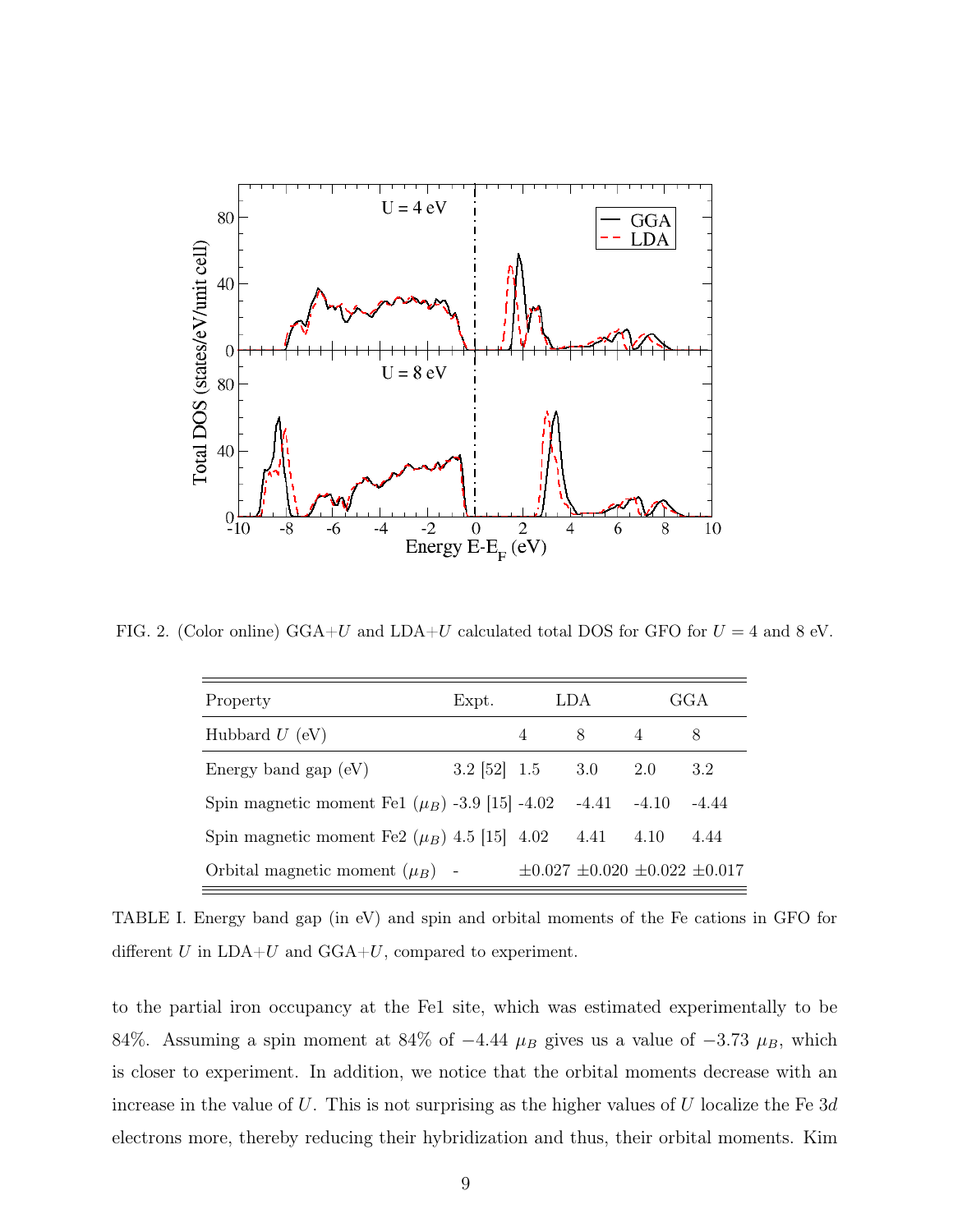et al. [17] had performed X-ray magnetic circular dichroism (XMCD) experiments at the Fe  $L_{23}$ -edges of GFO and found a net orbital magnetic moment of  $0.017\mu_B$  at a temperature of 190 K. Assuming that the individual spin and orbital magnetic moments behave as their total magnetization curves, we estimate the net orbital magnetic moment to be  $0.034 \mu_B$  at 4 K. They estimate their Fe occupancy at the Ga1, Ga2, Fe1 and Fe2 sites to be 0, 0.35, 0.825 and 0.825 respectively. Assuming that the Ga1 and Ga2 moments are parallel to the Fe1 and Fe2 sites respectively, we obtain net orbital moments of 0.007  $\mu_B$  and 0.006  $\mu_B$ for the  $LDA+U$  and  $GGA+U$  respectively, which are much smaller than experiment. This level of discrepancy is known to be present in LDA/GGA methods and there is no general solution to improve the theoretical orbital moments [53].

### B. Origin of Ferrimagnetism in GFO

It is important to point out that the net magnetization obtained theoretically in GFO is zero and hence, we always obtain a perfect antiferromagnetic system. To explain the origin of ferrimagnetism, we performed ab initio calculations to simulate cationic site disorder effects in the smallest possible unit cell. There are three ways that a material with an antiferromagnetic ordering may be ferrimagnetic:

- 1. The individual magnetic moments are not the same on the two antiferromagnetic sites, thereby giving a net non-zero magnetic moment. Such behavior is seen in magnetite,  $Fe<sub>3</sub>O<sub>4</sub>$ , where there are two Fe states,  $Fe<sup>+2</sup>$  and  $Fe<sup>+3</sup>$ , which have different moments, and thus give rise to a ferrimagnetic system [54]. In the case of GFO, the Fe ionic state on the cationic sites is  $Fe^{+3}$ .
- 2. The individual magnetic moments are canted towards a particular direction and give rise to a non-zero magnetic moment along that direction. GFO was thought to be ferrimagnetic due to this reason [12, 13], but the experimental observation by Frankel et al. [14] showed that the easy axis of magnetization is along the c-axis.
- 3. Site disorder in an antiferromagnetic system, where a magnetic atom is replaced with a non-magnetic atom, would leave an uncompensated magnetic moment and the system appears to be ferrimagnetic. Experimental observations on GFO indicate that the Ga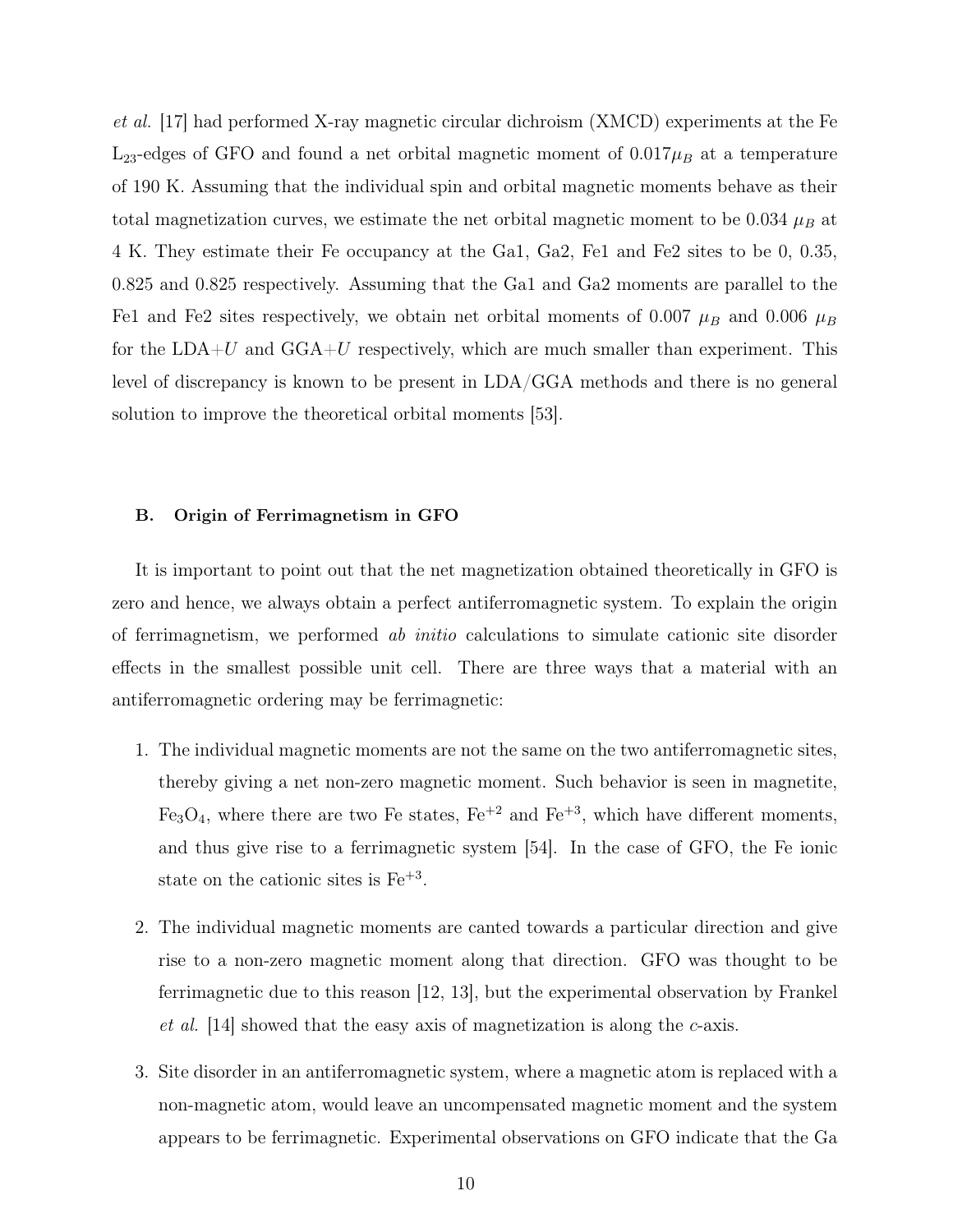and Fe atoms tend to swap places with a preference for the Ga2 site [15]. This might produce an uncompensated moments and hence a ferrimagnetic ground state.

To explain the origin of ferrimagnetism in GFO, we investigated the third possibility concerning site disorder. This is not an easy task because each experimental paper on GFO describes different Fe occupancies at the cationic sites, as can be noticed in the few examples shown in Table II. Moreover, given a set of occupancies, it is not computationally practical to consider larger supercells or even every possible atomic arrangement in the unit cell. However, all experiments show that there is a higher preference of Fe occupying the Ga2 site over the Ga1 site. This could be due to the fact that the Ga1 site is tetrahedral, which would require further investigation to confirm. In addition, the Fe occupancies at the Fe1 and Fe2 sites seem to be identical in all cases. For these reasons, we consider exactly one such case, where the Fe occupancies are as those provided by Hatnean *et al.* [33], with  $Fe@Ga1 = 0$  and are possible to simulate in the same cell as earlier. There are obviously many more cells that provide the same occupancies, but those were not considered.

|        |      | Arima et al. [15] Hatnean et al. [33] Kim et al. [17] |       |
|--------|------|-------------------------------------------------------|-------|
| Fe@Fe1 | 0.84 | 0.75                                                  | 0.825 |
| Fe@Fe2 | 0.83 | 0.75                                                  | 0.825 |
| Fe@Ga1 | 0.10 | 0.00                                                  | 0.000 |
| Fe@Ga2 | 0.24 | 0.50                                                  | 0.350 |

TABLE II. Different Fe occupancies at cationic sites in GFO from different experimental data.

Before we present our results, it might be important to first understand the magnetic coupling between the different cationic sites. Given that the Fe1 and Fe2 sites are antiferromagnetically coupled, we have two possible cases for the coupling between the Fe sites and the Ga sites:

- 1. Case 1: Fe1 is antiferromagnetically coupled to Ga1 and Fe2 is antiferromagnetically coupled to Ga2.
- 2. Case 2: Fe1 is antiferromagnetically coupled to Ga2 and Fe2 is antiferromagnetically coupled to Ga1.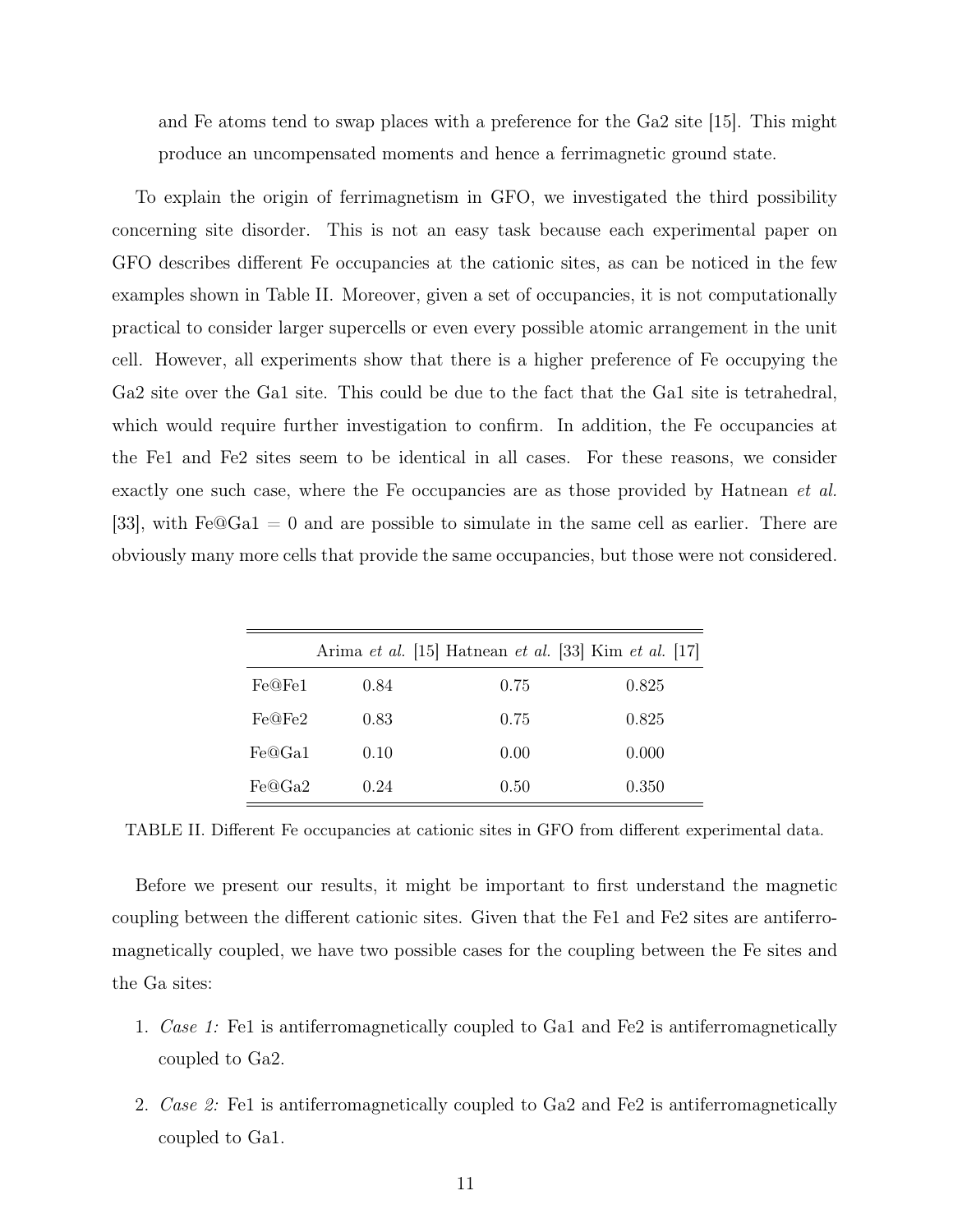

FIG. 3. (Color online) Unit cell simulating a disordered configuration to understand the origin of ferrimagnetism in GFO.

A calculation using the occupancies provided in Table II and the magnetic moments for both cases provides us with a net magnetization. Comparing this with the magnetic moments obtained in the corresponding experiments [15, 17, 33] indicates that the second case is more likely. Using the occupancies as reported by Hatnean et al. and the magnetic moments of 4.5  $\mu$ B for Fe, we get the magnetic moments at the Fe1, Fe2 and Ga2 (since the occupation at Ga1 is zero) as -3.375,  $+3.375$  and  $+2.250 \mu_B$ , respectively, as compared to the corresponding experimental values of -4.0,  $+3.5$  and  $+2.7$   $\mu$ B. It should be noted that this calculation helps understand the origin of ferrimagnetism in GFO intuitively and does not consider hybridization effects and exchange mechanisms beyond those mentioned, and hence may not be accurate. The disordered unit cell that was used in our *ab initio* calculation is given in Fig. 3. Table III shows our average site magnetization results with ab initio techniques and compares them to the experimental and the simple calculation results.

The table shows that the *ab initio* super cell site disorder calculations agree relatively well with experiment. Note that the experimental values are different from those in table I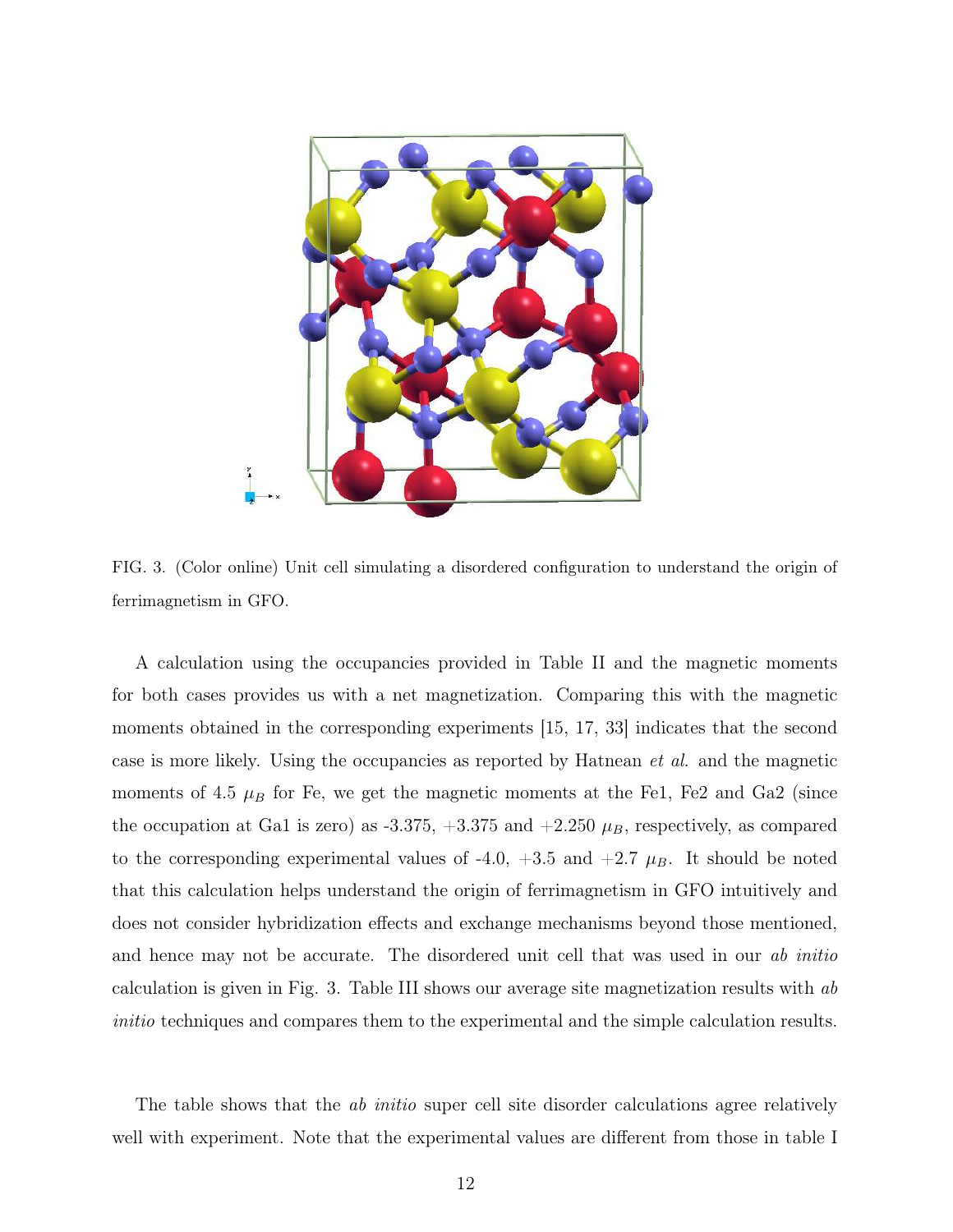|                                                       |        | $U = 4$ eV |          | $U = 8$ eV       |          |
|-------------------------------------------------------|--------|------------|----------|------------------|----------|
| $m_S/m_{orb}$ ( $\mu_B$ ) Expt. [33] Disorder Average |        |            |          | Disorder Average |          |
| $m_S@Fe1$                                             | $-4.0$ | $-3.01$    | $-3.09$  | $-3.34$          | $-3.38$  |
| $m_{orb}$ @Fe1                                        |        | $-0.017$   | $-0.017$ | $-0.012$         | $-0.013$ |
| $m_S@Fe2$                                             | 3.5    | 3.08       | 3.09     | 3.35             | 3.38     |
| $m_{orb}$ @Fe2                                        |        | 0.018      | 0.017    | 0.014            | 0.013    |
| $m_S@Ga1$                                             | 0.0    | 0.0        | 0.00     | 0.00             | 0.00     |
| $m_{orb}$ <sup>@</sup> Ga1                            | 0.0    | 0.00       | 0.00     | 0.00             | 0.00     |
| $m_S@Ga2$                                             | 2.7    | 2.05       | 2.06     | 2.24             | 2.26     |
| $m_{orb}$ @Ga2                                        |        | 0.011      | 0.011    | 0.009            | 0.008    |

TABLE III. *Ab initio* spin  $(m_S)$  and orbital  $(m_{orb})$  averaged magnetic moments per site for a disordered GFO (Disorder) compared with experiment and simple calculation based on site occupations (Average) as given in the middle column of table II.

since they are from different experiments. We have a disagreement of  $-0.665 \mu_B$  and 0.457  $\mu_B$  for the magnetic moments on the Fe1 and Ga2 sites. However, the magnetic moment on the Fe2 site is in good agreement with experiment as well as the net magnetization, which differs from experiment by  $-0.619 \mu_B$  per unit cell. Moreover, the simple calculation scheme described earlier is a very good indicator of the site magnetization as compared to the *ab initio* results. These results are similar to those obtained by Roy *et al.* [19], who predicted that the individual Fe1 and Fe2 moments do not change by a large amount with respect to the perfect structure. However, they observed that the Fe ion at the Ga2 site has a relatively lower moment of 4.11  $\mu_B$ , in contrast to our observed moment of 4.486  $\mu_B$ . The corresponding individual moments of the Fe ion at the Ga2 sites based on experimental average values of 2.7  $\mu_B$  are 5.4  $\mu_B$ , which does not seem likely considering that the maximum magnetic moment Fe can possess is 5  $\mu_B$ . The same is true for the value of  $-4.0 \mu_B$ reported for the Fe1 site, which corresponds to individual moments of  $-5.33 \mu_B$  based on the iron occupancy of 0.75. The net magnetic moment obtained is about 10  $\mu_B$  per unit cell, and thus, we infer that the origin of ferrimagnetism in GFO is due to cationic site disorders. When we compare the ground state energies between the ideal structure in Fig. 1 and the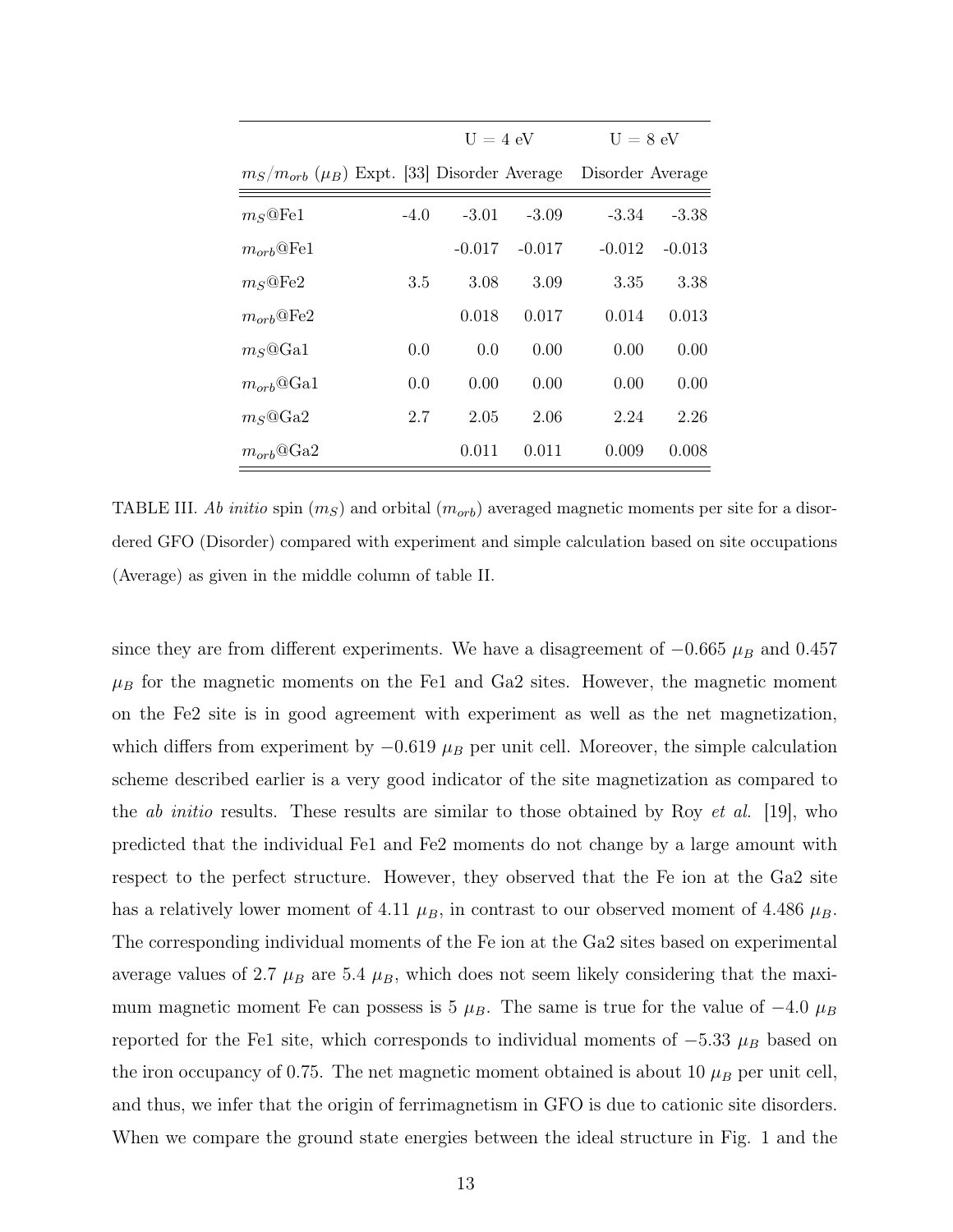disordered structure in Fig. 3, we obtain a difference of 231 meV ( $\sim$  2700 K), which is lower than the sum of the predicted values of 25 meV and 400 meV for the Fe2-Ga2 and Fe1-Ga2 disorders respectively as reported by Roy *et al.* [19].



FIG. 4. (Color online) Comparison of the total DOS for the ideal and disordered structures of GFO for  $U=8$  eV. Similar results are obtained for  $U=4$  eV.

To study the changes in the electronic structure we plot the total DOS for the ideal and disordered structures in Fig. 4. The figure shows that the two systems are similar in their electronic structure and energy band gaps. Additionally, our calculations indicate that the orbital moments for Fe remain parallel to the corresponding spin moments with a magnitude of 0.017  $\mu_B$ . Thus, the net orbital magnetization in the system is 0.034  $\mu_B$ with a direction parallel to the next spin magnetization. Since we considered Fe at the octahedral Fe1, Fe2 and Ga2 sites only, the similarity of DOS and magnitudes of the spin and orbital magnetic moments indicate that the octahedral sites all behave similarly. It might be of interest to study the electronic structure of Fe at the tetrahedral Ga1 site.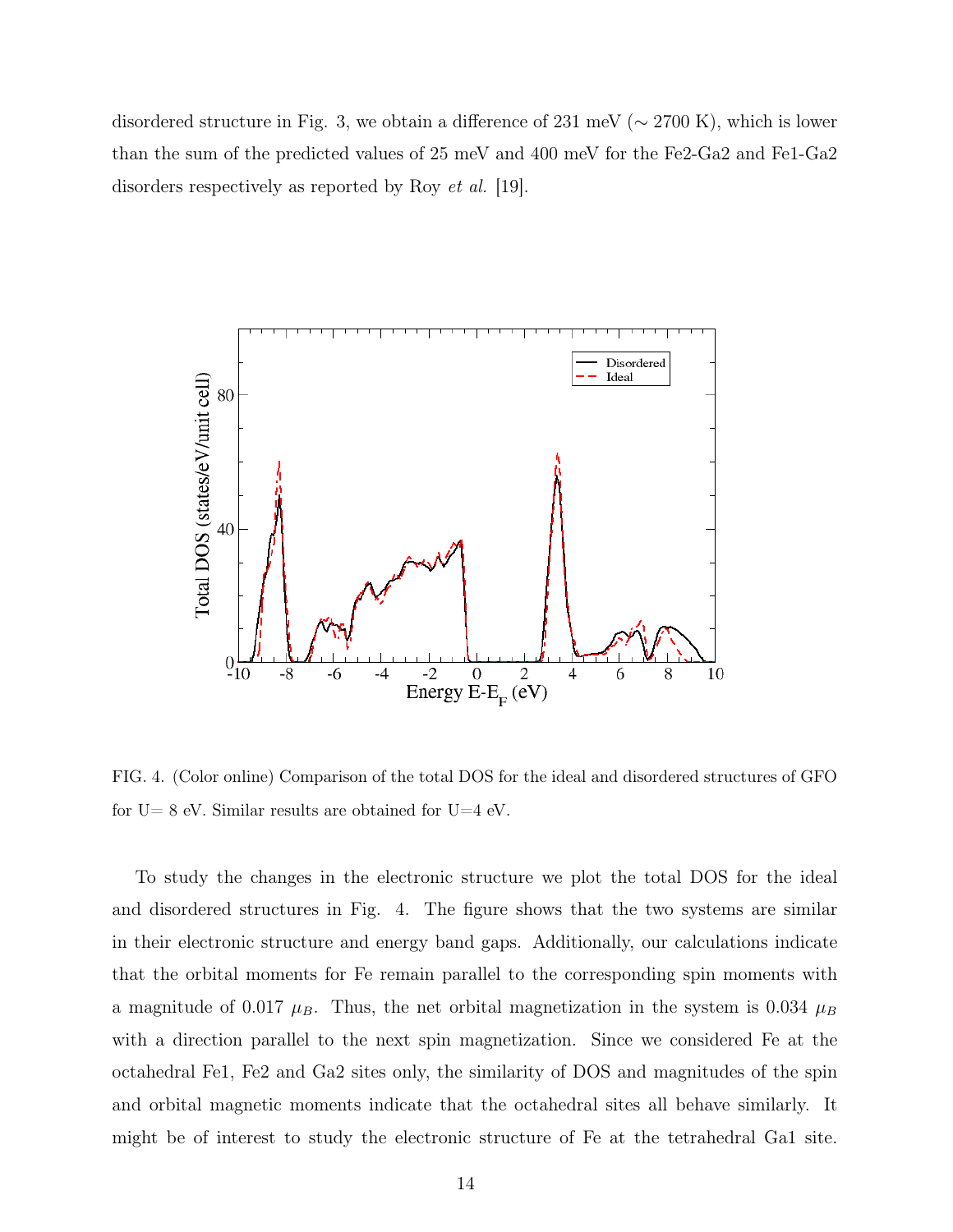Another point that should be made is that the ions were not relaxed and the net forces on the individual atoms increased by a factor of 3 as compared to those in the ideal structure. Performing ionic relaxations might reduce the ground state energy of the disordered system to the point where the thermal energy (∼ 1000-1500 K) available during synthesis of the experimental samples might be sufficient to cause cationic disorders. These cationic site disorders are statistical and might require larger supercells and more swappings, leading to impractical computational requirements. These are the reasons why ionic relaxations or further investigation of different site disorders were not carried out.

### C. Crystal-Field Analysis – Theory, Implementation and Results

Crystal-field theory helps describe the splitting of the electron orbitals of an atom, usually a  $d$  or  $f$  cation, in the presence of a Coulomb potential generated by neighboring atoms, usually anions. This model has been very successful in analyzing  $d$  and  $f$  splitting for different magnetic orders and when combined with molecular orbitals, has successfully explained spin crossover phenomena, where the energy gap of the splitting can be of the order of the pairing energy between the electrons [55]. In GFO we have two types of crystalfield environments in the system – octahedral and tetrahedral. An Fe ion at the center of these environments would be influenced by six and four O anions, respectively, and the splitting of the degenerate 3d orbitals of Fe would reflect this interaction. In the case of an octahedral environment, the electrons of the anions are closer to the the  $d_{z^2}$  and  $d_{x^2-y^2}$ orbitals of Fe and away from the  $d_{xy}$ ,  $d_{yz}$  and  $d_{xz}$  orbitals. The strong electron-electron repulsion would lead to a splitting of the five d-orbitals into two sub-shells, called  $t_{2q}$ , consisting of the  $d_{xy}$ ,  $d_{yz}$  and  $d_{xz}$  orbitals, and  $e_g$  consisting of the  $d_{z^2}$  and  $d_{x^2-y^2}$  orbitals, with the former being lower in energy due to a lower electron repulsion compared to the latter. For a tetrahedral environment, the  $e<sub>g</sub>$  orbitals tend to be lower in energy than the  $t_{2g}$  orbitals due to their relative proximity to the anion p-orbitals. This effect which is purely due to the crystal geometry and can be schematically visualized as shown in Fig. 5.

Two important details should be pointed out here, firstly, that the  $e_g$  and  $t_{2g}$  orbitals are described using real spherical harmonics, also known as cubic harmonics, and secondly, that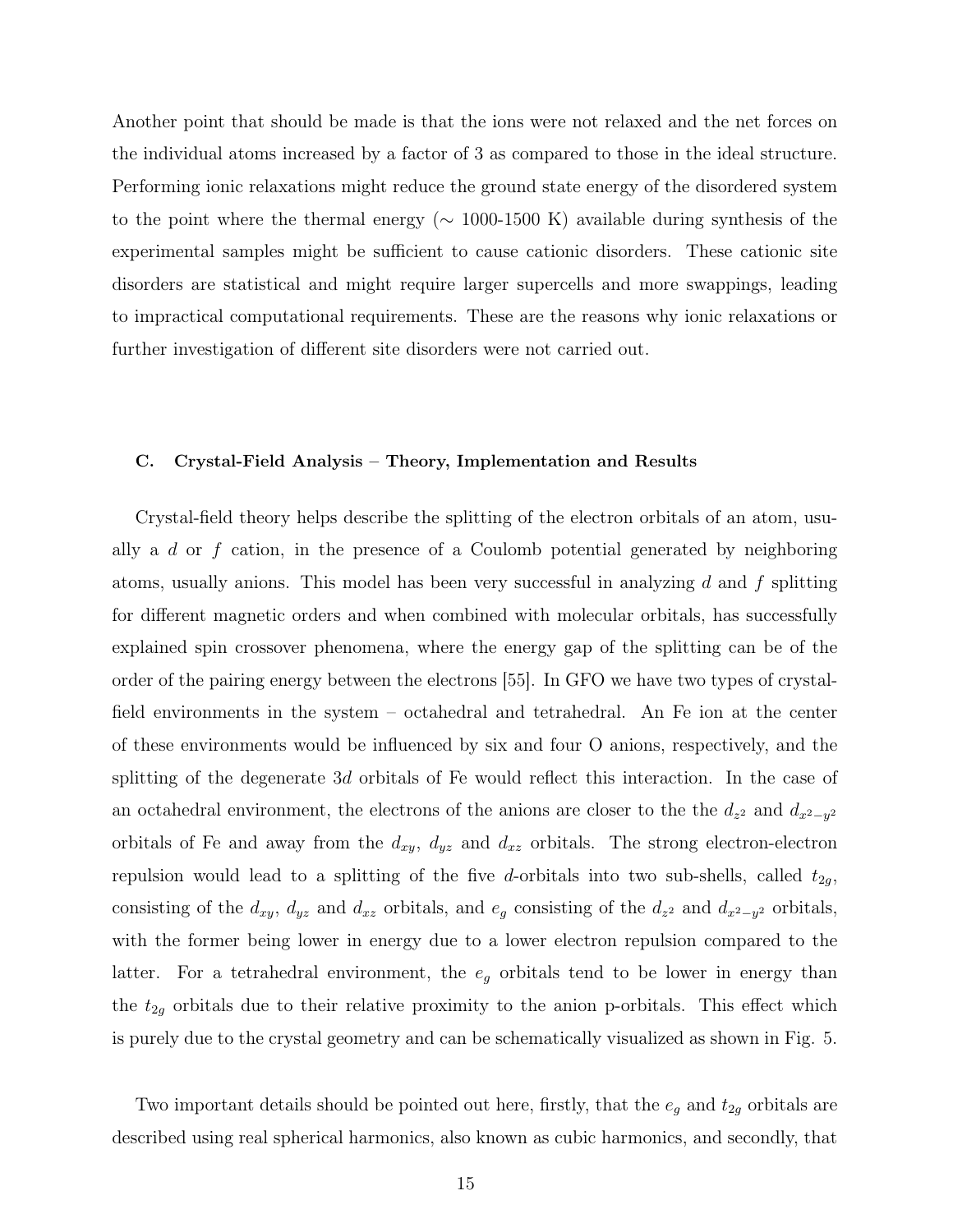

FIG. 5. (Color online) Crystal-field splitting of 3d orbitals in octahedral and tetrahedral fields

these are defined through their m quantum number, i.e. the eigenvalue of the  $\hat{L}_z$  operator, and depend on the coordinate system. The second point is visualized in Fig. 5 in the reference frame. If the coordinate system is not as shown in the figure, up to a rotation of  $\pi/2$ , then the d-orbitals obtained would be a superposition of the maximally split sub-orbitals and can not be clearly defined as  $e_g$  and  $t_{2g}$ . To obtain the effect of the crystal-field on the  $e_g$  and  $t_{2g}$  DOS we need either to rotate the real spherical harmonics from the global coordinate system to the local one or make a passive rotation of the coordinate system to align the anions appropriately. We thus have a rotation matrix for the real spherical harmonics analogous to the rotation matrix for the Cartesian coordinate system. Using ab initio techniques, there are at least two ways this can be achieved.

In the first approach, we rotated the crystal structure completely for a cation under study, wherein the wave functions obtained would describe the crystal-field splitting on the given cation appropriately. Such an approach can be used effectively for certain cases only, for example, if there is one cation in a molecular system. In general, however, a crystal does not consist of only one cation surrounded by anions in a given crystal geometry, and thus, the rotations that need to be performed for different cations might be many and different. In the second approach, we rotated the projected spherical harmonics of the cation under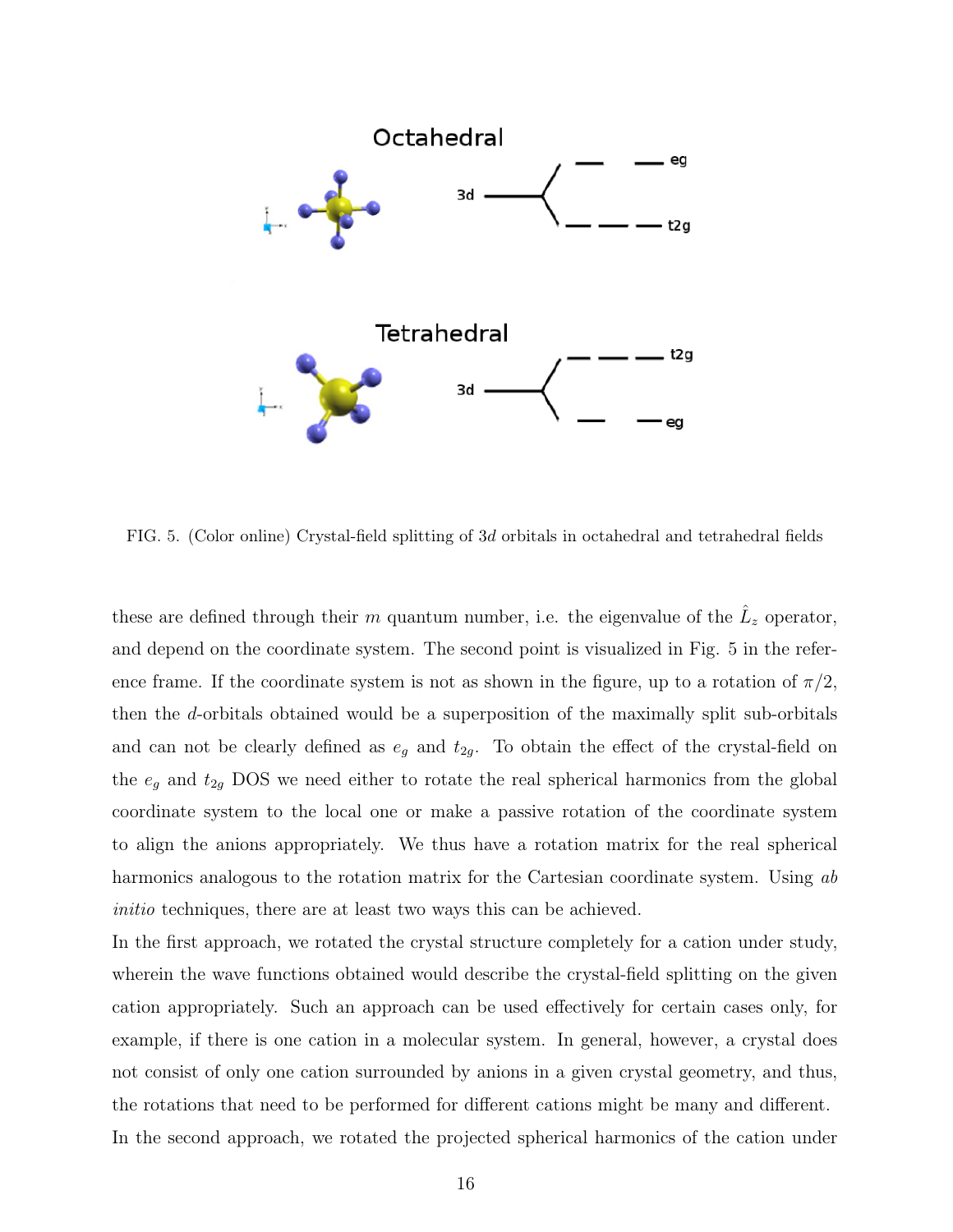study. This can be done during the same self-consistent cycle and is computationally faster since only the local orbitals are rotated. We have implemented this feature VASP, the details of which are presented in Appendix B). We present below our results for the octahedral cationic Fe1 site in GFO.



FIG. 6. (Color online) Crystal-field effect on the Fe1  $e_g$  (black) and  $t_{2g}$  (red) DOS using GGA+U method for  $U=4$  eV (upper panel) and 8 eV (lower panel).

The crystal-field analysis was performed on all the Fe sites in GFO. Fig. 6 shows the d-projected density of states of an Fe1 atom in GFO, which are similar to all the other Fe sites. The SOC was included in the calculations, which were done using the GGA functional with the Hubbard  $U = 4$  (top) and 8 eV (bottom). The  $e_g$  and  $t_{2g}$  orbitals are shown in black and red, respectively. We observe that for both values of U, the occupied 3d states are split clearly with the  $e_g$  orbitals lower in energy than the  $t_{2g}$ . The splitting between the unoccupied states seem to depend upon the value of  $U$ , and thus the hybridization, with the  $e_g$  orbitals slightly lower in energy than the  $t_{2g}$  for  $U = 8$  eV, and the  $t_{2g}$  orbitals clearly lower in energy for  $U = 4$  eV. Since the Fe1 site (and Fe2 and Ga2 sites as well) is an octahedral site, the results obtained for the occupied states contradict the splitting expected for octahedral sites.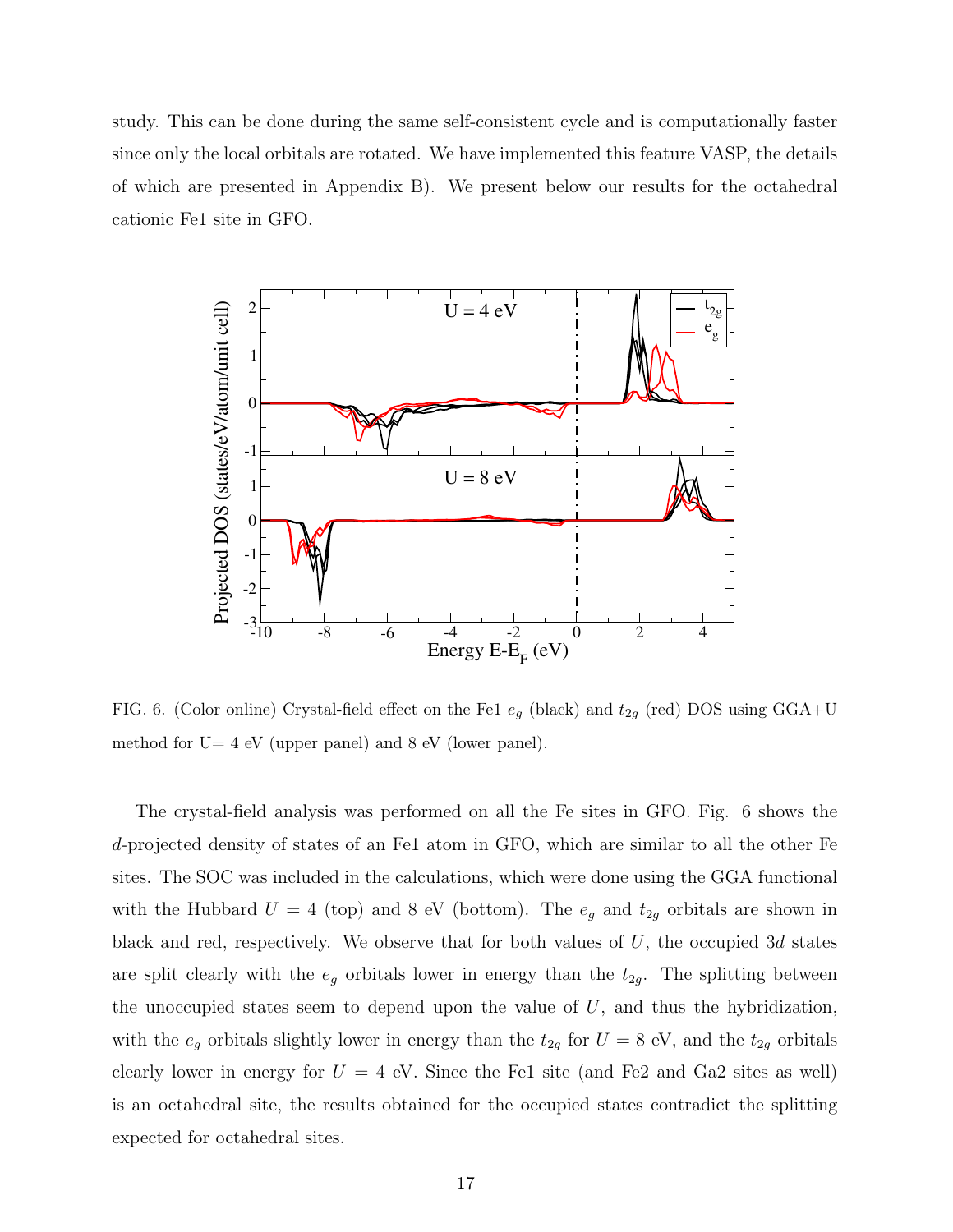

FIG. 7. (Color online) Effect of SOC and U on the the spin polarized (positive values spin up and negative values spin down) Fe1  $e_g$  (black) and  $t_{2g}$  (red) DOS

Using the crystal-field splitting, it is possible to probe the filling of d-orbitals and understand why Fe in GFO possesses a non-zero orbital magnetic moment and why the spin magnetic moment of Fe is less than 5  $\mu_B$ . To do so, we plot the  $(\ell, m, s)$ -projected DOS of the 3d electrons of the same atom in Fig. 7. Also shown are the effects of the SOC on the DOS. This is an Fe1 site which is why the majority spins are of spin-down nature. Moreover, there are some  $spin-up$  states, mainly of  $t_{2g}$  character, which belong to the neighboring oxygen atoms. These states oppose the moments on the Fe sites and create a small non-zero orbital moment and reduce the spin magnetic moment from its maximum value of  $5 \mu_B$ . This would indicate that the bonding between the Fe and O ions in GFO has a partial covalent character. As a result of this covalent character, certain spin-polarized states should be present on the oxygen ions. Our calculations indeed agree with this prediction, indicating small spin magnetic moments between 0.010  $\mu_B$  and 0.087  $\mu_B$  for  $U = 4$  eV, and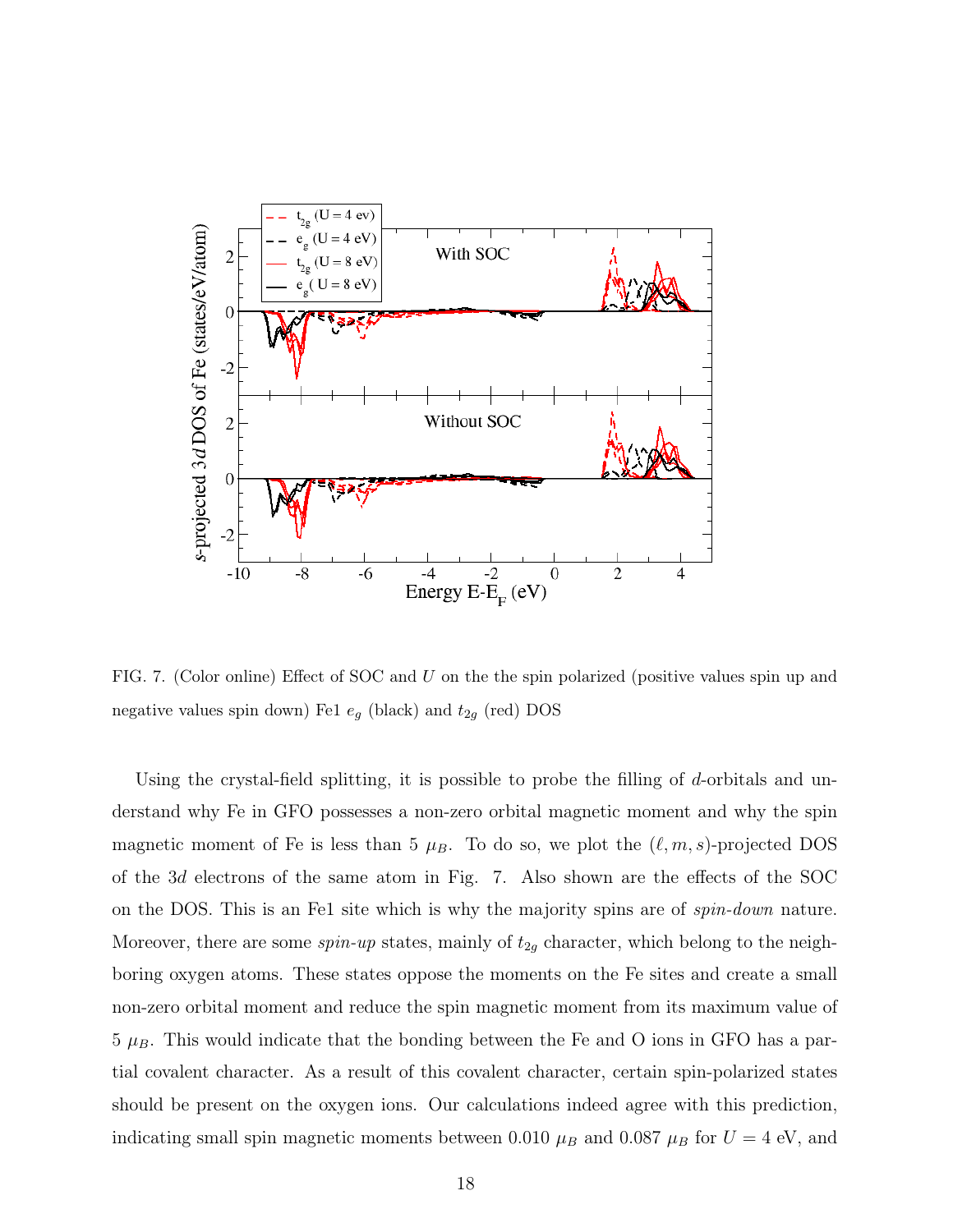between 0.008  $\mu_B$  and 0.065  $\mu_B$  for  $U = 8$  eV on the oxygen atoms. These values are more affected by the level of hybridization controlled by  $U$  than the SOC. We thus conclude that increasing the value of U drives the Fe system to a  $+3$  state and that the bonding between the Fe and O atoms is partially ionic. Furthermore, our results show that this bonding is not influenced by the SOC, with the exception of creating a non-zero orbital moment. The conclusions drawn here support the calculations done by Ibrahim and Alouani [18], where they obtained Bader charges of  $+1.63$  to  $+1.73$  on the Fe atoms depending on U, instead of +2 as expected for an ionic crystal, and concluded a partial ionic bonding.

To understand the mechanism causing a tetrahedral-type splitting in an octahedral environment, a point-charge model was developed, in which the effects of hybridization can be fully neglected. Such a model would help us understand the  $e_g-t_{2g}$  splitting obtained for the two different values of U. Qualitatively, the electrons in the model can only interact through the Coulomb interaction with the neighboring negatively charged oxygen ions. With this requirement in mind, we assumed ionic charges of +3 on the central atom and −2 on the neighboring atoms forming the octahedron. For maintaining consistency between the ab initio calculation and the point-charge model, the octahedron was oriented in the same way as in the rotated frame of reference, i.e. with the octahedral arms aligned maximally along the axes. We then rewrite the Coulomb potential felt at the central atom in terms of the spherical harmonics as [56],

$$
V(\mathbf{r}) = \sum_{i=1}^{6} \frac{q_i}{|\mathbf{r} - \mathbf{R}_i|} = 4\pi \sum_{i=1}^{6} q_i \sum_{\ell=0}^{\infty} \sum_{m=-\ell}^{\ell} (-1)^m \frac{1}{2\ell+1} \mathcal{Y}_{\ell}^{-m}(\hat{\mathbf{r}}) \mathcal{Y}_{\ell}^{m}(\hat{\mathbf{R}}_i) \frac{r_{\leq}^{\ell}}{r_{>}^{\ell+1}},
$$
(1)

where  $q_i = Ce^2$  is an effective charge of electron-electron interaction, which describe the interaction of the ligand effective charge of Ce with an electron of charge e in the 3d. Here we set the effective charge on the neighboring ligand atoms to two, which corresponds to that of  $O^{2-}$  in GFO. The  $\mathcal{Y}_{\ell}^m$  is the spherical harmonics, and  $\mathbf{R}_i$  is the distance vector connecting the central atom to the ligand i. Note that the local reference frame is centered on the iron atom and its axes are along the ligands if the octahedron is perfect. Since the octahedron is deformed, the local frame is optimized to reduce the angles between  $R_i$  and the corresponding axis (see appendix A for details). The spherical angles  $\theta$  and  $\varphi$  of the vector  $\mathbf{R}_i$  are then obtained in this optimized reference frame to compute the cubic harmonics  $\mathcal{Y}_{\ell}^{m}(\hat{\mathbf{R}}_{i})$ . Using the above expression, we can calculate the matrix elements  $M_{m,m''}$  of the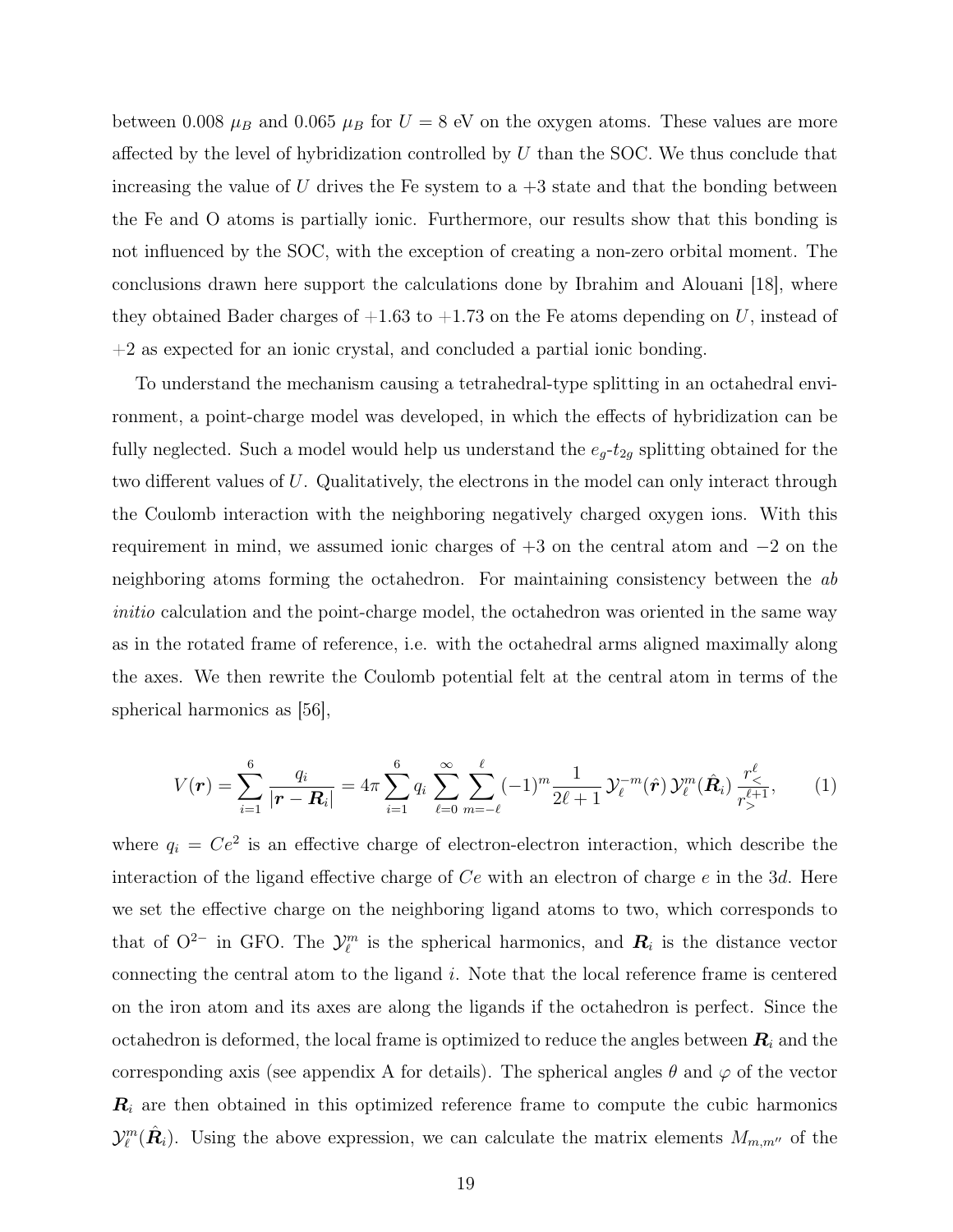ligand's potential between the central iron 3d orbitals as,

$$
M_{m,m''} = \langle \phi_{\ell=2} \mathcal{Y}_{\ell=2}^{m} | V | \phi_{\ell=2} \mathcal{Y}_{\ell=2}^{m''} \rangle
$$
  
=  $4\pi \sum_{i=1}^{6} q_i \sum_{\ell,m'} \frac{(-1)^{m+m'}}{2\ell+1} R_i^{\ell} \mathcal{Y}_{\ell}^{m'}(\hat{\mathbf{R}}_i) \int \mathcal{Y}_2^{-m}(\hat{\mathbf{r}}) \mathcal{Y}_{\ell}^{-m'}(\hat{\mathbf{r}}) \frac{r_{\leq}^{\ell}}{r_{>}^{\ell+1}} (\phi_2(r))^2 \mathcal{Y}_2^{m''}(\hat{\mathbf{r}}) d\mathbf{r},$   
(2)

where  $\phi_2(r)$  is the radial function corresponding to the Fe 3d orbitals. The above expression contains a product of three spherical harmonics and their integration, which can be simplified using the Gaunt coefficients, which in terms of the Wigner  $3-i$  symbols are,

$$
M_{m,m''} = 5 \sum_{i=1}^{6} q_i \sum_{\ell,m'} (-1)^{m+m'} \sqrt{\frac{4\pi}{2\ell+1}} \begin{pmatrix} 2 & 2 & \ell \\ 0 & 0 & 0 \end{pmatrix} \begin{pmatrix} 2 & 2 & \ell \\ m'' & -m & -m' \end{pmatrix} \mathcal{Y}_{\ell}^{m'}(\hat{\mathbf{R}}_i)
$$
  
 
$$
\times \left( \frac{1}{R_i^{\ell+1}} \int_{0}^{R_i} r^{\ell+2} (\phi_2(r))^2 dr + R_i^{\ell} \int_{R_i}^{\infty} \frac{(\phi_2(r))^2}{r^{\ell-1}} dr \right), \qquad (3)
$$

where  $\sqrt{ }$  $\overline{1}$  $j_1$   $j_2$   $j_3$  $m_1$   $m_2$   $m_3$  $\setminus$ are the Wigner 3- $j$  symbols linked to the Clebsch-Gordon coefficients as,

$$
\begin{pmatrix} j_1 & j_2 & j_3 \ m_1 & m_2 & m_3 \end{pmatrix} = \frac{(-1)^{j_1 - j_2 - m_3}}{\sqrt{2j_3 + 1}} \langle j_3, -m_3 | j_1, m_1; j_2, m_2 \rangle.
$$
 (4)

The Wigner 3-j symbols are used for their symmetry properties, which allow us to restrict the summation over  $\ell, m'$  in Eq. (3) to  $\ell = 0, 2, 4$  and  $m' = m'' - m$ .

Eq. (3) can be computed directly using the atomic 3d wave function  $\phi_2$  of Fe as obtained by an all electron atomic program, however in our case since the crystal field is an empirical method used here only to understand our ab initio calculations, we rewrote the matrix elements in terms of the hydrogen-like radial function for the 3d orbitals, corresponding to the 3d orbitals of Fe. Instead of using the atomic number  $Z = 26$  we used an effective  $Z^* = 6.25$  as suggested by the so called Slater's rules [57]. According to Slater, electrons within the same group of 3d electrons shield 0.35 charge, whereas electrons with lower orbital groups shield 1 charge. For iron the total shielding experienced by a 3d electron is 19.75 charges, which led to  $Z^* = 6.25$ . The electrons in the higher 4s orbital do not contribute to the shielding of the nucleus of iron. The use of the hydrogenoid wave function led to the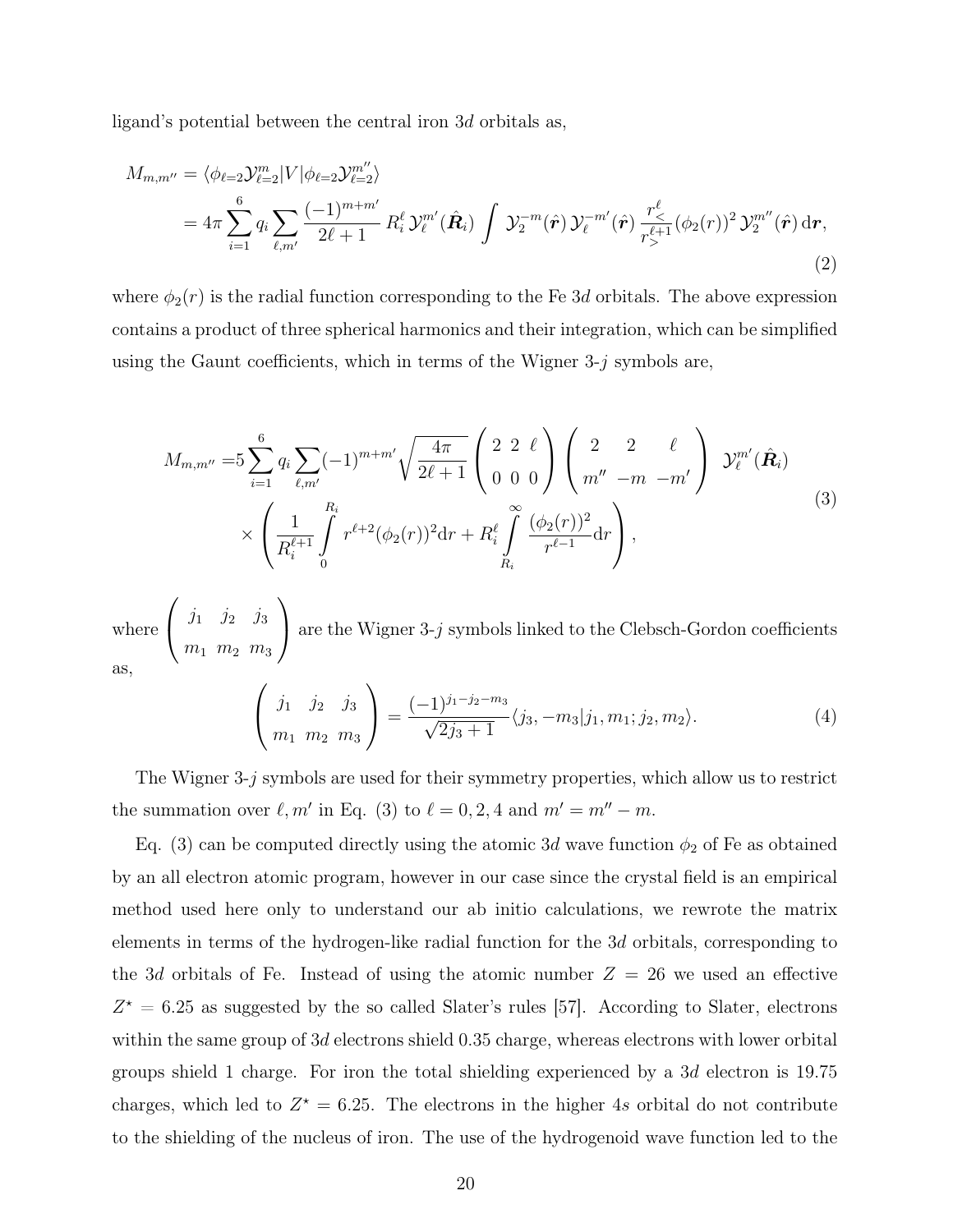following matrix elements:

$$
M_{m,m''} = \frac{Z^{\star}}{216a_0} \sum_{i=1}^{6} q_i \sum_{\ell=0,2,4} \sum_{m'} (-1)^{m+m'} \mathcal{Y}_{\ell}^{m'}(\hat{\mathbf{R}}_i) \sqrt{\frac{4\pi}{2\ell+1}} \begin{pmatrix} 2 & 2 & \ell \\ 0 & 0 & 0 \end{pmatrix} \begin{pmatrix} 2 & 2 & \ell \\ m'' & -m & -m' \end{pmatrix},
$$
  
 
$$
\times \left( \frac{1}{S_{i}^{\ell+1}} \gamma(l+7, S_{i}) + S_{i}^{\ell} \Gamma(6-l, S_{i}) \right)
$$
(5)

where  $S_i = \frac{2Z^*R_i}{3a_0}$  $\frac{Z^*R_i}{3a_0}$ , and where  $a_0 = \frac{4\pi\varepsilon_0}{me^2}$  is the Bohr radius. Here  $\gamma(l,x)$  and  $\Gamma(l,x)$  are, respectively, the lower and upper incomplete gamma functions. They can be calculated recursively as  $\gamma(l,x) = -x^{\ell-1}e^{-x} + (l-1)\gamma(l-1,x)$  and  $\Gamma(l,x) = x^{\ell-1}e^{-x} + (l-1)\Gamma(l-1,x)$ starting from  $\gamma(1, x) = 1 - e^{-x}$  and  $\Gamma(1, x) = e^{-x}$ ,

For the 3d orbitals, we have five m values and thus, M is a  $5 \times 5$  matrix. Note that the spin degrees of freedom are not included. This is justified by the fact that Fe in GFO has essentially a +3 ionic charge and a large band gap, where the states of one spin interact mainly among themselves than with the other spin states. However, if one wishes to include the spin quantum number and the SOC, it can be done using a  $10 \times 10$  matrix, where the off-diagonal  $5 \times 5$  matrices would contain the couplings (exchange, SOC) between the two spin states.

Before diagonalizing the matrix  $M$ , we made a unitary transformation from the spherical harmonics to cubic harmonics, so that the ensuing eigenvectors are directly expressed as a linear combination of  $e_g$  and  $t_{2g}$  states. We set the order of the cubic harmonics basis as  $t_{2g}$  (xy, yz, and zx) and then  $e_g$  (3 $z^2 - r^2$ ,  $x^2 - y^2$ ). The new matrix to diagonalize  $U^{\dagger}MU$ is directly in the cubic harmonics basis set, where  $U$  is the unitary transformation between the cubic and spherical harmonics.

The results were calculated for the same Fe1 atom as described in Fig. 6, and are plotted in Fig. 8 together with the weight of each eigenvector. The figure shows that there is very low mixing of the  $e_g$  and  $t_{2g}$  orbitals. We obtain a similar behavior as obtained for the unoccupied spin-up states using the *ab initio* splittings, with the  $t_{2g}$  orbitals lower in energy than the  $e_g$  orbitals, but not for the occupied spin-down states. Since the pointcharge model is essentially based on unscreened Coulomb interaction with point-like ionic neighbors without hybridization, the crystal-field splitting of each  $t_{2g}$  or  $e_g$  orbital arises only from the distorted octahedral environment. There are at least two inferences we can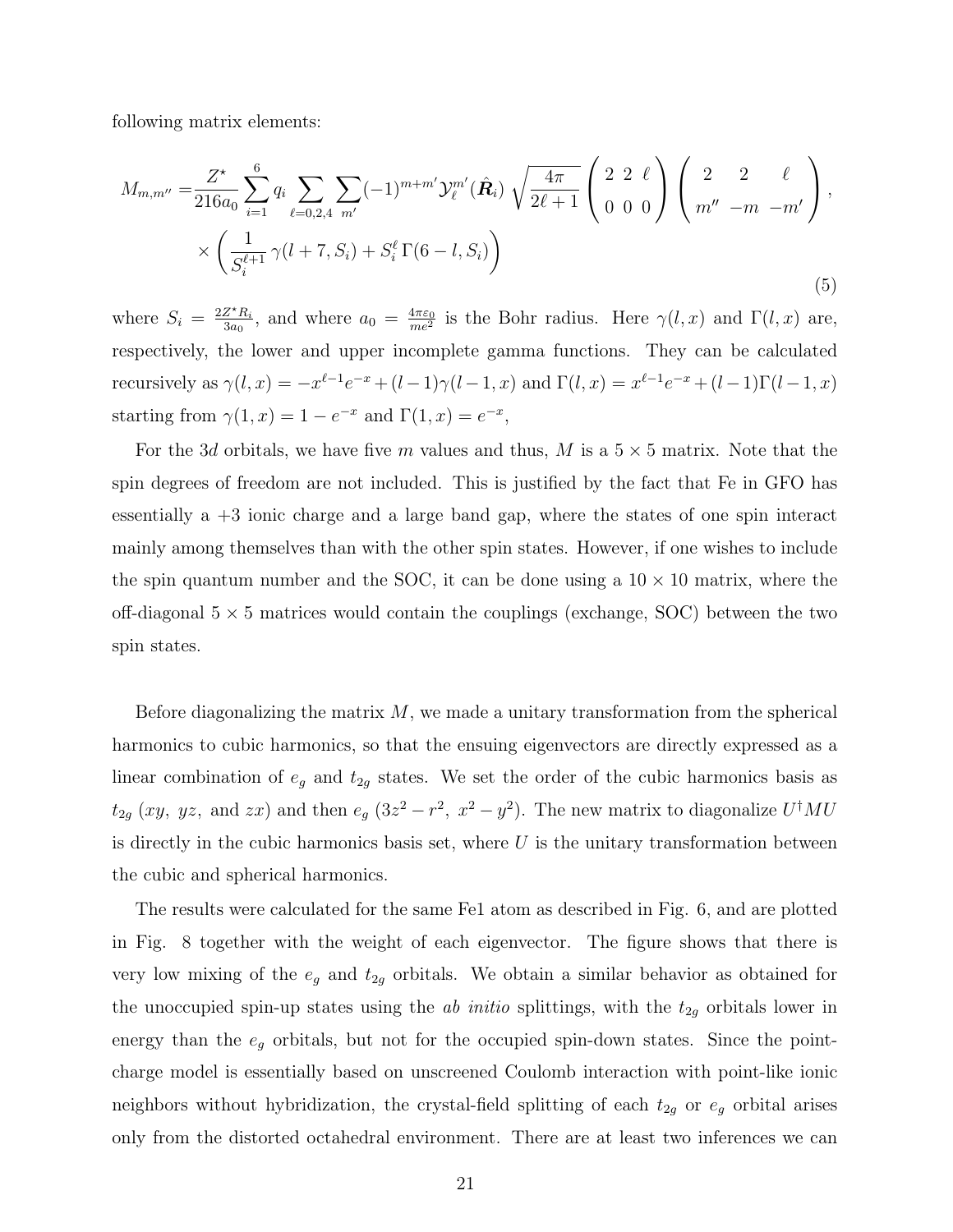

FIG. 8. (Color online) Point-charge model crystal-field splitting of the 3d states of iron in the FeO<sub>6</sub> octahedron environment in GFO into  $e_g$  and  $t_{2g}$  states. The different colors represent the weight in percent for each of the basis functions of the  $e_g$  and  $t_{2g}$  symmetries. The total weight for each state adds to 100%.

draw from the results obtained in this section,

- The conventional meaning of  $e_g$  and  $t_{2g}$  orbitals is valid because the crystal-field splitting is in agreement with what is expected (Fig. 5). However, even though it reproduces the splitting of the spin-up DOSs, it does not agree with  $e_g$  and  $t_{2g}$  splitting of the occupied spin-down of the Fe1 atom (see Fig. 6).
- Although the octahedral environment is so distorted, it resulted only on slight splitting of the two  $e_g$  and three  $t_{2g}$  as seen in Fig. 8. However the crystal-field splitting between the  $e_g$  and  $t_{2g}$  of 1.6 eV is in agreement with the ab initio results for the empty states of 1 eV (for  $U = 4$  eV) but less with the DOSs for  $U = 8$  eV.

While the first point seems right, it is possible to distinguish *clearly* the  $e_g$  and  $t_{2g}$  orbitals of the unoccupied states of the *ab initio* calculation of 1 eV (for  $U = 4$  eV) as well as the point-charge model 1.6 eV, due to the low mixing of the orbitals. However for the occupied spin-down states, the point charge model failed completely, as it can not explain how the  $e_g$ states become lower than the  $t_{2g}$ . One can not just assume that the spin-up and spin-down DOSs are rigidly split by 8 eV (for  $U=4$  eV) and 11 eV (for  $U=8$  eV) by the exchange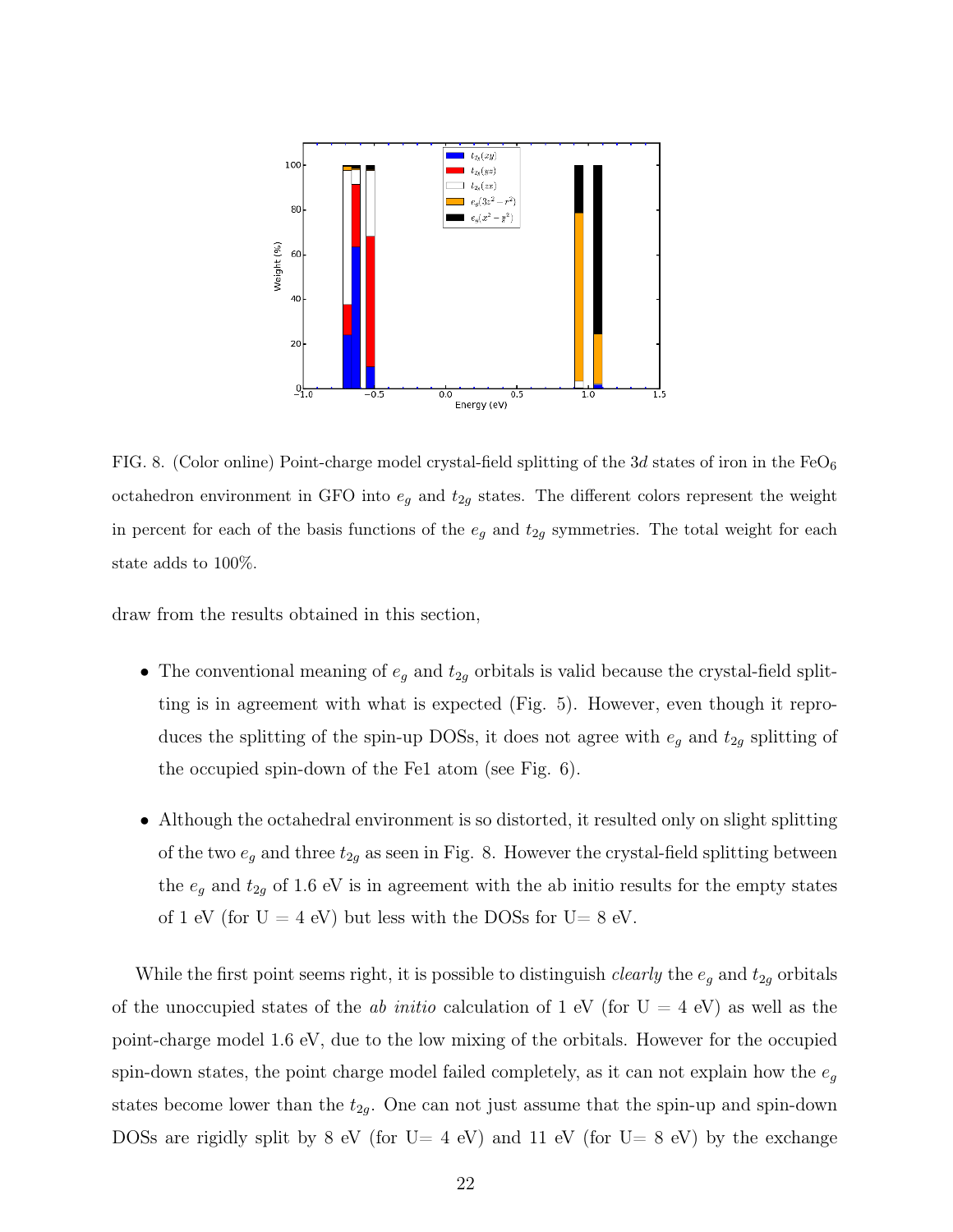interaction. The hybridization between the oxygen  $p$  states and the iron  $e_g$  and  $t_{2g}$  is key for understanding the physics of GFO beyond the point-change model.

As indicated above, the second point is less intuitive. Even though the Fe central atom is displaced away from the center causing a high amount of distortion of the octahedral environment, as was first shown in an earlier work [18], it resulted only in small splitting and a small mixing of the  $e_g$  and  $t_{2g}$  orbitals.

The point-charge model is not an exact model and can only provide a qualitative understanding of the crystal-field splitting for systems which are mainly ionic and the hybridization between the central atom orbitals and neighboring ligands is low. As the amount of hybridization increases (lowering of  $U$ ), the model is less appropriate to study the orbital splitting behavior, since the neighboring ions can no longer be considered as fully ionic or point-charge like. However, the point-charge model remains useful and is often used for estimating the splitting of the d or f orbitals.

#### IV. MAGNETOELECTRIC PROPERTIES

GFO has been known as a ferrimagnetic and ferroelectric material, i.e. it contains a spontaneous magnetization and a spontaneous electric polarization. Additionally, these two ferroic orders have been known to be coupled to one another [8, 11–13, 15, 58]. However, a theoretical understanding of the mechanism driving this coupling is missing and until recently, even the electric polarization of the GFO system was not computed using ab initio techniques [31, 32]. With an aim of understanding the coupling between the magnetic and electric ferroic orders, we performed *ab initio* calculations for the electric polarization and its dependence on the magnetization direction as implemented in VASP [46–51].

#### A. Temperature Dependence of Electric Polarization

To simulate a temperature dependence, we assume a linear interpolation of the atomic positions and lattice vectors between those at 4 K and 230 K. The initial (at 4 K) and final (at 230 K) positions were measured with neutron diffraction patterns by Arima et al. and are given in Table IV. It can be observed from this data that there is very little change in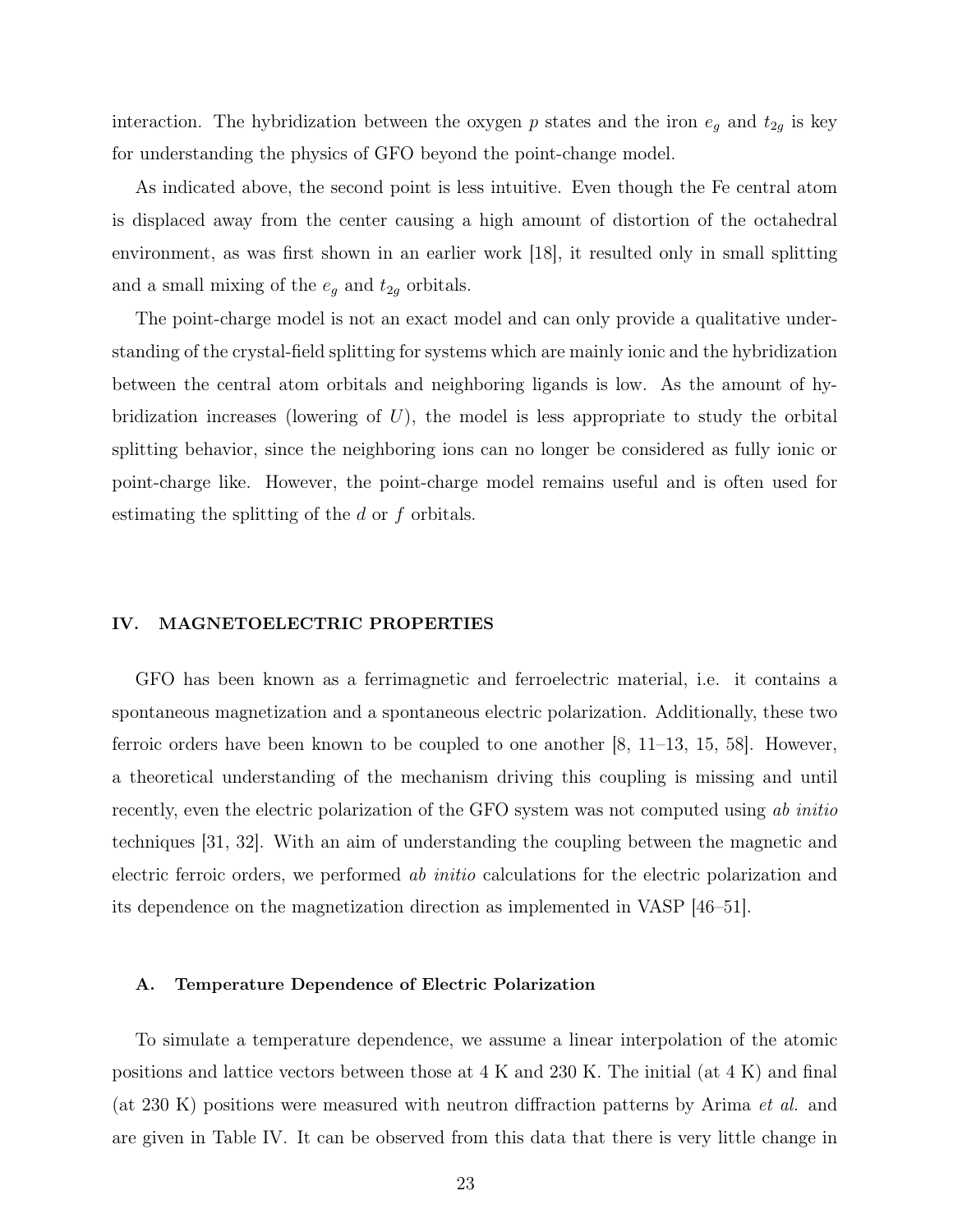the atomic positions and the lattice vectors, for example, change in volume is less than 0.2 %, and thus, we can work in the linear regime between these temperatures.

To simplify work in the linear regime, we defined a parameter  $\lambda$  between 0 and 1 defining the temperature and positions at 4 K and 230 K respectively. For example, the temperature is then defined as,

$$
T(\lambda) = 4 + (230 - 4)\lambda \tag{6}
$$

 $\lambda$  was varied in steps of 0.1 and we calculated the electric polarization for the atomic positions at these points. Since the initial and final positions are obtained from experiment, the ionic relaxation was not carried out. Additionally, the electric polarization is multi-valued differing by integral values of the polarization quanta [49, 59]. To resolve this, it is necessary to calculate the polarization on a path connecting the non-polar structure (centrosymmetric) and the polar structure (non-centrosymmetric). As a result, the electric polarization values were already manipulated based on the method developed by Stoeffler [32], who had performed the calculation for the GFO structure at 4K along a polarization lattice branch connecting the corresponding non-polar and polar structures.

The absolute values of the electric polarization for the ideal system as a function of temperature are shown in Fig. 9. The polarization vector is aligned along the negative y-axis, with a magnitude of about 23.5  $\mu$ C/cm<sup>2</sup>, close to the value of 25  $\mu$ C/cm<sup>2</sup> as reported by Stoeffler [32]. It is seen that as the temperature increases, the magnitude of the polarization decreases. This is expected since increase in temperature leads to an increase of the inter-atomic distances, which causes hybridization to decrease and electrons to be more localized near the parent atom and the bonding becomes less ionic. Since the electric polarization is a measure of how far apart the charges are, a localization of electrons near the ions implies a lowering of the magnitude of the electric polarization.

This can be understood with the help of Fig. 10, which shows the electronic and ionic components of the electric polarization in GFO. The polarization is plotted along the posi-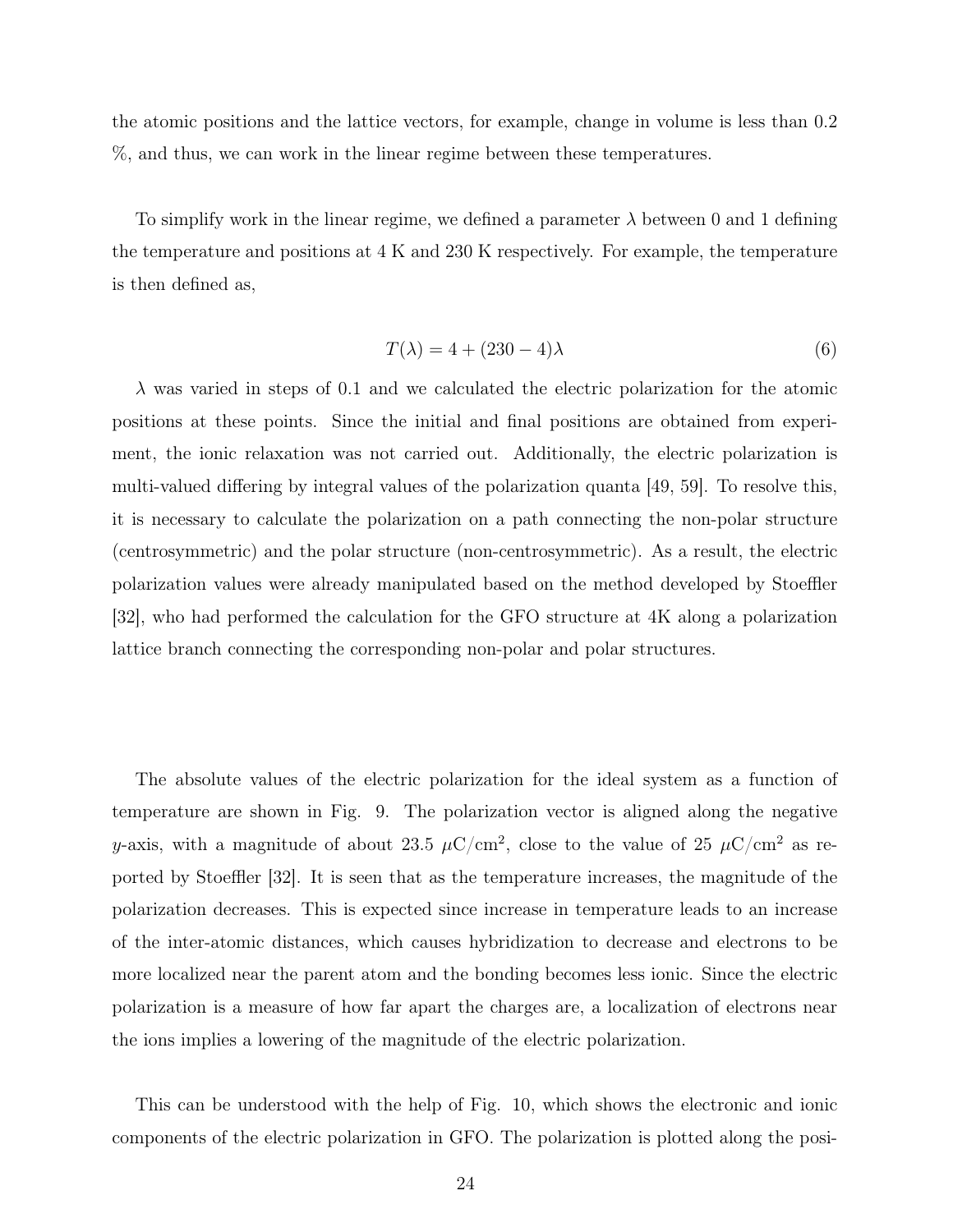| Site           |                  | 4 K           |                                               |                  | 230 K |             |
|----------------|------------------|---------------|-----------------------------------------------|------------------|-------|-------------|
|                | $\boldsymbol{x}$ | $\mathcal{Y}$ | $\boldsymbol{z}$                              | $\boldsymbol{x}$ | Y     | $\tilde{z}$ |
| Ga1            |                  |               | 0.1500 0.0000 0.1781 0.1501 0.0000 0.1761     |                  |       |             |
|                |                  |               | Ga2 0.1593 0.3073 0.8106 0.1597 0.3067 0.8091 |                  |       |             |
| Fe1            |                  |               | 0.1538 0.5831 0.1886 0.1525 0.5827 0.1893     |                  |       |             |
| Fe2            |                  |               | 0.0346 0.7998 0.6795 0.0351 0.7992 0.6787     |                  |       |             |
| $\Omega$ 1     |                  |               | 0.3228 0.4262 0.9716 0.3223 0.4260 0.9740     |                  |       |             |
| O <sub>2</sub> |                  |               | 0.4864 0.4311 0.5142 0.4877 0.4313 0.5168     |                  |       |             |
| OЗ             |                  |               | 0.9979 0.2022 0.6541 0.9963 0.2008 0.6521     |                  |       |             |
| O4             |                  |               | 0.1593 0.1974 0.1480 0.1593 0.1961 0.1475     |                  |       |             |
| Ο5             |                  |               | 0.1695 0.6717 0.8437 0.1715 0.6714 0.8410     |                  |       |             |
| О6             |                  |               | 0.1736 0.9383 0.5166 0.1725 0.9379 0.5153     |                  |       |             |

TABLE IV. Experimental positions in units of the lattice parameters of GFO ions at 4 K and 230 K with  $a = 8.71932$  Å,  $b = 9.36838$  Å and  $c = 5.06723$  Å at 4 K and  $a = 8.72569$  Å,  $b = 9.37209$ Å and  $c = 5.07082$  Å at 230 K. [15]

tive y-axis, which is why the net polarization is negative. The ionic part of the polarization increases in magnitude with temperature. Since, the ionic part of the polarization is the sum of the dipole moments per unit cell, an increase of temperature would drive the atoms apart, thereby increasing the dipole moments and thus, the electric polarization.

The electronic part of the polarization also increases with temperature, however in the opposite direction, due to the sign of the charge. If we consider that the Wannier centers of the electrons are located at the positions of the ions, then increasing the temperature would drive the ions apart and the Wannier centers, hence increasing the polarization. However, if this were the only factor, we would expect no change in the net polarization since the ionic positions and the Wannier centers would be driven apart by exactly the same amount. The other factor is the electron hybridization, which decreases with increase in the inter-atomic distances. As a result of this, the electronic density becomes more localized and the bonding becomes more ionic, which increases the electric polarization. Since the electronic polarization and the ionic polarization are in opposition, the net polar-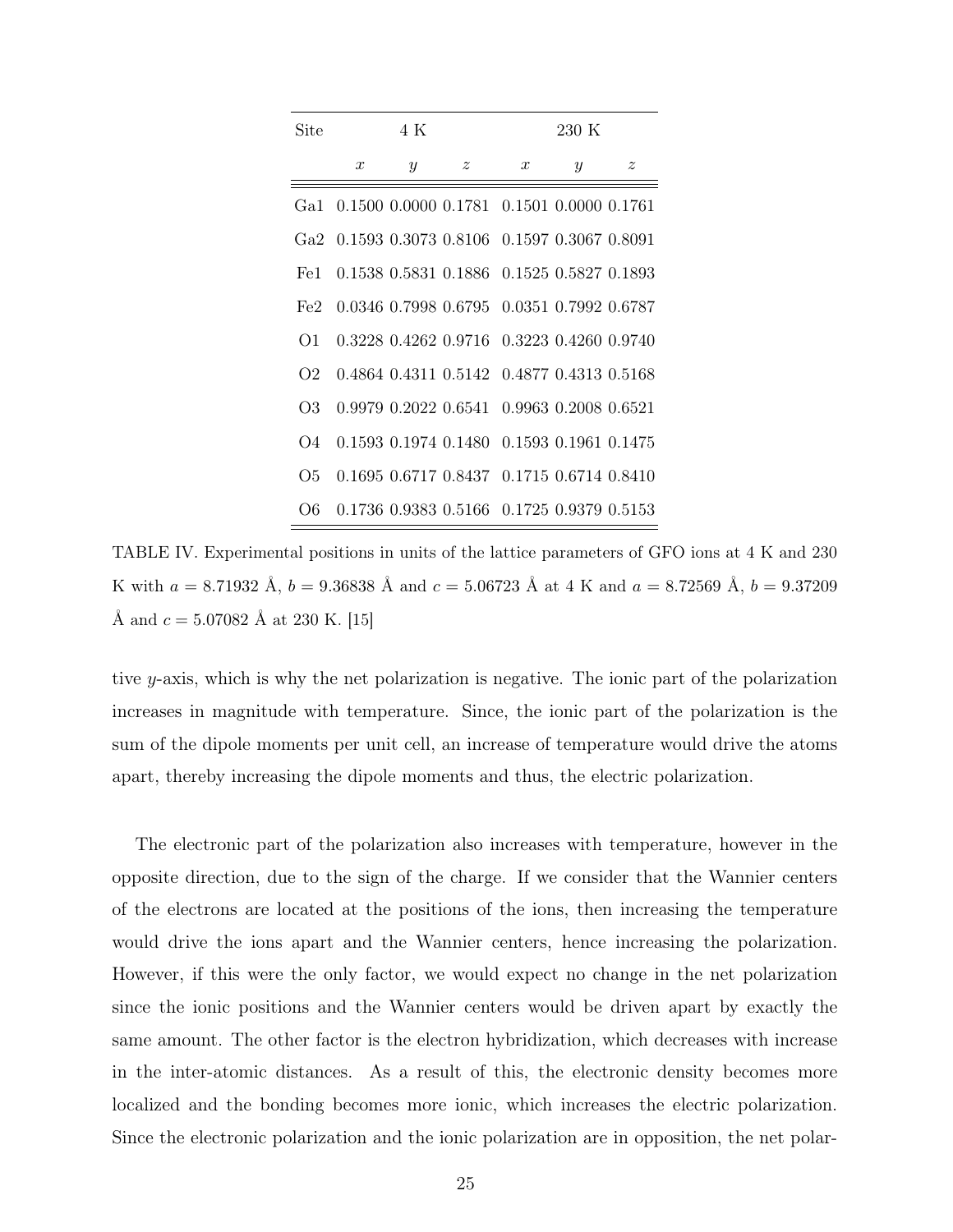

FIG. 9. (Color online) Calculated electric polarization in GFO as a function of temperature. The dashed line is a linear fit.



FIG. 10. (Color online) Electronic (black circles), ionic (red stars) and net (blue pluses) electric polarizations in GFO as a function of temperature

ization, parallel to the ionic polarization, reduces in magnitude with increase in temperature.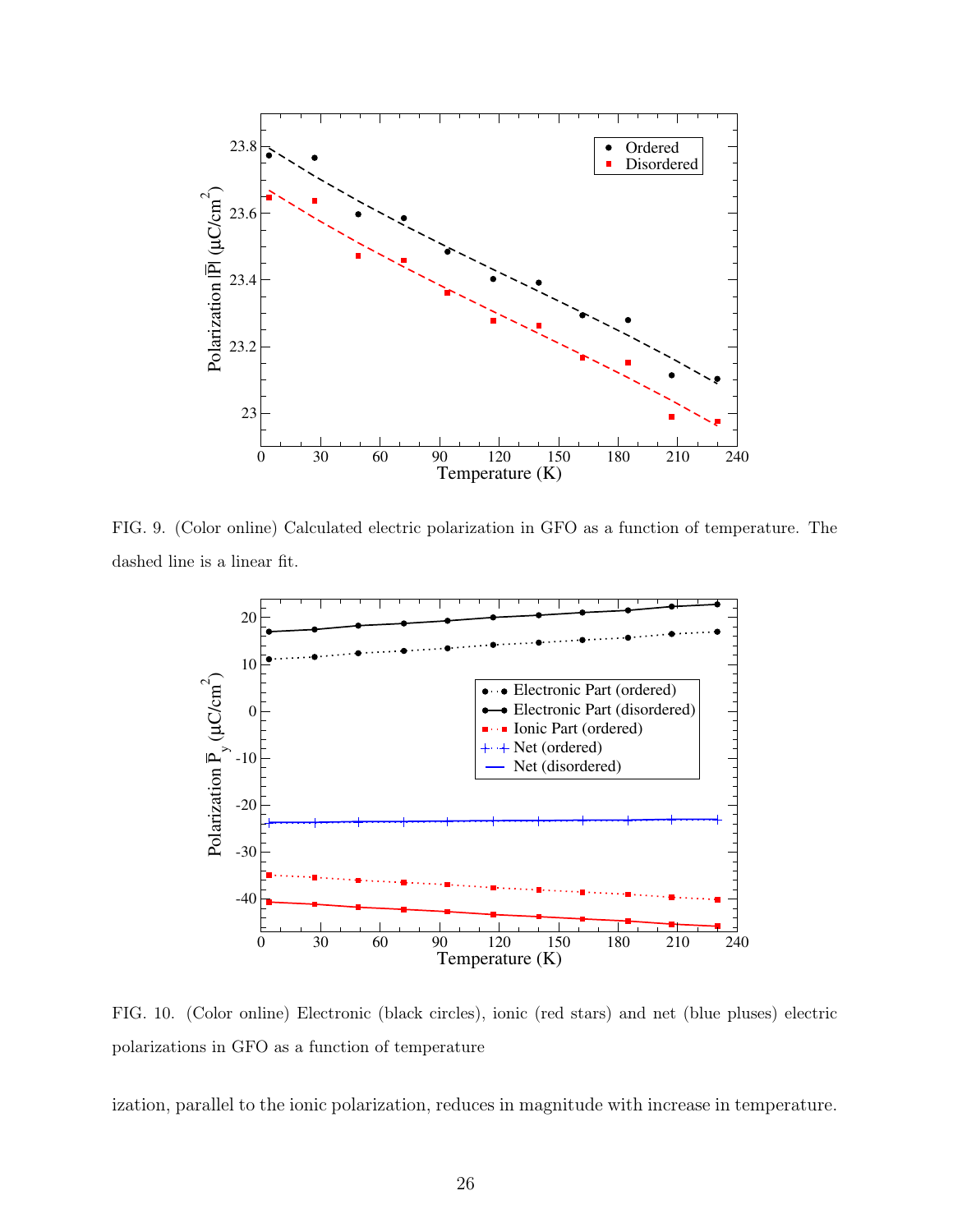#### B. Rotation of Magnetization Direction

The electric polarization obtained in the previous subsection are in good agreement with what was found by earlier theoretical studies [32]. Recent experimental studies [60] were performed on  $Ga_{2-x}Fe_xO_3$  with  $x = 1.1$ , which indicate polarization values around 33  $\mu$ C/cm<sup>2</sup>, not very far from ours. These confirmations support our calculations and allow us to study magnetoelectric effects in GFO. Magnetoelectric effects form a class of phenomena that arise due to the coupling between the magnetic and electric ferroic orders, which are the ferrimagnetic and ferroelectric orders in GFO. In our work, we probe the effect of rotation of the magnetization axis on the electric polarization.

There are two types of magnetoelectric effects – direct and indirect. The direct magnetoelectric effect arises from the SOC, that couples the spin and the lattice. When an external magnetic field is applied, the electrons move to a different ground state that causes the electronic polarization to change. This effect does not require the ionic positions to change and is a direct consequence of the external magnetic field, hence the term direct. On the other hand, the indirect magnetoelectric effect is a consequence of the external magnetic field moving the ions and altering the volume of the cell, thus changing the electric polarization. This effect is also called the magnetostrictive magnetoelectric effect. Based on experiments conducted in the 1960's, it was hypothesized that the magnetoelectric effects observed in GFO are due to the indirect mechanism [12]. However, in the 1990's, Popov et al. indicated that the direct mechanism is responsible for the observed magnetoelectric effects in GFO [61]. In spite of the unresolved problem for over half a century, there has been no systematic theoretical study trying to probe this phenomenon to the best of our knowledge.

We begin by rotating the magnetization axis in the y-z plane, starting from the  $+z$ -axis, the original configuration, to the  $-z$ -axis through the  $+y$ -axis. Rotation of the magnetization axis is akin to rotation of the moments such that they remain parallel (or anti-parallel) to the magnetization axis. Since we can not include external magnetic fields in our calculation, we fix the moments along a rotated magnetization axis to simulate a saturation external magnetic field in the  $y-z$  plane that will rotate the moments in the same way. By maintaining an antiferromagnetic system, we assume that the exchange energy, i.e. the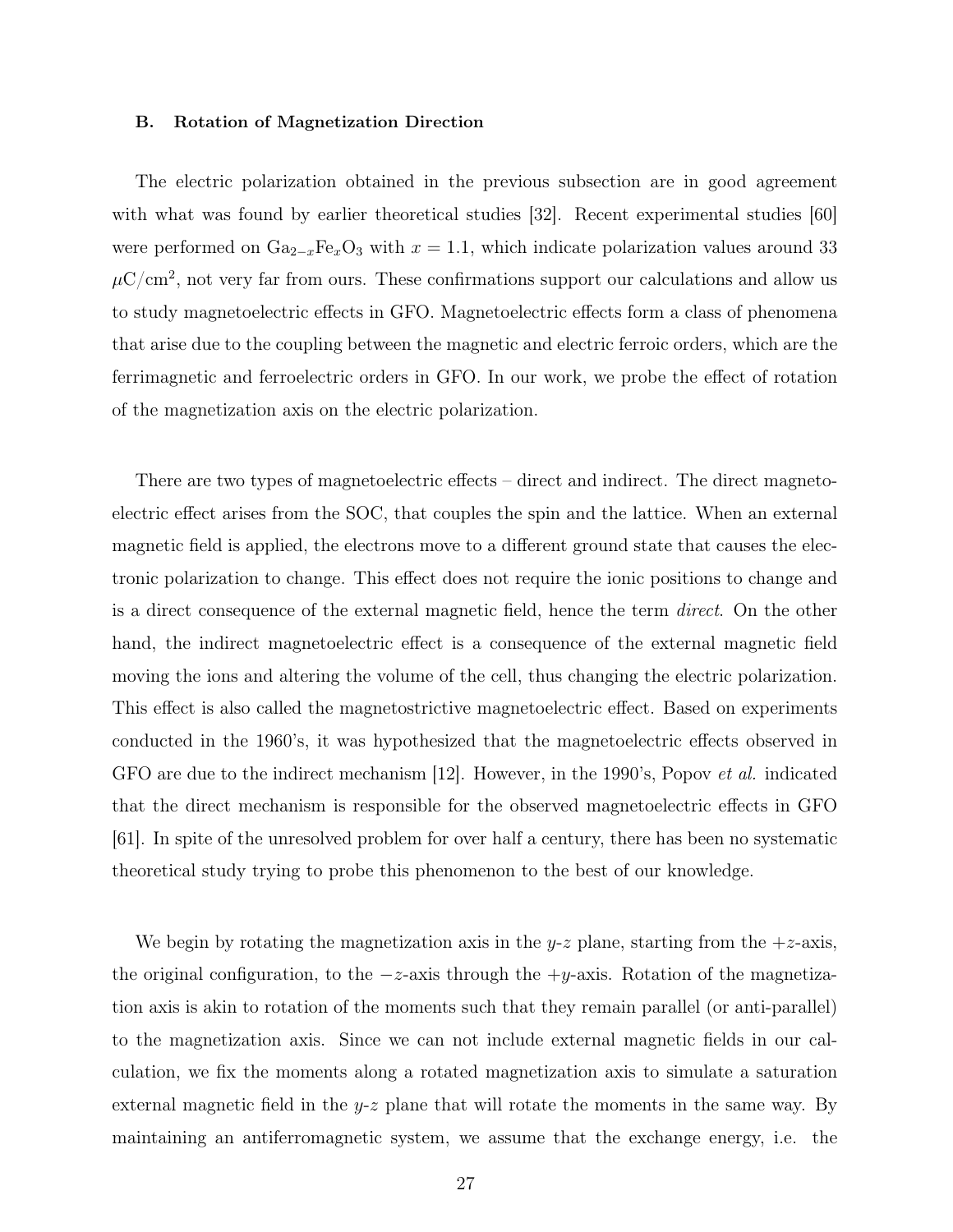energy to overcome the antiferromagnetic coupling between the Fe ions, is always higher than the energy of the corresponding external magnetic field. To check whether the direct mechanism is responsible for the observed magnetoelectric effects, the calculations were performed keeping the ions fixed. As a result, any change in the electric polarization is due to the change in the electronic polarization only.



FIG. 11. (Color online) Change in the electric polarizations along the y- and z-axes in GFO as a function of rotation of the magnetization axis

Fig. 11 shows the change of the electric polarization along the y- and z-axes in GFO. While a clear pattern exists in both curves, the change is less than  $0.4 \text{ nC/cm}^2$ , five orders of magnitude lower than the spontaneous electric polarization determined in the previous subsection at 23.5  $\mu$ C/cm<sup>2</sup>. Moreover, it is very hard to measure these small values experimentally. Thus, quantitatively speaking, the direct mechanism is far from sufficient to explain the magnetoelectric effects in GFO. The indirect mechanism on the other hand might be the main cause for the observed magnetoelectric effects. This is supported by the temperature dependence calculation results, where the volume change of about 0.2 % caused the electric polarization to change by about 0.6  $\mu$ C/cm<sup>2</sup> or 2.5 %.

To properly determine the main mechanism for the magnetoelectric effects, it is hence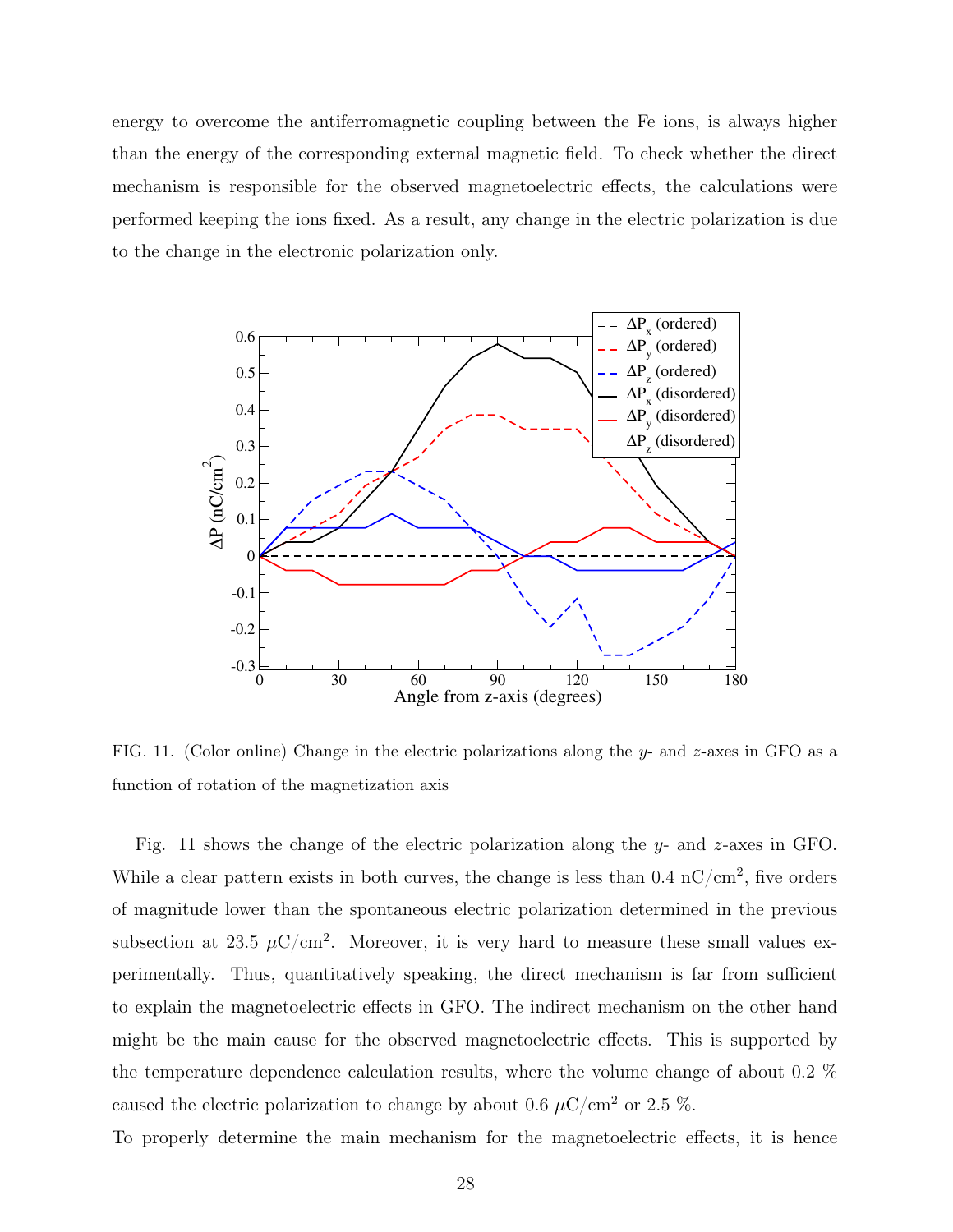important to perform similar calculations while allowing the unit cell volume and ionic positions to change, which might be very expensive since GFO is a relatively large system. These calculations can be done by performing only a volume relaxation to minimize the computational effort, and have not yet been carried out to the best of our knowledge.

#### V. CALCULATION OF XAS AND XMCD

X-ray absorption spectroscopy (XAS) and x-ray magnetic circular dichroism (XMCD) are excellent methods for probing the electronic and magnetic structure of materials. These methods have been under intense study, both theoretically and experimentally [62–71]. With XAS and XMCD, it is possible to obtain element-specific structure and magnetization. The chemical selectivity of each core orbital of any atomic species in a material is what makes XAS and XMCD more capable of characterizing magnetic systems than traditional magnetic techniques. This property is used to study magnetism in 3D, 2D and 1D systems. XMCD originates from the coupling between the photon helicity  $(\pm \hbar)$  and the atomic magnetic moments, thereby creating a difference between the absorption cross sections measured with respect to the magnetization axis for left and right circularly polarized light. Under the PAW scheme, the x-ray absorption  $\sigma$  at frequency  $\omega$  for a given polarization  $\mu$  is given by [72]

$$
\sigma^{\mu}(\omega) = \frac{4\pi\alpha\hbar^{3}}{m^{2}\omega} \sum_{M,n,\mathbf{k},s} \left| \sum_{p,\ell,m,m'} C^{J,M}_{\ell',m';1/2,s} \frac{C^{l',m'}_{1,\mu;\ell,m}}{C^{l',0}_{1,0;\ell,0}} \langle \ell',0|\nabla_{0}|p,\ell,0\rangle \overline{P}^{n,\mathbf{k},s}_{p,\ell,m} \right|^{2} \delta(\hbar\omega - \epsilon_{n\mathbf{k}s} + \epsilon_{JM}), \tag{7}
$$

where, p is the projector index,  $\ell$ , m are the angular momentum and magnetic quantum numbers for the valence states,  $\ell'$ ,  $m'$  are those for the core states, J, M is the core spinorbit-split quantum numbers and  $C^{J_1,M_1}_{J_2,M_2;J_3,M_3} = \langle J_1,M_1|J_2,M_2;J_3,M_3\rangle$  are the Clebsch-Gordon coefficients.  $\overline{P}_{p,\ell,m}^{n,\mathbf{k},s}$  are the projectors in the PAW method represented in the complex spherical harmonics basis (see Ref. [72] for details of our implementation).

The calculated  $L_{2,3}$  XAS edges and XMCD for GFO with disorder and for  $U = 8$  EV are provided in Fig. 12. The theoretical and experimental spectra for the individual circularly left and right polarized light were not discernible, indicating that the system is essentially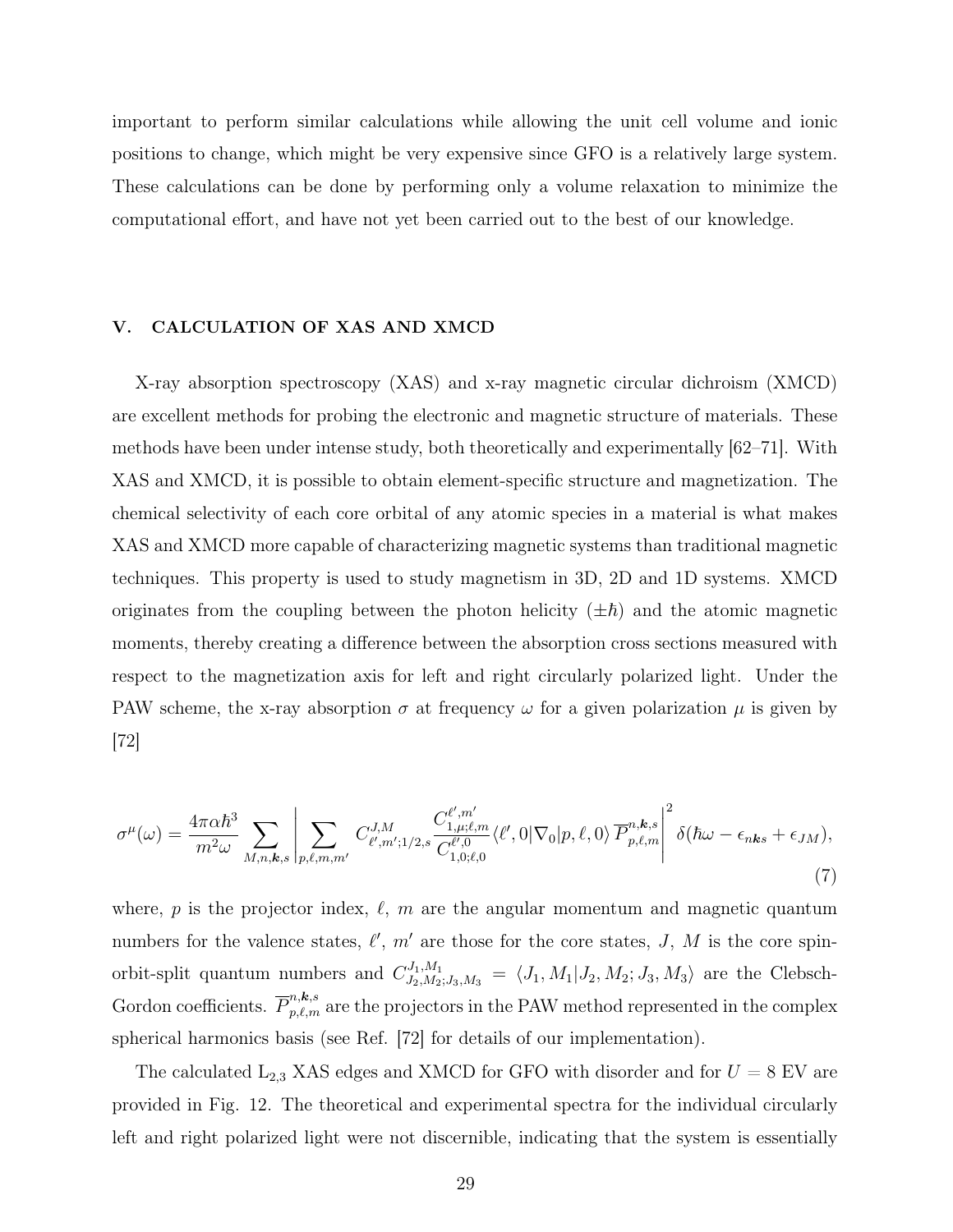

FIG. 12. (Color online) Calculated left and right circularly polarized  $L_{2,3}$ -edges at the Fe1 site (left) and averaged (right) XAS and XMCD of Fe in disodred GFO, calculated for  $U = 8$  eV, compared to experiment[17].

antiferromagnetic. Indeed we observe that the two curves are very close to each other. The computed XAS was then averaged and then normalized to match the experimental  $L_3$ highest peak, and the L<sub>2</sub>-peak was shifted by the 13 eV spin-orbit splitting of the  $2p_{1/2}$  and 2p3/2 core states in agreement with the position of the experimental counterpart.

Fig. 12 shows that the experimental peaks exhibit multiplet splitting. This behavior occurs generally in 3d and 4f oxides and compounds because the 3d or 4f electrons are strongly correlated and localized. DFT is a single-particle picture and fails to correctly account for the splitting of localized orbitals, but overall the calculated DFT spectra are in good agreement with experiment. The multiplet splitting can be described using atomic multiplet models [73].

The XMCD signal was also computed after normalizing the XAS and shows a dichroism indicating a net magnetic moment in the system. The sum rules [67, 68] were used to compute the average orbital and spin moments per Fe atom in the system and are shown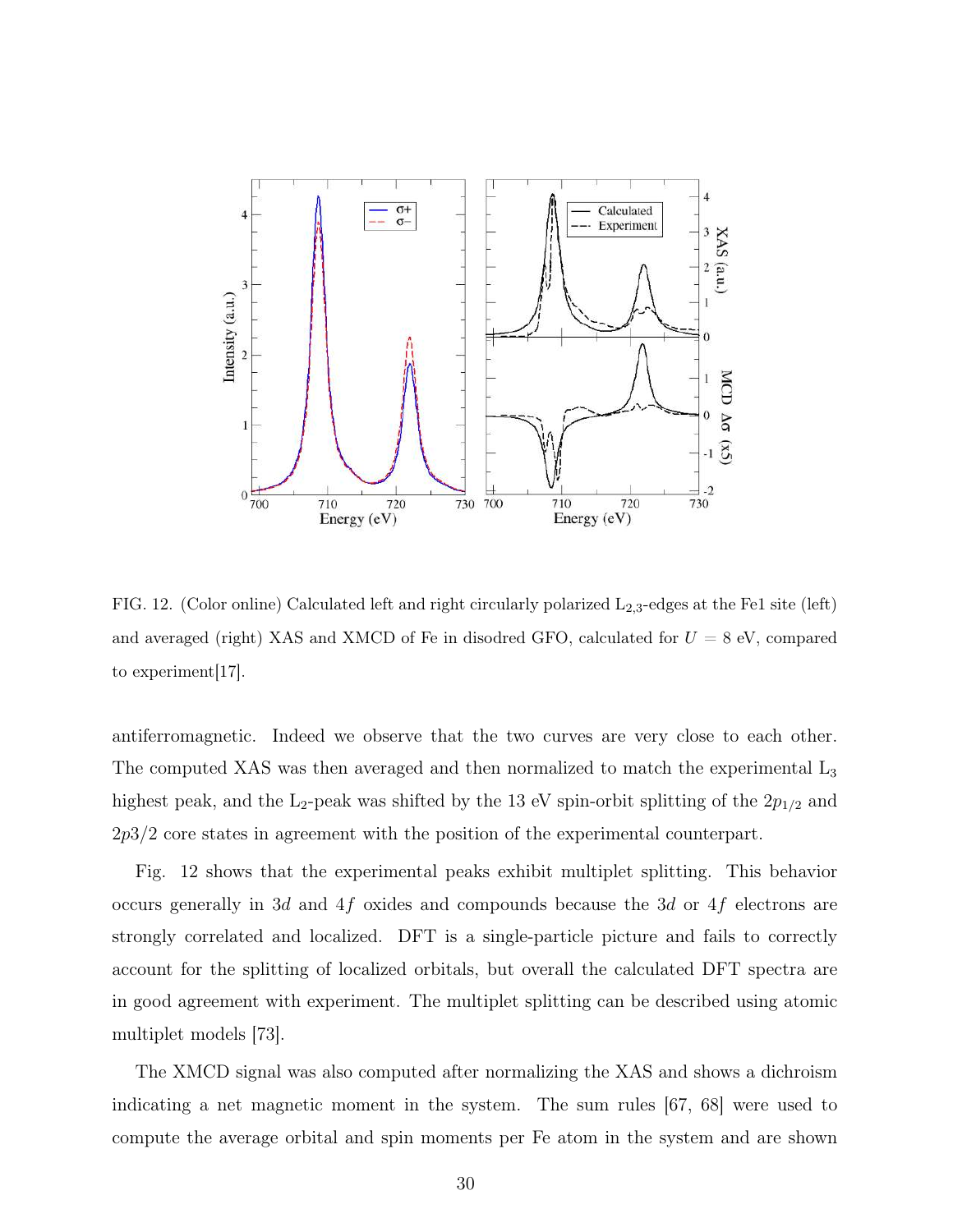| Magnetic Moment Theory Experiment [17] |       |       |
|----------------------------------------|-------|-------|
| $m_{s}$                                | 0.777 | 0.870 |
| $m_{\alpha r h}$                       | 0.008 | 0.017 |

TABLE V. Calculated iron-site averaged orbital  $m_{orb}$  and spin  $m_s$  moments (in units of  $\mu_B$ ) from the XMCD sum rules compared to the experimental results [17]

in Table V. The number of holes was set to 5, since Fe in GFO has an official ionic charge of  $+3$ , which amounts to a half-filled 3d shell. The computed spin moment agrees well with experiment, while the orbital moment is underestimated by a factor of 2. Note however that the sum rules should in principle provide the same average magnetic moment per iron atom as the direct ab initio calculation. However, the ab initio calculation for  $U = 4$  and 8 eV (see table III) show that the spin magnetic moment per iron atom are respectively 1.06 and 1.13  $\mu_B$ , and the average orbital moment of 0.006 and 0.0055  $\mu_B$ . Thus the sum rules produced an error of  $-38\%$  for the spin moment and  $+45\%$  increase for the orbital moment. These types of error due to the use of the XMCD sum rules are well documented in the literature [69]. Additional source of errors could also be due to the fact that the PAW  $2p$  core state is frozen and the basis set includes only the augmentation region contribution. If the experimental errors form the sum rules are the same as for the calculated values then the experimental spin moment per atom should be 1.4  $\mu$ B in agreement with the experimental averaged moment per iron atom of 1.2  $\mu_B$  as produced from table III. As for the average experimental orbital moment, taken into account the sum rule errors, it is expected to be 0.011  $\mu_B$ , which is twice the theoretical value. Note that, as indicated above, DFT underestimates the orbital moment by a factor of two [53]. In conclusion, the overall agreement with experiment is satisfactorily, since without any site disorder GFO will not exhibit any XMCD signal.

### VI. DISCUSSION

In this work, we presented the results of our *ab initio* calculations on GFO. To correctly account for the strongly correlated 3d electrons the  $LDA+U$  model was used, where we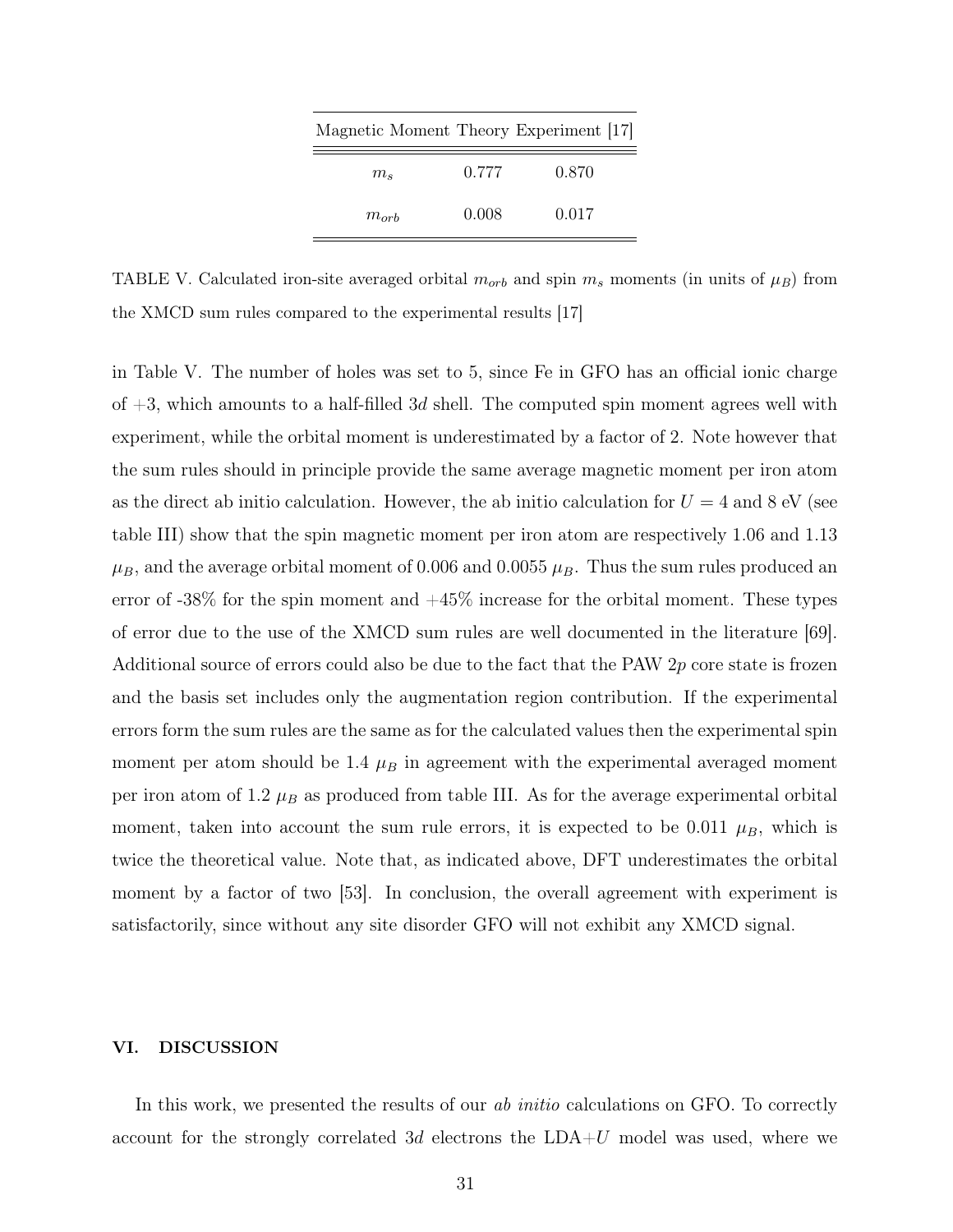found that the value of  $U = 8$  eV best reproduced the experimental values of the energy band gap and the site magnetizations. We also found that the inclusion of the SOC did not change the electronic properties drastically and allowed us to obtain a non-zero orbital moment in GFO.

By performing site disorder studies based on cationic occupancies we confirmed earlier hypotheses attributing these disorders to the cause of ferrimagnetism in the system. The difference between the ground state energies of the ideal and disordered systems is below what was previously estimated and much closer to the thermal energy available during synthesis of the system. This indicates that site disorder can not be completely controlled using current synthesis methods. Further studies using excess-Fe might provide clues to better control the electronic and magnetic properties, in spite of the site disorders, to help the development of practical devices.

To understand the magnetic ordering of the Fe sites, we implemented the crystal-field analysis in VASP. For the octahedral Fe sites, we obtained the  $t_{2g}$  states below the  $e_g$  states as expected from an octahedral splitting. However, this model calculation was found to be in contradiction with our ab initio results as shown in Fig. 6 for the occupied states. This shows that the ab initio interactions are more complex than these given by a point charge model. As stated in crystal-field section, the hybridization between the oxygen  $p$  states and the iron  $e_g$  and  $t_{2g}$  states is key for understanding the physics of GFO beyond the pointchange model. Indeed when the extended oxygen  $p$  state inter the Fe augmentation region it is decomposed in the local spherical harmonics and looks like a d state. This makes the interpretation of the Fe  $d$  states very difficult as it is partly composed of oxygen states. We also showed that the chemical bonding between Fe and oxygen is partly covalent, thereby explaining the non-zero orbital moment and supporting earlier Bader charge calculations. This doesn't say that iron is not in  $Fe^{3+}$ , it only claims that the oxygen O<sup>2−</sup> Wannier function is very extended, i.e., the two electrons gained by the oxygen are more spread contrary to the assumed formal charge picture like, for example, in NaCl.

In addition, we presented our results for the linear temperature dependence of the electric polarization. The polarization has a monotonic decay which could be explained with the simple model of reduction of hybridization due to increase of inter-atomic distances. This was interpreted by separating the electronic and ionic parts of the electric polarization.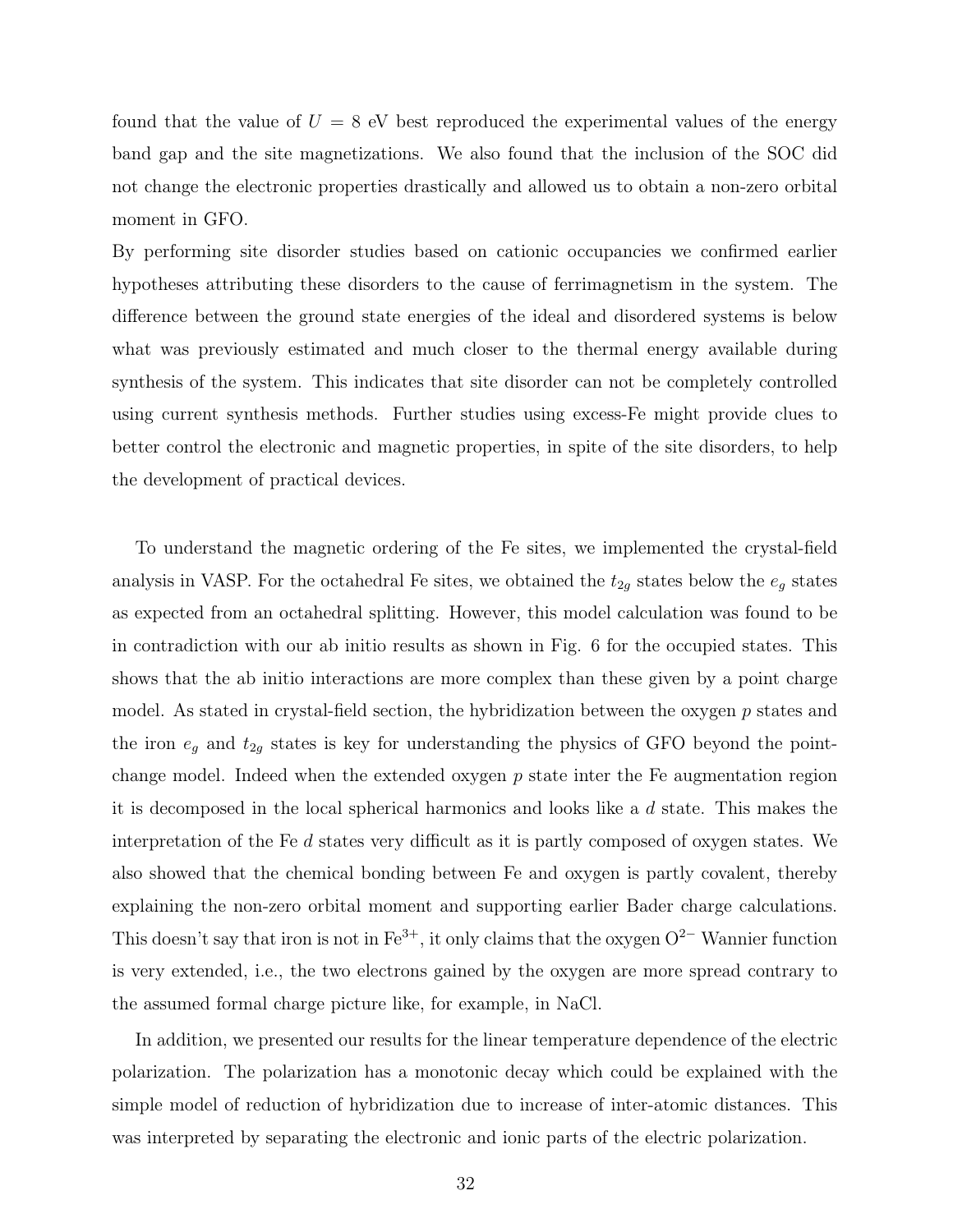We also presented the results of our direct magnetoelectric studies, where we rotated the magnetization axis to simulate a rotation of the moments due to an external field while keeping the ions and cell volume fixed. The maximum change in the electric polarization was under  $0.4 \text{ nC/cm}^2$ , and indicates that the direct mechanism fails to explain the observed magnetoelectric effects in GFO. To truly find the cause of these effects, one must perform similar studies of the electric polarization by allowing the cell volume to change due to the change of the magnetization axis, i.e. a magnetostriction induced polarization.

Finally, we presented the results for the calculation of the XAS and XMCD for the Fe  $L_{2,3}$ -edges in GFO. The theoretical and experimental spectra match, indicating that most of the features are captured by the calculations. The lack of multiplets in the theoretical curves indicate the shortcoming of the single-particle picture, and further work needs to be done to capture them using ab *initio* techniques. The sum rules for the spin moments are in good agreement, and similar studies can be carried out for GFO with different site disorders for comparing theoretical calculations with experiment.

#### VII. CONCLUSIONS AND PERSPECTIVES

In summary, the results for the *ab initio* calculations on GFO performed under the LDA+U and GGA+U approximations with SOC were presented. The value of  $U=8$  eV best reproduced the experimentally observed values of the energy band gap and the site magnetizations. U was shown to push the  $3d$  electrons away from the Fermi level and thus played an important role in the electron hybridization. The inclusion of SOC did not affect the electronic structure of the system. Cationic site disorder studies were then performed using experimental cationic occupancies, which reproduced the experimentally observed ferrimagnetism. The energy difference was shown to be closer to the thermal energy available during synthesis, thereby indicating difficulty of site disorder control.

We have implemented the crystal-field analysis in VASP and used it to show that the tetrahedral-like splitting of the Fe occupied  $e_g$  and  $t_{2g}$  DOS obtained in the *ab initio* calculation can not be explained by a point-charge interaction. Indeed, the interaction between the oxygen ligands and the Fe  $d$  states is very complex and it beyond the simple point-charge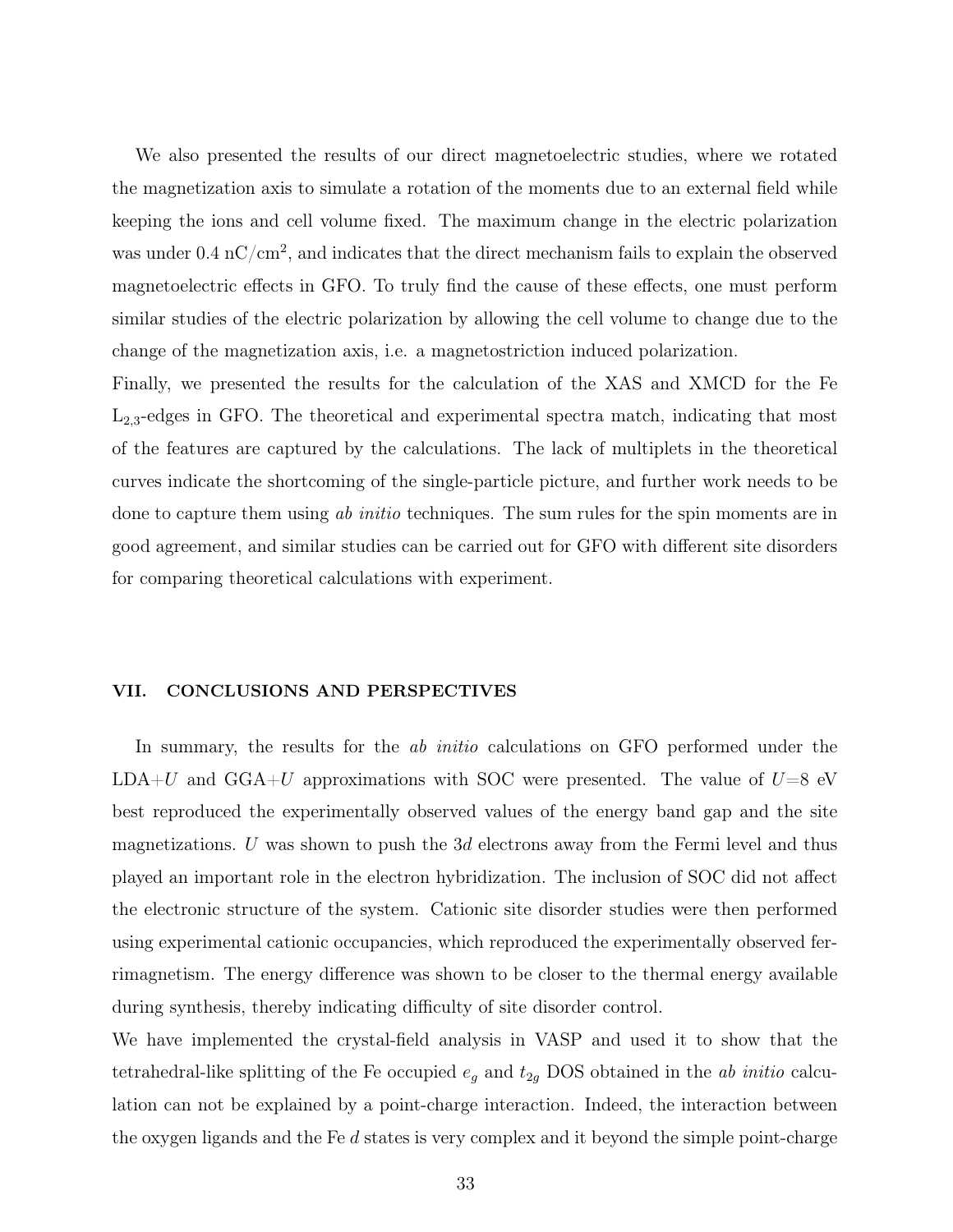model, as the hybridization plays a key role in the  $e_g$  and  $t_{2g}$  splitting. This is in agreement with the partly covalent bonding between Fe and O, and explain the origin of the non-zero orbital moment.

We then presented the linear temperature dependence of the electric polarization, which has a monotonic decay explained as separation of the ions with temperature. Then, we rotated the magnetization axis of the system to simulate a rotation of the magnetic moments under an external field. By fixing the ions and cell volume, the direct magnetoelectric effect was computed. The values obtained were very small indicating that the indirect mechanism (magnetostrictive induced polarization) might be the main cause for the observed magnetoelectric effects in GFO.

Finally, we calculated the XAS and XMCD for the Fe  $L_{2,3}$ -edges in GFO with site disorders and compared them with experiment. We found good agreement with experiment for the spectra as well as the sum rules.

As perspectives for the system, it would be fruitful to study excess-Fe along with cationic site disorders to better control the electronic and magnetic properties of GFO. The crystalfield analysis can be redone on the Ga sites, both octahedral and tetrahedral, to understand the magnetic ordering of disordered systems. Magnetoelectric effects of the indirect nature can be studied to help understand the coupling between the ferroic orders. The methods developed here can also be applied to other multiferroic systems, such as  $Cr_2O_3$  or BiFeO<sub>3</sub>.

### VIII. ACKNOWLEDGMENTS

This work was performed using HPC resources from the Strasbourg Mesocenter and from the GENCI-CINES Grant gem1100. We thank Nathalie Viart and Bohdan Kundys for a useful discussion on magneto-electric coupling from an experimental perspective.

- [1] P. Curie, J. Phys. Theo. Appl. 3, 393 (1894).
- [2] S.W. Cheong and M. Mostovoy, Nat. Mat. 6, 13 (2007).
- [3] Nat. Mat. 6, 1 (2007).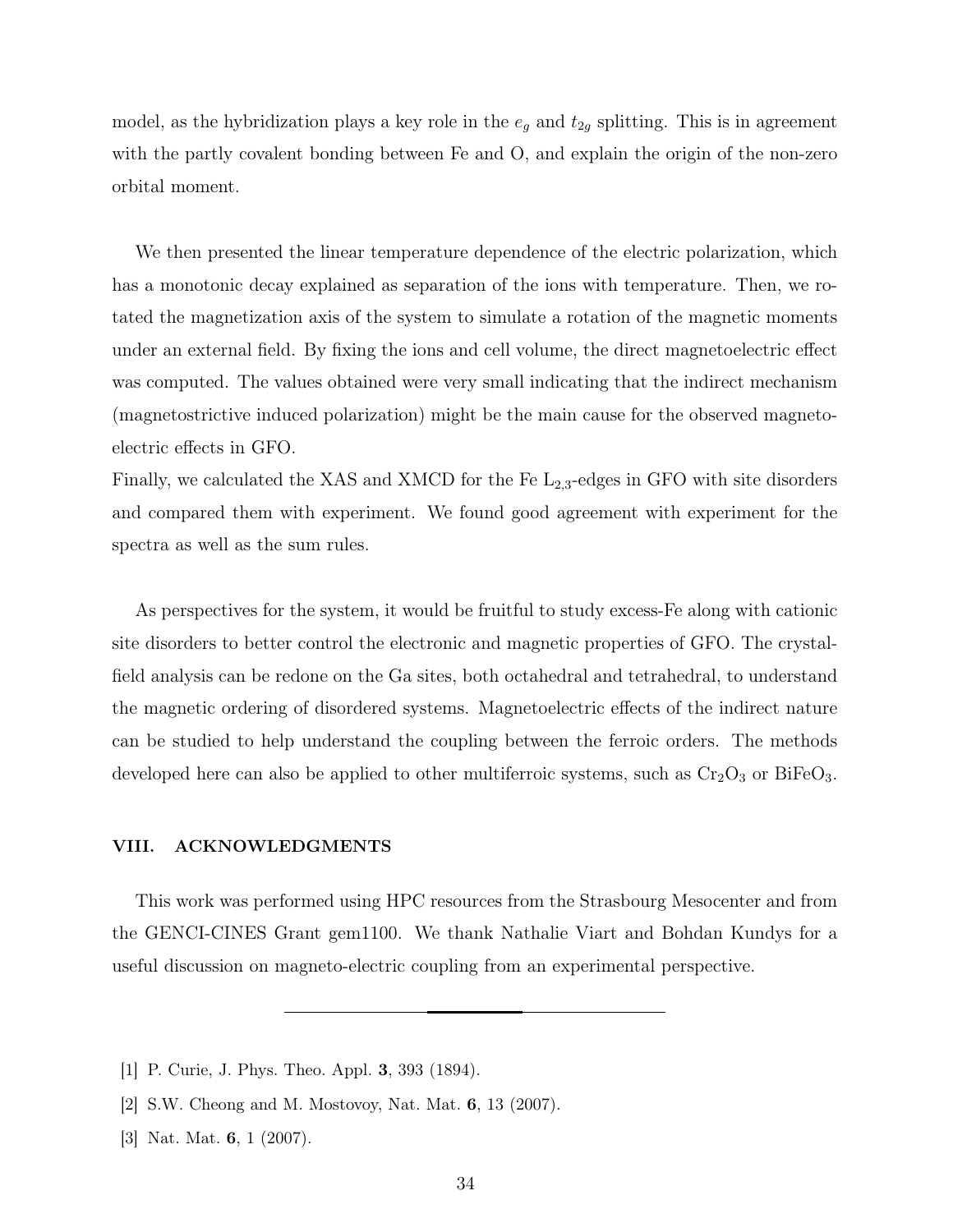- [4] I. E. Dzyaloshinskii, ZhETF 37, 881 (1959).
- [5] D. N. Astrov, J. Exp. Theo. Phys. 13, 729 (1961).
- [6] C. A. F. Vaz, J. Phys.: Condens. Matter 24, 333201 (2012).
- [7] T. Jin, Z. Cheng, and H. Kimara, Applied Physics Reviews 5, 021102 (2018).
- [8] J. P. Remeika, J. Appl. Phys. 31, S263 (1960).
- [9] E. A. Wood, Acta Cryst. 13, 682 (1960).
- [10] S. C. Abrahams, J. M. Reddy, and J. L. Bernstein, J. Chem. Phys. 42, 3957 (1965).
- [11] C. H. Nowlin and R. V. Jones, J. Appl. Phys. 34, 1262 (1963).
- [12] G. T. Rado, Phys. Rev. Lett. 13, 335 (1964).
- [13] S. C. Abrahams and J. M. Reddy, Phys. Rev. Lett. 13, 688 (1964).
- [14] R. B. Frankel, N. A. Blum, S. Foner, A. J. Freeman, and M. Schieber, Phys. Rev. Lett. 15, 958 (1965).
- [15] T. Arima, D. Higashiyama, Y. Kaneko, J. P. He, T. Goto, S. Miyasaka, T. Kimura, K. Oikawa, T. Kamiyama, R. Kumai, and Y. Tokura, Phys. Rev. B 70, 064426 (2004).
- [16] J. Atanelov and P. Mohn, Phys. Rev. 92, 104408(2015).
- [17] J.-Y. Kim, T. Y. Koo, and J.-H. Park, Phys. Rev. Lett. 96, 047205 (2006).
- [18] F. Ibrahim and M. Alouani, Phys. Rev. B 85, 174411 (2012).
- [19] A. Roy, R. Prasad, S. Auluck, and A. Garg, J. Appl. Phys. 111, 043915 (2012).
- [20] J. Atanelov and P. Mohn, Computational Materials Science 117, 380 (2016)
- [21] C. Tang, J. Sun, N. Lin, Z. Jia, W. Mu, X. Tao, and X. Zhao, RSC Adv. 6, 78322 (2016)
- [22] A. Georges, G. Kotliar, W. Krauth, and M. J. Rozenberg, Rev. Mod. Phys. 68, 13 (1996).
- [23] S. Biermann, F. Aryasetiawan, and A. Georges, Phys. Rev. Lett. 90, 086402 (2003).
- [24] V. I. Anisimov, J. Zaanen, and O. K. Andersen, Phys. Rev. B 44, 943 (1991).
- [25] V. I. Anisimov, I. V. Solovyev, andÂă M. A. Korotin, M. T. Czyzyk and G.Âă A. Sawatzky, Phys. Rev. B 48 16 929 (1993).
- [26] V. I. Anisimov, P. Kuiper, and J. Nordgren, Phys. Rev. 50, 8257 (1994).
- [27] A. Boussendel, N. Baadji, A. Haroun, H. Dreyssé, and M. Alouani, Phys. Rev. B 81, 184432 (2010).
- [28] C. Rödl, F. Fuchs, J. Furthmüller, and F. Bechstedt, Phys. Rev. B 79, 235114 (009).
- [29] M. J. Han, T. Ozaki, and J. Yu, Phys. Rev. B 75, 060404 (2007).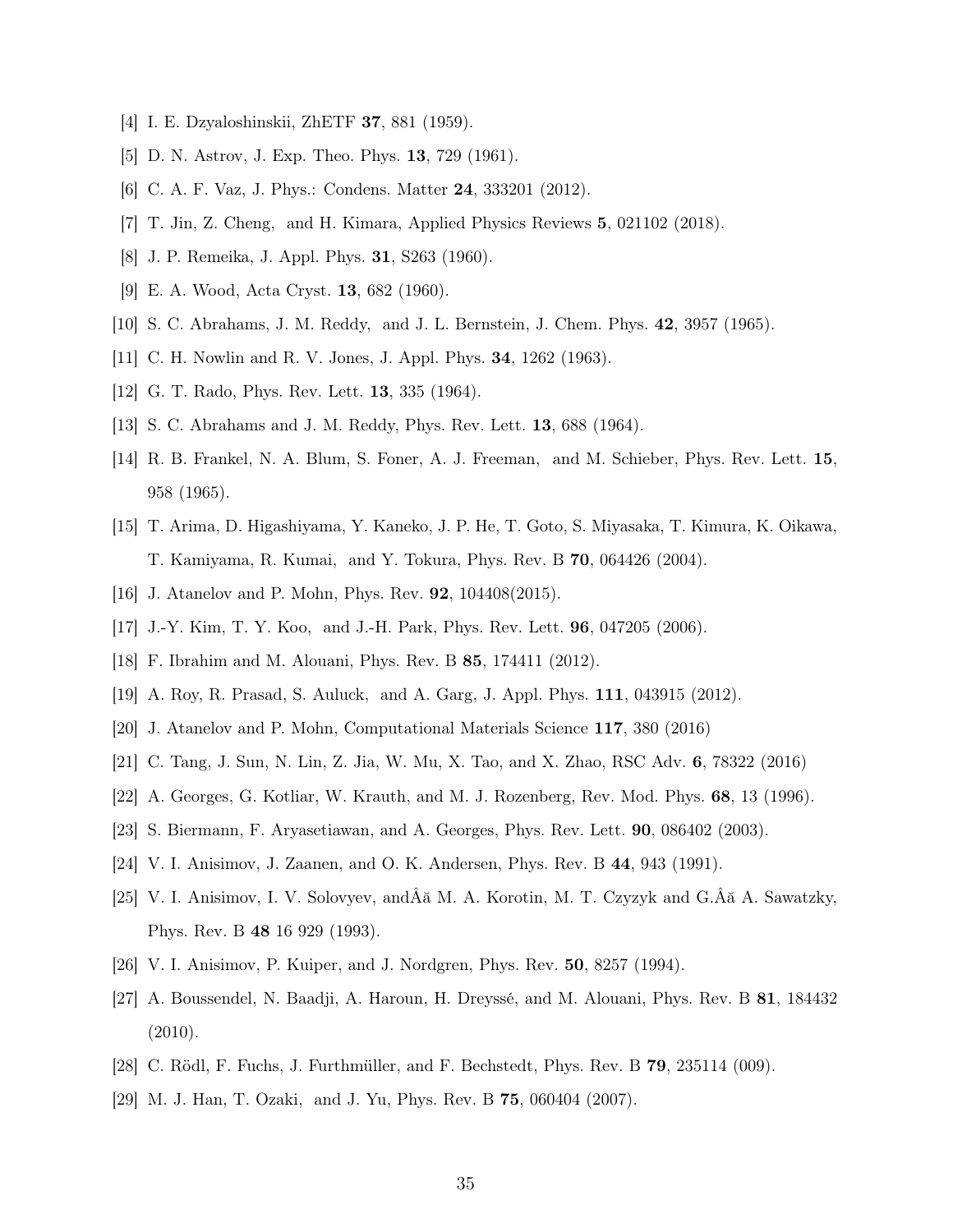- [30] A. Roy, A. Garg, R. Prasad, and S. Auluck, Advances in Materials Physics and Chemistry 2, 1 (2012).
- [31] A. Roy, S. Mukherjee, R. Gupta, S. Auluck, R. Prasad, and A. Garg, J. Phys.: Condens. Matter **23**, 325902 (2011).
- [32] D. Stoeffler, J. Phys.: Condens. Matter 24, 185502 (2012).
- [33] M. Hatnean, J. Robert, M. F. Diaz, E. Ressouche, A. Cousson, L. Pinsard-Gaudart, and S. Petit, Eur. Phy. J. Special Topics 213, 69 (2012).
- [34] G. Kresse and J. Furthmüller, Phys. Rev. B **54**, 11169 (1996).
- [35] "The vasp manual," https://www.vasp.at/index.php/documentation.
- [36] P. E. Blöchl, Phys. Rev. B **50**, 17953 (1994).
- [37] G. Kresse and D. Joubert, Phys. Rev. B 59, 1758 (1999).
- [38] J. P. Perdew and A. Zunger, Phys. Rev. B 23, 5048 (1981).
- [39] J. P. Perdew, K. Burke, and M. Ernzerhof, Phys. Rev. Lett. 77, 3865 (1996).
- [40] J. P. Perdew, K. Burke, and M. Ernzerhof, Phys. Rev. Lett. 78, 1396 (1997).
- [41] W. E. Pickett, Rev. Mod. Phys. 61, 433 (1989).
- [42] W. E. Pickett, Rev. Mod. Phys. 61, 749 (1989).
- [43] V. I. Anisimov, F. Aryasetiawan, and A. I. Lichtenstein, J. Phys.: Condens. Matter 9, 767 (1997).
- [44] A. I. Liechtenstein, V. I. Anisimov, and J. Zaanen, Phys. Rev. B 52, R5467 (1995).
- [45] D. Hobbs, G. Kresse, and J. Hafner, Phys. Rev. B 62, 11556 (2000).
- [46] R. Resta, Ferroelectrics 136, 51 (1992).
- [47] R. D. King-Smith and D. Vanderbilt, Phys. Rev. B 47, 1651 (1993).
- [48] D. Vanderbilt and R. D. King-Smith, Phys. Rev. B 48, 4442 (1993).
- [49] R. Resta, Rev. Mod. Phys. 66, 899 (1994).
- [50] R. Resta, "Berry Phase in Electronic Wavefunctions," Lecture Notes, Troisième Cycle de la Physique en Suisse Romande, Année Académique 1995–96.
- [51] D. Vanderbilt and R. D. King-Smith, Unpublished Report (1998), arXiv:9801177 [cond-mat].
- [52] A. M. Kalashnikova, R. V. Pisarev, L. N. Bezmaternykh, V. L. Temerov, A. Kirilyuk, and T. Rasing, JETP Letters 81, 452 (2005).
- [53] O. Eriksson, B. Johansson, R. C. Albers, A. M. Boring, and M. S. S. Brooks, Phys. Rev. B 42,  $2707(R)$  (1990).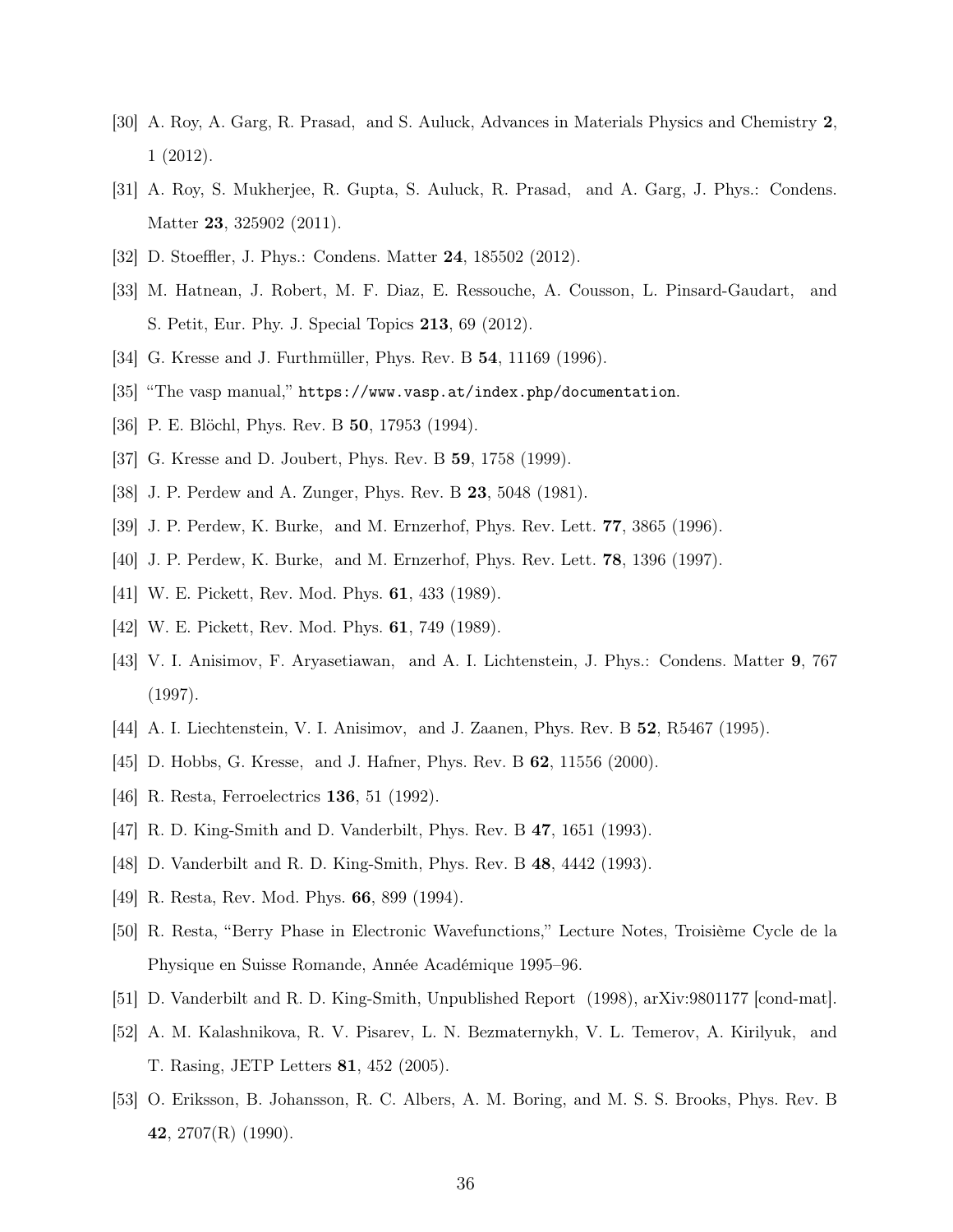- [54] R. Masrour, E. K. Hlil, M. Hamedoun, A. Benyoussef, O. Mounkachi, and H. E. Moussaoui, J. Magn. Magn. Mat. 378, 37 (2015).
- [55] S. Gueddida and M. Alouani, Phys. Rev. B 87, 144413 (2013).
- [56] J. D. Jackson, *Classical Electrodynamics* (John Wiley & Sons, Inc., 1962).
- [57] D. Tudela, J. Chem. Educ. 70, 956 (1993).
- [58] S. Mukherjee, A. Garg, and R. Gupta, J. Phys.: Condens. Matter 23, 445403 (2011).
- [59] N. A. Spaldin, J. Solid State Chem. 195, 2 (2012).
- [60] B. Kundys, F. Roulland, C. Lefèvre, C. Mény, A. Thomasson, and N. Viart, J. Eur. Ceram. Soc. 35, 2277 (2015).
- [61] Y. F. Popov, A. M. Kadomtseva, G. P. Vorob'ev, V. A. Timofeeva, and D. M. Ustinin, J. Exp. Theo. Phys. 87, 146 (1998).
- [62] H. Ebert, in *Electronic Structure and Physical Properties of Solids*, Lecture Notes in Physics, Vol. 535, edited by H. Dreyssé (Springer Berlin Heidelberg, 2000) p. 191.
- [63] J. Minárt and H. Ebert, Appl. Phys. A 78, 847 (2004).
- [64] M. Alouani, J. M. Wills, and J. W. Wilkins, Phys. Rev. B 57, 9502 (1998).
- [65] V. Kanchana, G. Vaitheeswaran, and M. Alouani, J. Phys.: Condens. Matter 18, 5155 (2006).
- [66] M. Altarelli, Phys. Rev. B **47**, 597 (1993).
- [67] B. T. Thole ,F. Sette,and G. van der Laan, Phys. Rev. Lett. 68, 1943 (1992); P.Carra B. T. Thole, Massimo Altarelli, and Xindong Wang, Phys. Rev. Lett. 70, 694 (1993)
- [68] A. Ankudinov and J. J. Rehr, Phys. Rev. B 51, 1282 (1995).
- [69] R. Wu and A. J. Freeman, Phys. Rev. Lett. 73, 1994 (1994).
- [70] G. van der Laan, in *Magnetism and Synchrotron Radiation: Towards the Fourth Generation Light Sources*, Springer Proceedings in Physics, Vol. 151, edited by E. Beaurepaire, H. Bulou, L. Joly, and F. Scheurer (Springer International Publishing, 2013) p. 257.
- [71] N. V. Smith, C. T. Chen, F. Sette, and L. F. Mattheiss, Phys. Rev. B 46, 1023 (1992).
- [72] A. Dixit and M. Alouani, Comp. Phys. Comm. 207, 136 (2016).
- [73] F. de Groot, Coordination Chemistry Reviews 249, 31 (2005).
- [74] C. Bradley and A. Cracknell, *The Mathematical Theory of Symmetry in Solids* (Oxford University Press, 2010).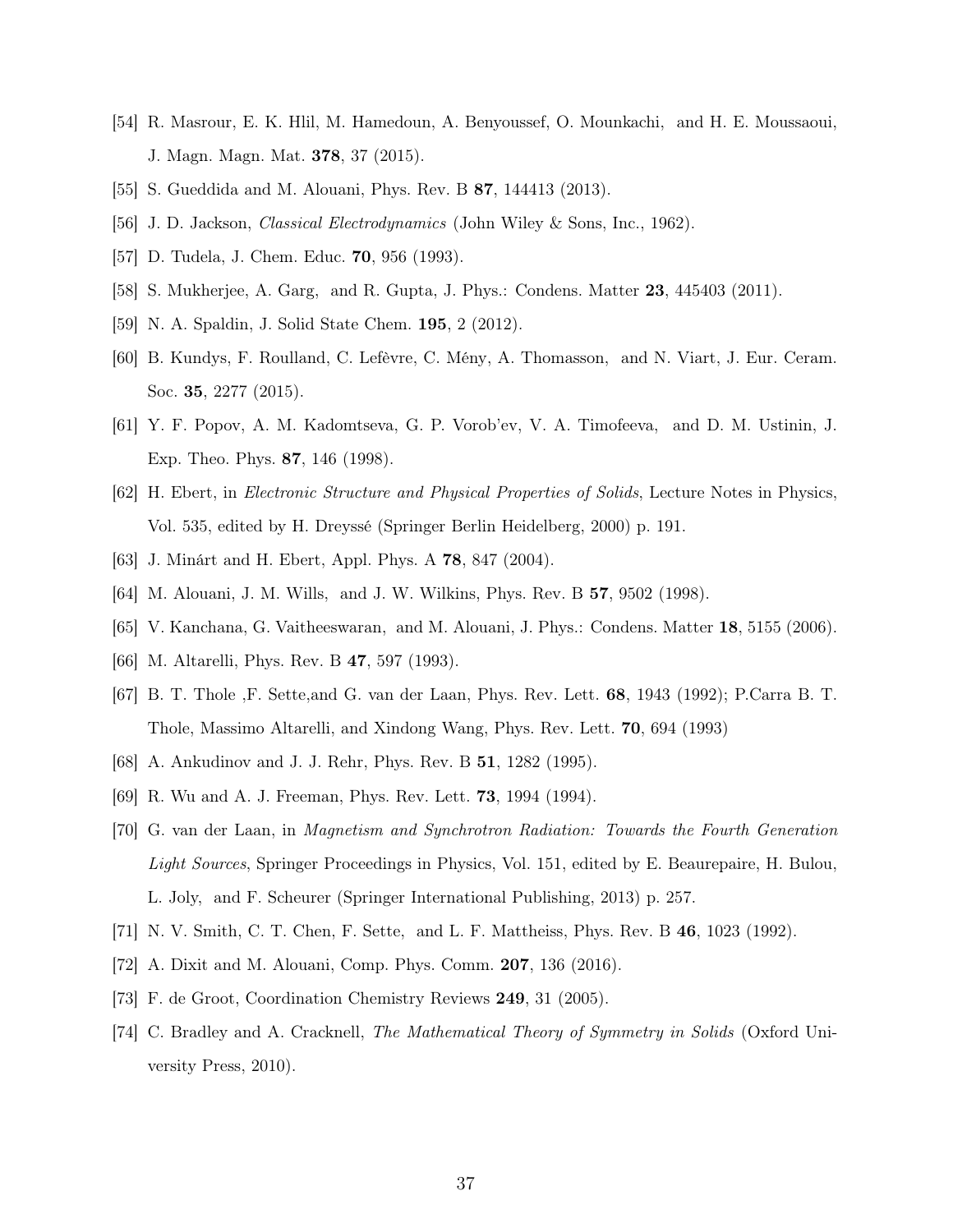#### Appendix A: Implementation of Crystal-Field Rotation

Rotation of the real spherical harmonics can be done in two ways – firstly by rotating the spherical harmonics using the Wigner D-matrices and then rewriting them as the real spherical harmonics, and secondly by rotating the real spherical harmonics directly by using the rotation matrix of the coordinate system. The Wigner D-matrices are well described by Bradley and Cracknell and the interested reader is directed to their work [74]. In our implementation, the second method is used.

Our implementation involves rotation of the d-orbitals following a rotation  $\hat{R}(\alpha,\beta,\gamma)$ of the Cartesian coordinate system. Thus, we have a  $5 \times 5$  rotation matrix  $\hat{A}(\alpha, \beta, \gamma)$ corresponding to rotations about the z-, x- and z-axes by the Euler angles  $\alpha$ ,  $\beta$  and  $\gamma$ respectively. The matrix elements  $a_{ij}$  of  $\hat{A}$  in terms of the matrix elements  $R_{ij}$  of  $\hat{R}$  are derived by writing the rotated real spherical harmonics,  $\overline{\mathcal{Y}_{\ell m}}$  in terms of the rotated Cartesian coordinates  $(x', y', z')$  and then rewriting these in terms of a superposition of the original real spherical harmonics  $\mathcal{Y}_{\ell m}$ . To demonstrate this, we provide one example of obtaining the transformation for  $m = -2$ . The rest of the rotated real spherical harmonics are derived in Appendix B.

Consider a generalized  $3 \times 3$  Cartesian rotation matrix  $\hat{R}$  which then gives us,

$$
r_i' = \sum_j R_{ij} r_j. \tag{A1}
$$

We define the corresponding  $5 \times 5$  rotation matrix  $\hat{A}$  for the real spherical harmonics with  $\ell = 2$ , and by manipulating the indexes  $a_{ij}$ , we can write  $\mathcal{Y}_{\ell m}(\hat{\mathbf{r}}') = \sum_{i=1}^{n}$  $\sum_{m'} a_{mm'} \mathcal{Y}_{\ell m'}(\hat{\mathbf{r}})$ . If we write out the full form of the real spherical harmonics with  $r'_i = \sum_j R_{ij}^{m} r_j$  and use  $|\mathbf{r}'| = |\mathbf{r}|$ , we have,

$$
\begin{bmatrix}\n\mathcal{Y}_{2,-2}(\hat{\mathbf{r}}) \\
\mathcal{Y}_{2,-1}(\hat{\mathbf{r}}) \\
\mathcal{Y}_{2,0}(\hat{\mathbf{r}}) \\
\mathcal{Y}_{2,1}(\hat{\mathbf{r}})\n\end{bmatrix} = \begin{bmatrix}\n\frac{1}{2}\sqrt{\frac{15}{\pi}}\frac{xy}{r^2} \\
\frac{1}{2}\sqrt{\frac{15}{\pi}}\frac{yz}{r^2} \\
\frac{1}{4}\sqrt{\frac{5}{\pi}}\frac{2z^2 - x^2 - y^2}{r^2} \\
\frac{1}{2}\sqrt{\frac{15}{\pi}}\frac{zx}{r^2} \\
\frac{1}{4}\sqrt{\frac{15}{\pi}}\frac{x^2 - y^2}{r^2}\n\end{bmatrix}.
$$
\n(A2)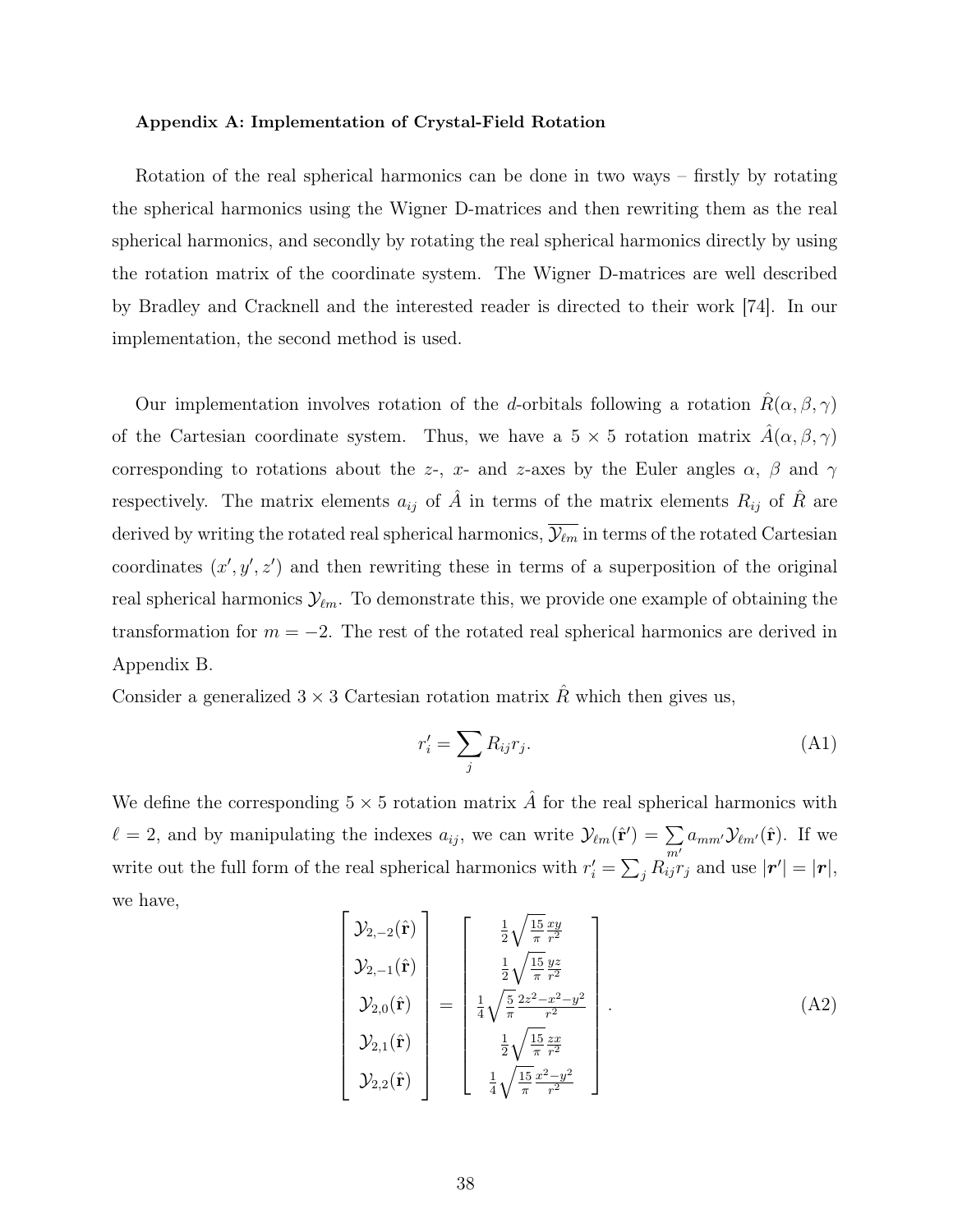The matrix elements  $a_{ij}$  are derived in Appendix B. Two solutions for matrix elements of the form  $a_{i3}$  are obtained. This is due to the fact that we have six quadratic terms  $(x^2, y^2, z^2, xy, yz, zx)$  and only five coefficients  $a_{mm'}$  for a given m. However, we have shown that these two solutions are identical for rotations along each Cartesian axis and since every general rotation can be represented as rotations along the different axes, these two solutions are also identical for any general rotation.

The first step of our implementation is determination of the crystal-field geometry, since the final positions after rotation depend on the geometry (see Fig. 5). To distinguish between the octahedral and tetrahedral geometries, we first find the nearest neighbors and sort them by their distances. If the distance of the furthest away neighbor is over 35% of the closest, the crystal-field geometry is most likely tetrahedral. If this condition is not met, we determine the angles between the 'arms' of the octahedron. If these angles are within 35% of  $\pi/2$ , then the crystal-field is most likely octahedral. The reason we keep the relative angle and distance conditions to 35% is to include highly distorted octahedral configurations like those in GFO.

Once the crystal-field geometries are determined, we perform appropriate rotations about the z-, x- and z-axes by the Euler angles  $\alpha$ ,  $\beta$  and  $\gamma$  by setting the z-axis along along the direction where the angle formed between the central cation and its oxygen neighbors is the closest to  $\pi$ . These angles are obtained by using trigonometric relations between the final and initial positions. The final positions are 'known' since the neighbors of the cation have an arrangement as shown in Fig. 5. For an octahedral field, the six neighbors lie on the arms of the new coordinate system with the cation at the origin and their positions are along  $(\pm 1, 0, 0)$ ,  $(0, \pm 1, 0)$  and  $(0, 0, \pm 1)$ . In the case of a tetrahedral field, the four neighbors lie at the four vertexes of the two long diagonals in a cube with the cation at its center and the sides parallel to the axes of the new coordinate system. The positions are along  $\left(\frac{1}{\sqrt{2}}\right)$  $\frac{1}{3}, \frac{1}{\sqrt{2}}$  $\overline{\overline{3}}$ ,  $\frac{1}{\sqrt{3}}$ 3 ),  $($  $-\frac{1}{\sqrt{2}}$  $\frac{1}{3}, \frac{1}{\sqrt{2}}$  $\frac{1}{3}, -\frac{1}{\sqrt{2}}$ 3  $\big)$ ,  $\big($  $-\frac{1}{\sqrt{2}}$  $\frac{1}{3}, -\frac{1}{\sqrt{2}}$  $\frac{1}{3}, \frac{1}{\sqrt{2}}$ 3 ) and  $\left(\frac{1}{\sqrt{2}}\right)$  $\frac{1}{3}, -\frac{1}{\sqrt{2}}$  $\frac{1}{3}, -\frac{1}{\sqrt{2}}$ 3 . For a distorted octahedron, once the z-axis is set, as indicated above, the x and y axes are set by choosing the average angles between the cation and its two by two oxygen neighbors that approach best  $\pi/2$ .

For rotating the locally site projected wave functions, only the Euler angles to reach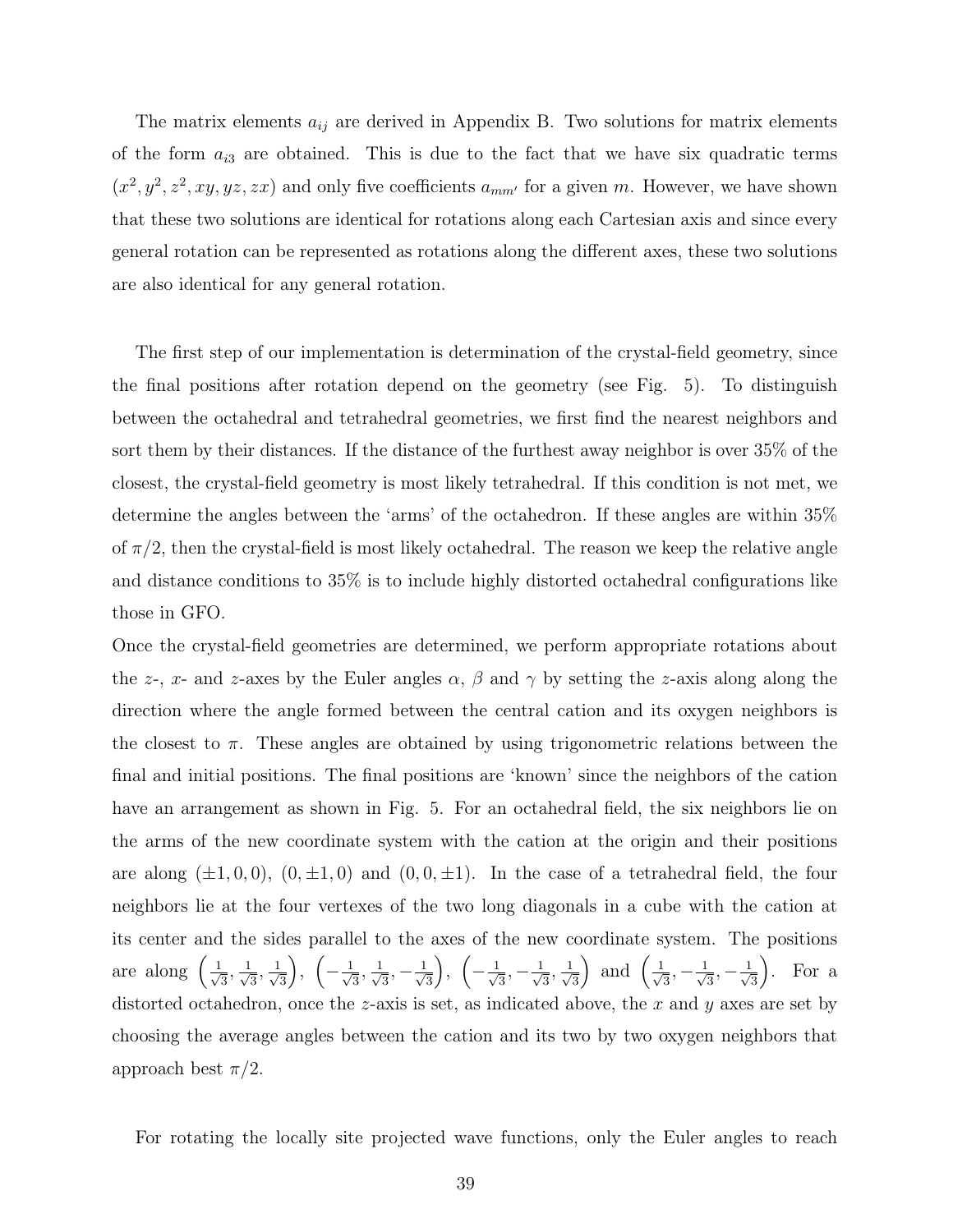the final positions are required and not the final positions themselves. However, the final positions help us understand the amount of distortion in the geometry, and are important while developing the point-charge model, where the Coulomb potential due to the anions is expanded as a series of spherical harmonics. The all-electron wave function in the projector augmented wave basis (PAW) is given as,

$$
|n, \mathbf{k}, s\rangle = |\widetilde{n, \mathbf{k}, s}\rangle + \sum_{p, \ell, m} \left( |p, \ell, m\rangle - |\widetilde{p, \ell, m}\rangle \right) P_{p\ell m}^{n\mathbf{k}s}, \tag{A3}
$$

where  $|n,\vec{k}, s\rangle$  is the pseudo-wave function for band n, wave vector k and spin s.  $|p, \ell, m\rangle$ and  $|p, \ell, m \rangle$  are the partial and pseudo-partial waves corresponding to projector type p, angular momentum quantum number  $\ell$  and magnetic quantum number m.  $P_{p\ell m}^{nk}$  are the projector coefficients. In this equation, SOC is not included, which is why the spin quantum number s appears explicitly. The inclusion of SOC is trivial and does not affect the final results in our work. The local site projected DOS is defined within the augmentation region, where the all-electron wave function is given only by the partial waves as,

$$
|n, \mathbf{k}, s\rangle = \sum_{p, \ell, m, s} P_{p\ell m}^{n\mathbf{k}s} |p, \ell, m\rangle.
$$
 (A4)

When the Cartesian reference frame is rotated, the new real spherical harmonics maintain their  $\ell$  quantum number and the total DOS for a given  $\ell$  remains unchanged. Hence, we have,

$$
|\Psi_{\ell}^{n\mathbf{k}}\rangle = \sum_{p,m,s} P_{p\ell m}^{n\mathbf{k}s} |p,\ell,m\rangle = \sum_{p,m,s} \overline{P}_{p\ell m}^{n\mathbf{k}s} |p,\ell,m\rangle,\tag{A5}
$$

where the 'barred' objects are the rotated quantities. To find how the new projector coefficients transform, we express the rotated real spherical harmonics in terms of the original basis set. This is trivial since the radial functions do not change, and only the spherical harmonics are rotated. Thus,

$$
\overline{|p,\ell,m\rangle} = \sum_{m'} a_{mm'} |p,\ell,m'\rangle.
$$
 (A6)

When we substitute this in Eq. (A5), we get,

$$
|\Psi_{\ell}^{nk}\rangle = \sum_{p,m,s} \overline{P}_{p\ell m}^{nks}|\overline{p,\ell,m}\rangle = \sum_{p,m,s} \overline{P}_{p\ell m}^{nks} \sum_{m'} a_{mm'}|p,\ell,m'\rangle
$$
  

$$
= \sum_{p,m',s} \left( \sum_{m} a_{mm'} \overline{P}_{p\ell m}^{nks} \right) |p,\ell,m'\rangle = \sum_{p,m',s} P_{p\ell m'}^{nks} |p,\ell,m'\rangle.
$$
 (A7)  

$$
\Rightarrow P_{p\ell m}^{nks} = \sum_{m'} a_{m'm} \overline{P}_{p\ell m'}^{nks} \quad \text{or} \quad \overline{P}_{p\ell m}^{nks} = \sum_{m'} a_{mm'}^{\star} P_{p\ell m}^{nks}.
$$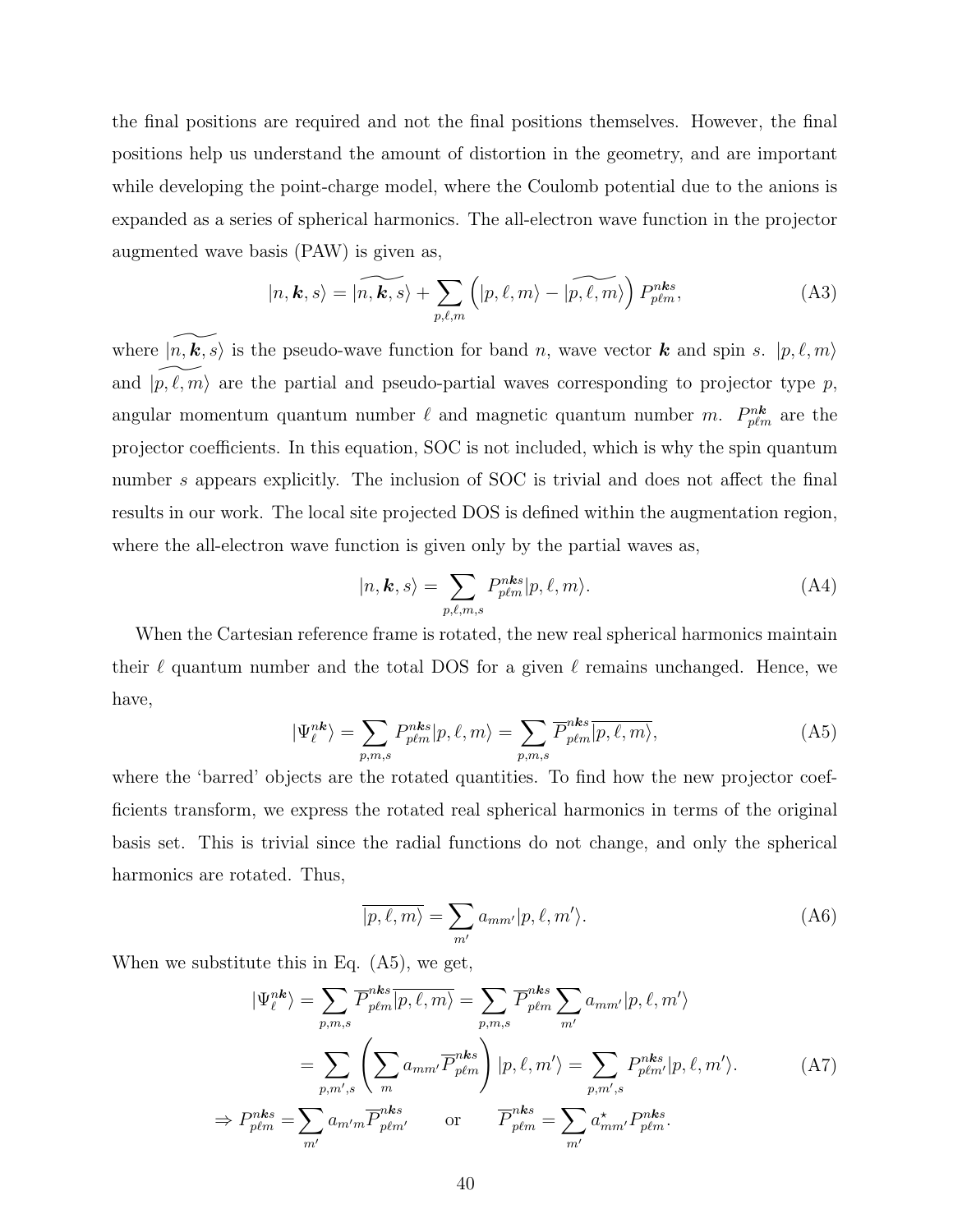Thus, the rotation matrix for the new projector coefficients is the complex conjugate of the  $A$  rotation matrix. However, we are dealing with the real spherical harmonics, whose rotation matrices are completely real (see Appendix B). This implies that both the new projector coefficients and the real spherical harmonics transform using the same rotation matrix  $\ddot{A}$ .

The implementation was done with the intention of studying the splitting of the  $e_g$  and  $t_{2g}$ orbitals of a 3d cation in an octahedral or a tetrahedral environment. It is capable of handling distortions of up to 35 % in terms of the arm lengths or angles, as well as handling nonspin-polarized, spin-polarized and relativistic-spin-polarized electron wave functions. Our implementation is available as a Fortran90 module for VASP users.

### Appendix B: Derivation of Rotation Matrices for d-states

Rotation causes a change of the Cartesian coordinates as,

$$
r' = \hat{R}r. \tag{B1}
$$

The prime and bar indicate rotated variables, observables, basis, etc.  $\mathbf{r} = (x, y, z)$  and  $\hat{R}$  is any general rotation matrix along a given axis.

Let us assume that the real spherical harmonics for a given  $\ell$  can be expressed in terms of a rotated real spherical harmonics set for the same  $\ell$ . That is,

$$
\mathcal{Y}_{\ell m}(\hat{\mathbf{r}}') = A \mathcal{Y}_{\ell m}(\hat{\mathbf{r}}),\tag{B2}
$$

where we denote the rotation matrix as  $A = (a_{ij})$ , we have a 5×5 matrix for  $\ell = 2$ . If we write out the full form of the spherical harmonics using Eq. A2 and using  $r'^2 = r^2$ , by multiplying out this matrix and expanding the primed coordinates in terms of unprimed (i.e. by using equation (B1)), we can compare the coefficients on the right and left sides of the equation to represent  $a_{ij}$  in terms of  $R_{mn}$ . Note that we have six polynomials  $(x^2,y^2,z^2,xy,yz,zx)$  but we wish to represent only 5 coefficients. This implies that we have a *double* solution for one coefficient. Indeed, if we follow through the calculation, we get two solutions for every  $a_{i3}$ . Below is the list of all the elements of matrix A: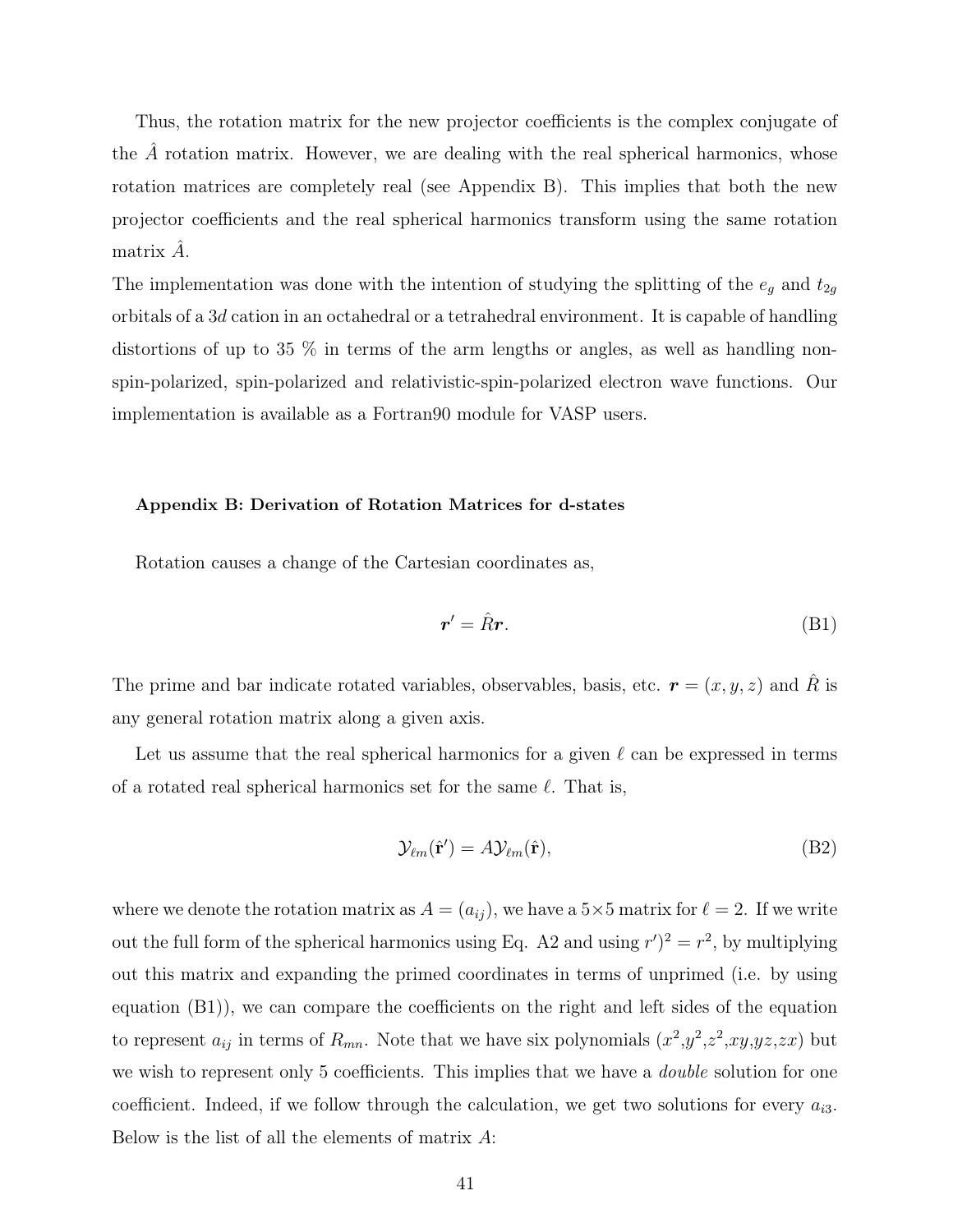1.  $m' = -2$ :

$$
a_{11} = R_{11}R_{22} + R_{12}R_{21}
$$
  
\n
$$
a_{12} = R_{12}R_{23} + R_{13}R_{22}
$$
  
\n
$$
a_{13} = \sqrt{3}R_{13}R_{23} = -\sqrt{3}(R_{11}R_{21} + R_{12}R_{22})
$$
  
\n
$$
a_{14} = R_{11}R_{23} + R_{13}R_{21}
$$
  
\n
$$
a_{15} = R_{11}R_{21} - R_{12}R_{22}.
$$

2.  $m' = -1$ :

$$
a_{21} = R_{21}R_{32} + R_{22}R_{31}
$$
  
\n
$$
a_{22} = R_{22}R_{33} + R_{23}R_{32}
$$
  
\n
$$
a_{23} = \sqrt{3}R_{23}R_{33} = -\sqrt{3}(R_{21}R_{31} + R_{22}R_{32})
$$
  
\n
$$
a_{24} = R_{23}R_{31} + R_{21}R_{33}
$$
  
\n
$$
a_{25} = R_{21}R_{31} - R_{22}R_{32}.
$$

3.  $m' = 0$ :

$$
a_{31} = \frac{1}{\sqrt{3}} (2R_{31}R_{32} - R_{11}R_{12} - R_{21}R_{22})
$$
  
\n
$$
a_{32} = \frac{1}{\sqrt{3}} (2R_{32}R_{33} - R_{12}R_{13} - R_{22}R_{23})
$$
  
\n
$$
a_{33} = \frac{1}{2} (2R_{33}^2 - R_{13}^2 - R_{23}^2) = -\frac{1}{2} (2R_{32}^2 - R_{12}^2 - R_{22}^2 + 2R_{31}^2 - R_{11}^2 - R_{21}^2)
$$
  
\n
$$
a_{34} = \frac{1}{\sqrt{3}} (2R_{31}R_{33} - R_{11}R_{13} - R_{21}R_{23})
$$
  
\n
$$
a_{35} = \frac{1}{\sqrt{3}} (2R_{31}^2 - R_{11}^2 - R_{21}^2 - 2R_{32}^2 + R_{12}^2 + R_{22}^2).
$$

4.  $m' = 1$ :

$$
a_{41} = R_{31}R_{12} + R_{32}R_{11}
$$
  
\n
$$
a_{42} = R_{32}R_{13} + R_{33}R_{12}
$$
  
\n
$$
a_{43} = \sqrt{3}R_{33}R_{13} = -\sqrt{3}(R_{31}R_{11} + R_{32}R_{12})
$$
  
\n
$$
a_{44} = R_{33}R_{11} + R_{31}R_{13}
$$
  
\n
$$
a_{45} = R_{31}R_{11} - R_{32}R_{12}.
$$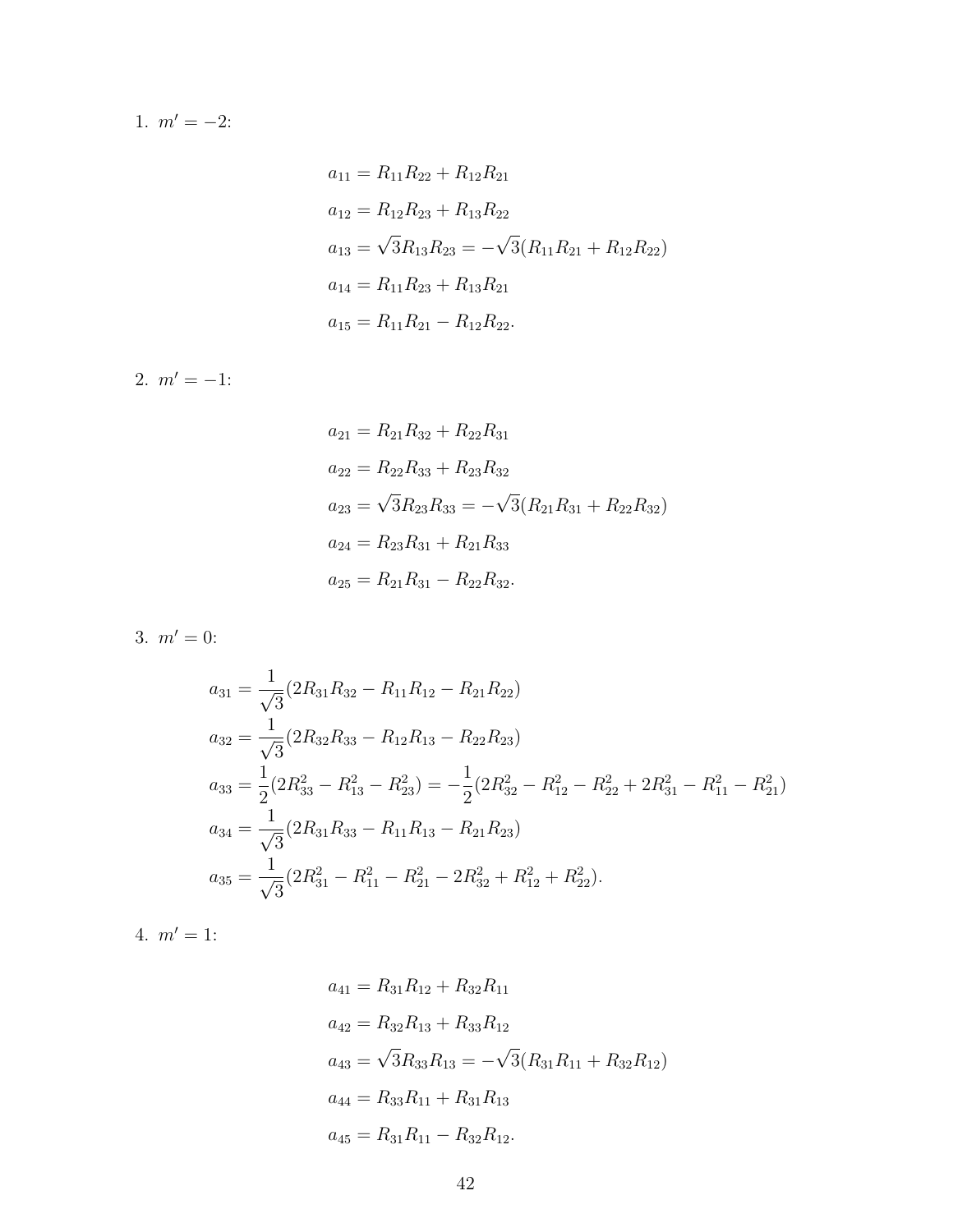5.  $m' = 2$ :

$$
a_{51} = R_{11}R_{12} - R_{22}R_{22}
$$
  
\n
$$
a_{52} = R_{12}R_{13} - R_{23}R_{23}
$$
  
\n
$$
a_{53} = \frac{\sqrt{3}}{2}(R_{13}^2 - R_{23}^2) = -\frac{\sqrt{3}}{2}(R_{11}^2 - R_{21}^2 + R_{12}^2 - R_{22}^2)
$$
  
\n
$$
a_{54} = R_{13}R_{11} - R_{23}R_{21}
$$
  
\n
$$
a_{55} = \frac{1}{2}(R_{11}^2 - R_{21}^2 - R_{12}^2 + R_{22}^2).
$$

We now derive the form of A for rotations about each of the Cartesian axes. Since any rotation can always be represented in terms of rotations about the Cartesian axes,  $R_z$ ,  $R_y$ and  $R_x$ , the A matrices can be used for all cases. As is shown, the double solution obtained for  $a_{i3}$  are always identical and thus, all rotations of the spherical harmonics can also be represented in terms of  $A_z$ ,  $A_y$  and  $A_x$ .

We begin by considering a rotation about the z-axis. In the real spherical harmonics basis,  $\hat{R}_z(\theta) \to A_z(\theta)$ . The R matrix in Cartesian basis is,

$$
R_z(\theta) = \begin{bmatrix} \cos \theta & -\sin \theta & 0 \\ \sin \theta & \cos \theta & 0 \\ 0 & 0 & 1 \end{bmatrix}.
$$
 (B3)

It can be easily verified that the double solutions for  $a_{i3}$  are in fact identical for this case (and for the following two cases as well). Thus, the  $A_z(\theta)$  matrix is,

$$
A_z(\theta) = \begin{bmatrix} \cos 2\theta & 0 & 0 & 0 & \sin 2\theta \\ 0 & \cos \theta & 0 & \sin \theta & 0 \\ 0 & 0 & 1 & 0 & 0 \\ 0 & -\sin \theta & 0 & \cos \theta & 0 \\ -\sin 2\theta & 0 & 0 & 0 & \cos 2\theta \end{bmatrix}.
$$
 (B4)

We now consider a general rotation about the  $y$ -axis. In the real spherical harmonics